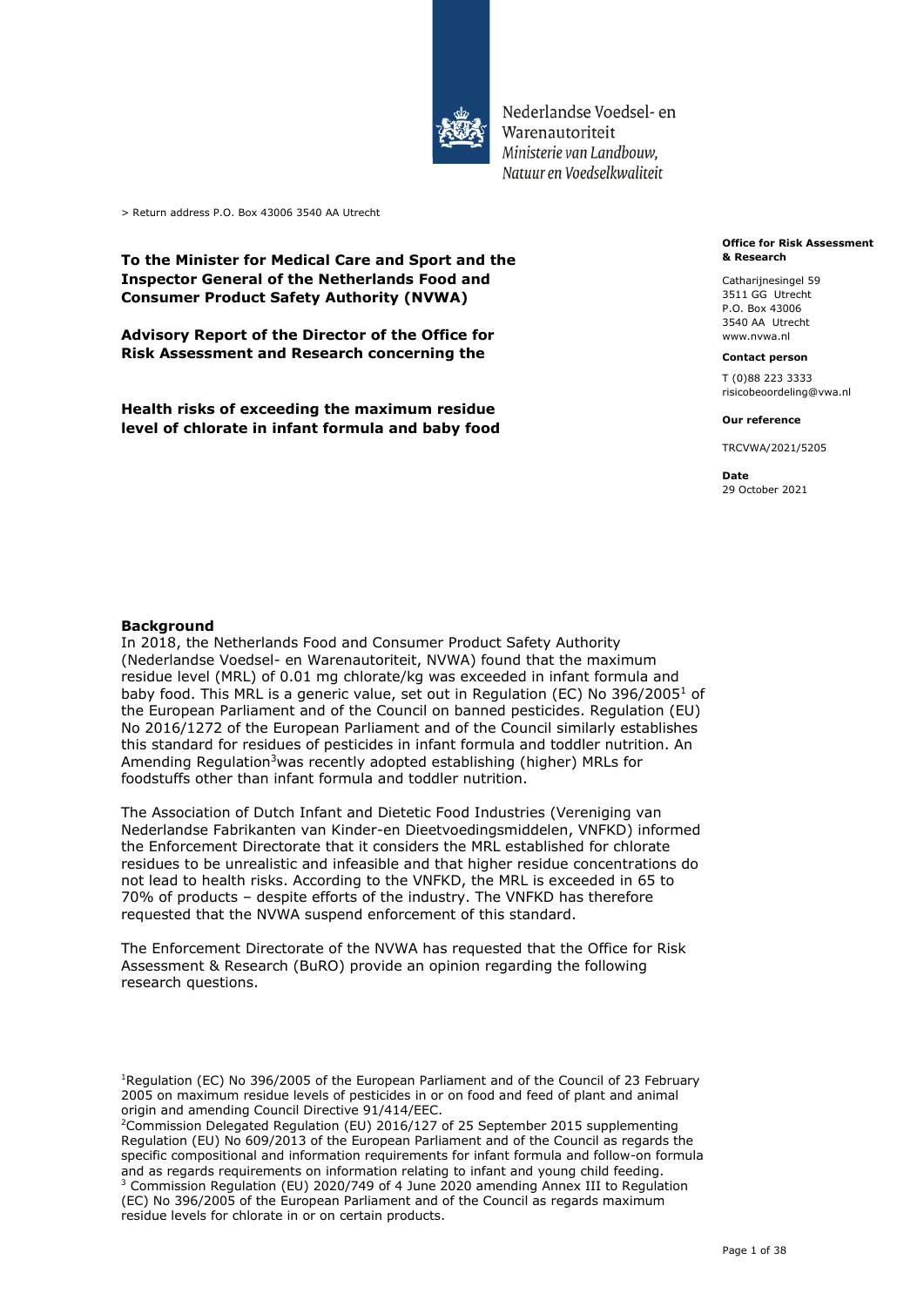toddlers aged 1-3 years old and b) infants aged 0-12 months in foodstuffs specifically intended for that target group? 1. What is the impact of higher concentrations of chlorate on food safety for 1)

 2. At what concentration of chlorate in a) baby foodstuffs and b) infant formula can no adverse effects be expected on the health of this target group?

3. How do other (European) countries deal with this problem?

#### **Approach**

 BuRO conducted a literature review of the toxicology and health-based guidance value of chlorate and identified existing risk assessments (see Annex I for the search strategy used). In addition, BuRO looked for information on the potential introduction routes of chlorate in the food production process and BuRO consulted with the Ministry of Health, Welfare and Sport (VWS) on the progress and discussions surrounding the Amending Regulation<sup>4</sup> concerning chlorate residues in foodstuffs. Furthermore, NVWA monitoring data in relevant foodstuffs was used to calculate chlorate intake levels based on the dietary patterns of (young) children. Given that this issue is not restricted to the Netherlands, BuRO also made enquiries into the priority, knowledge position and approach to this problem in other European countries through EFSA Focal Points<sup>5</sup>. BuRO obtained additional information on the standards and monitoring activities taking place in countries outside Europe through the Front Office for Food and Product Safety (Front Office Voedsel- en Productveiligheid) at the National Institute for Public Health and the Environment (Rijksinstituut voor Volksgezondheid en Milieu, RIVM). Finally, RIVM was asked to use the consumption data of the Dutch National Food Consumption Survey (Voedselconsumptiepeiling, VCP) and the NVWA residue measurements to provide chlorate intake estimates for 1 to 3 year olds. The request also involved an estimate of the chlorate levels in drinking water in the Netherlands.

This opinion was subjected to an independent peer review.

#### **Findings**

- - Chlorates were previously primarily used in herbicides, but have since been banned as a pesticide within Europe. However, chlorate can also end up in food via other pathways during the production process. Possible introduction pathway include the use of chlorinated (rinsing) water, chlorine-based disinfectants and additives and processing aids with chlorate residues.
- - The data shows that single human exposure to doses exceeding 11 to 23 mg/kg body weight can cause methemoglobinaemia (the formation of haemoglobin with oxidised iron that can no longer transport oxygen). This process causes haemolysis (the breakdown of red blood cells) and can potentially lead to kidney failure. Single exposure to chlorate concentrations over 50 mg/kg body weight is considered lethal.
- - In the case of prolonged exposure, chlorate will have an impact on the thyroid gland due to competitive inhibition of iodine uptake. Adaptive processes can then cause problems with thyroid function in the long term, particularly in sensitive populations, such as individuals with a (severe) iodine deficiency or impaired thyroid function. Histopathological effects in the thyroid and disruption of the balance of thyroid hormones have been observed in rats and mice. There are no studies available on these effects in humans.

 4 Commission Regulation (EU) 2020/749 of 4 June 2020 amending Annex III to Regulation (EC) No 396/2005 of the European Parliament and of the Council as regards maximum residue levels for chlorate in or on certain products.

<sup>5</sup> Focal Points are the points of contact for EFSA and national authorities, research institutes and other stakeholders in the field of food safety.

 **Fout! Verwijzingsbron niet Office for Risk Assessment & Research gevonden.** 

**Date**  29 October 2021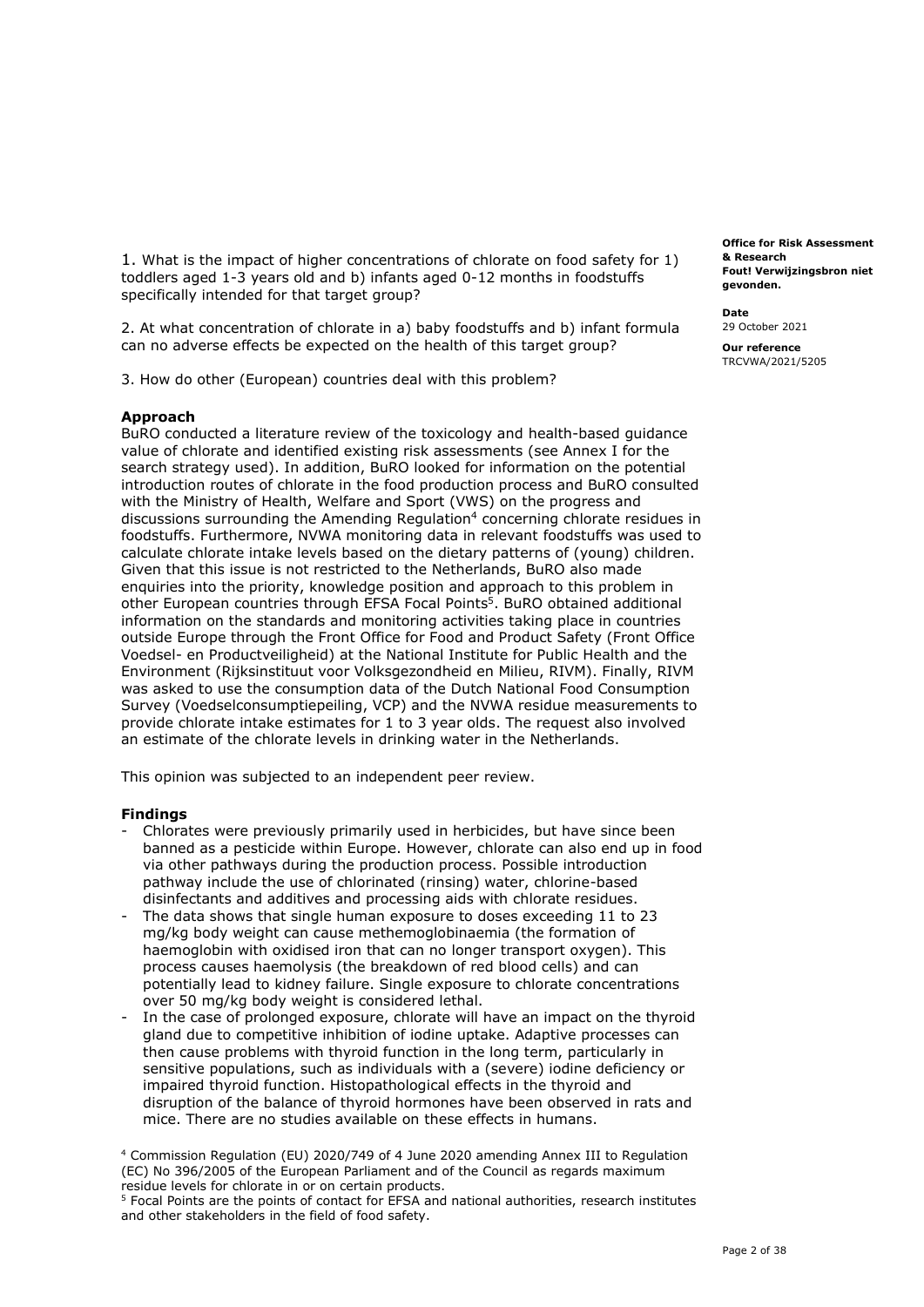- - Extrapolating the impact on the thyroid gland in a laboratory animal to humans is a complex process. Rodents are believed to be more sensitive to disruption of the thyroid hormone balance than humans. In addition, there are uncertainties regarding the sensitivity of children to the effects of chlorate on the thyroid. Furthermore, there is uncertainty as to the effect of a disturbed thyroid hormone balance on the developing brain of the foetus. Finally, there is general uncertainty as to whether the health-based guidance value provide enough protection for very young children.
- - In 2015, EFSA derived a Tolerable Daily Intake (TDI) of 3 µg/kg body weight per day. This value was the result of a read-across from perchlorate for which a study is available on the effects on iodine uptake in humans. The value is conservative compared to the health-based guidance value that are used by other authorities. U.S. EPA and Health Canada use a value of 30 µg/kg body weight per day to assess chronic effects, with BfR (Bundesinstituut für Risikobewerbung) using a limit value of 10 µg/kg body weight per day for both chronic and acute effects.
- - BuRO supports the TDI of 3 µg/kg body weight per day established by EFSA and has applied it to the risk assessment: a sub-chronic scenario where the use of the most conservative value is appropriate in view of the age group. In addition, exposure to chlorate from other sources is lifelong, which means that the use of a health-based guidance value for chronic exposure is appropriate.
- - The (limited) epidemiological research available into the effects of (per)chlorate exposure from drinking water in pregnant women and neonates does not find a clear link between exposure and effects on the development of the child. BuRO therefore concludes that, given the low (per)chlorate levels in Dutch drinking water and the sufficient supply of iodine for infants fed with infant formula (guaranteed by the statutory limits on iodine addition), the TDI of 3 µg body weight per day can also be applied to infants up to four months old.
- - Most drinking water in the Netherlands does not contain chlorate and, as such, chlorate levels are only measured if there is cause to do so. Chlorate may be present in the drinking water in areas where chlorate is present in the surface water or where chlorate is used in the preparation of drinking water. RIVM derived average chlorate levels between 1 and 11 µg/L for these areas. Given that the dataset consists of targeted measurements, BuRO considers the value of 6 µg/L to be realistically conservative for the exposure calculations for the situation in the Netherlands.
- - The derived levels in Dutch drinking water based on measured values are well below the proposed European standard of 0.25 mg/L (250 µg/L) in the ongoing review of the European Drinking Water Directive. This proposed standard is likewise higher than the health-based target value of 70 µg/L derived by RIVM in 2018. The proposed European standard may therefore be unnecessarily high for the situation in the Netherlands and the use of this value could lead to unnecessary risks.
- - Measurements of chlorate residues in foodstuffs conducted by the NVWA between 2016 and 2019 found concentrations up to 0.41 mg/kg in (follow-on) infant formula and 0.30 mg/kg in ready-made solid baby foodstuffs. In addition, high chlorate levels (up to 0.25 mg/kg) were found in a number of samples of vegetable-based baby food and cereal-based baby food.
- - The large degree of variation in chlorate levels within the product groups of infant formula and baby food analysed is striking. The cause of these differences cannot be determined based on the available data.
- - The number of residue measurements for fruit-based and cereal-based ready- made solid baby food is limited. This creates uncertainty regarding the actual contribution of these foodstuffs to total exposure to chlorate.
- - The exposure calculations, which are based on chlorate levels in drinking water between 0 and 11 µg/L, show that the level in drinking water is a key factor in

 **Fout! Verwijzingsbron niet Office for Risk Assessment & Research gevonden.** 

**Date** 

29 October 2021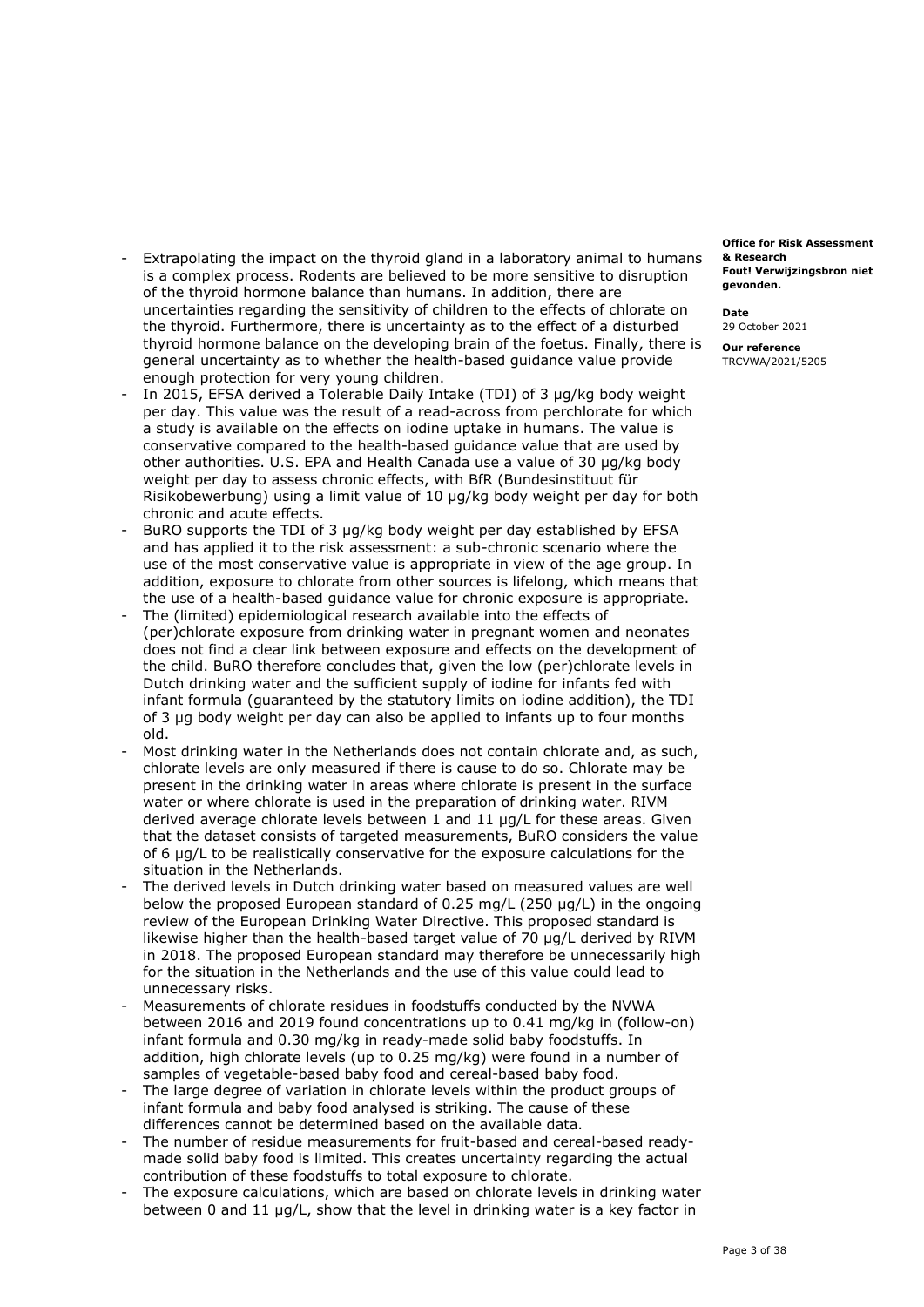overall exposure to chlorate. In the case of infants up to 1 year old, the contribution from drinking water in the average exposure scenarios, which assume chlorate levels of 6 µg/L of drinking water, is approximately 40 to 50% for the various age groups. For toddlers between the age of 1 and 3 years old, exposure from drinking water is 57% with levels of 6 µg/L of drinking water.

- - In the case of infants up to 1 year old, exposure to chlorate from infant formula does not exceed the health-based exposure limit of 3 µg/kg body weight per day based on average intake (based on EFSA data and feeding schedules of manufacturers) and median residue levels (P50 of the NVWA residue measurements). This also applies to the scenario in which the contribution from drinking water (with 6 µg chlorate/L) is taken into account. In the case of high consumption quantities (based on EFSA data and feeding schedules of manufacturers) and high residue levels (P95 of the NVWA residue measurements), the TDI is exceeded for all age groups up to 1 year old – this is likewise the case if the contribution from drinking water is not taken into account. As such, health risks cannot be excluded.
- - For young children (toddlers), aged 1 to 3 years old, chlorate exposure from the total diet remains below the health-based exposure limit. This applies to all calculated scenarios, including those with the (high) contribution from drinking water. The health risks for this age group are assessed as being negligible.
- - If the foodstuffs were to comply with the applicable MRL of 0.01 mg/kg, the TDI of 3 µg/kg of body weight per day would not be exceeded. In the case of the age groups up to 1 year, the TDI is exceeded at chlorate levels over 0.04 mg/kg for (follow-on) infant formula powder and solid baby food. This calculation was based on high consumption quantities and the presence of 6 µg chlorate/L of drinking water. The level of 0.04 mg/kg in powdered milk corresponds to a level of 0.01 mg/kg in prepared (follow-on) infant formula, taking into account the presence of chlorate in the drinking water.
- - A number of European countries, including Belgium, Ireland, Austria, Malta, Montenegro, Spain, Turkey and Switzerland, have indicated, through EFSA Focal Points, likewise to be carrying out measurements for chlorate in infant and baby food. These measurements are occasionally incidental in nature or are part of a more extensive monitoring programme. The approach to chlorate in infant and baby food occasionally relates to strict enforcement of the applicable MRL (0.01 mg/kg), to a case-by-case approach on other occasions, or may consist of an open dialogue with the industry aimed at finding solutions to reduce chlorate levels. In an opinion, BfR in Germany writes that occasional intake of drinking water with chlorate levels of 0.07 mg/L will not lead to acute health effects – even if it is occasionally used to prepare infant formula.
- - A survey conducted by RIVM shows that outside Europe there are few activities regarding the monitoring of chlorate in infant and baby food, nor have any statutory limits been established.

#### **Reponses to the questions**

 *1. What is the impact of higher concentrations of chlorate on food safety for 1) toddlers aged 1-3 years old and b) infants aged 0-12 months in foodstuffs specifically intended for that target group?* 

 Based on the residue levels established by the NVWA, in the case of an average exposure to chlorate (average consumption quantities and the 50th percentile (P50) of the residue levels), the health risks are negligible for infants up to 1 year old. Health risks, however, cannot be excluded in the event of a high level of exposure (high consumption quantities and the 95th percentile (P95) of the residue levels).

 The risk of adverse health effects as a result of chlorate intake, based on exposure from the total diet, is assessed as being negligible for toddlers between the age of

 **Fout! Verwijzingsbron niet Office for Risk Assessment & Research gevonden.** 

**Date** 

29 October 2021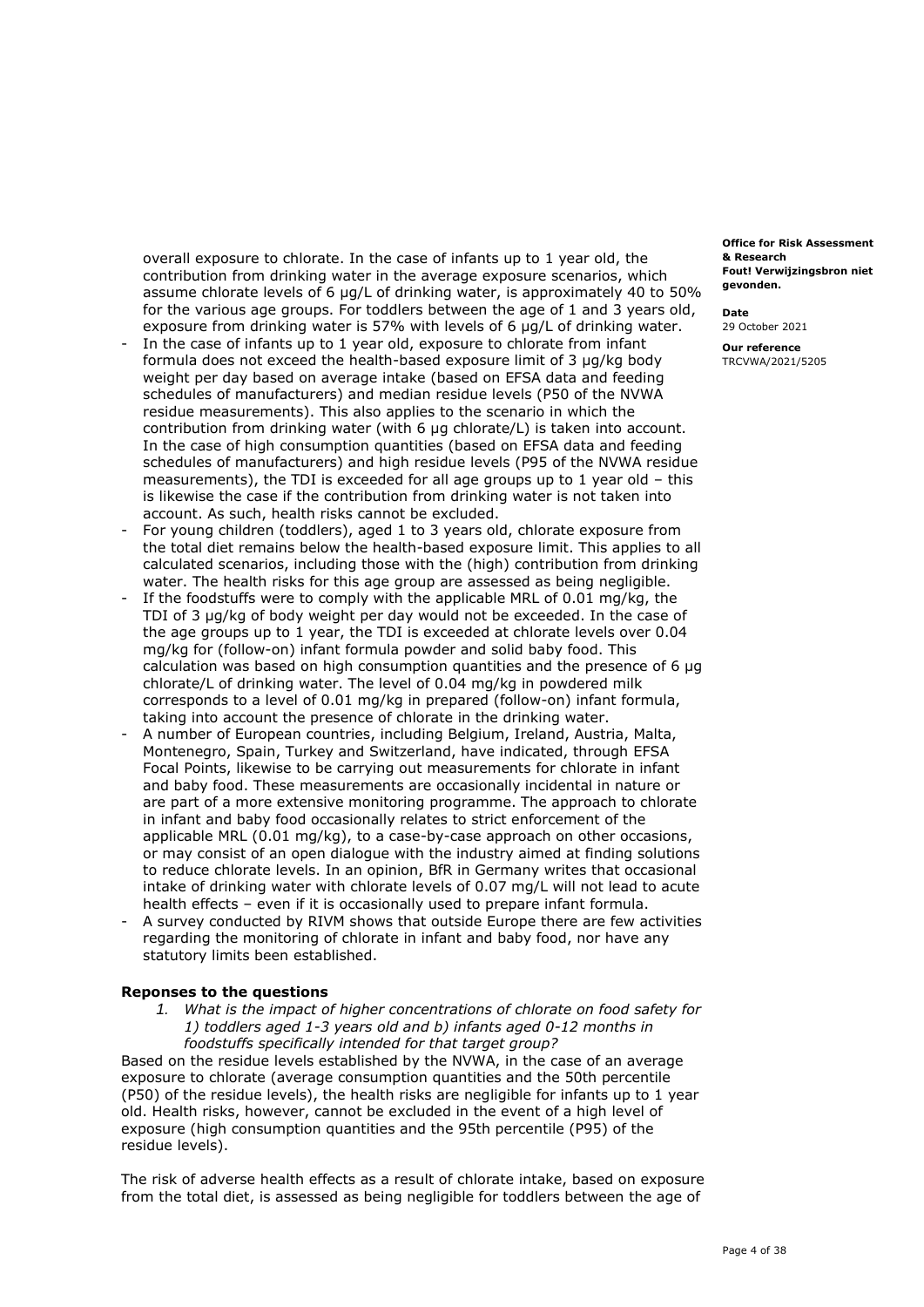1 and 3. These calculations are based on the chlorate levels in foodstuffs and exposure from Dutch drinking water determined by the NVWA.

 *2. At what concentration of chlorate in a) baby foodstuffs and b) infant formula can no adverse effects be expected on the health of this target group?* 

 Both in the case of infants and toddlers, the applicable MRL of 0.01 mg chlorate/kg of product does not led to the health-based exposure limit being exceeded. The health-based exposure limit (TDI of 3 µg/kg body weight per day) is exceeded for infants up to 1 year old at chlorate levels over 0.04 mg/kg in infant formula powder, follow-on infant formula powder and ready-made commercially available baby food for this age range. Taking into account the contribution of drinking water, a level of 0.04 mg/kg in powdered milk corresponds to a level of 0.01 mg/kg in prepared (follow-on) infant formula. Based on the NVWA measurements, it can be concluded that roughly a quarter of (follow-on) infant formula for infants up the age of 1 year old exceeds this value of 0.04 mg/kg in powdered milk. For ready-made baby food, this percentage is below 10%. A chronic exceedance of the TDI means that health risks cannot be ruled out. This calculation was based on a scenario with high consumption quantities and the presence of 6 µg chlorate/L in drinking water. If 0.04 mg/kg is the maximum level of chlorate in toddler nutrition, the TDI will similarly not be exceeded for the age group of 1 to 3 year olds.

 *3. How do other (European) countries deal with this problem?*  Within Europe, there are major differences in terms of the approach to chlorate in infant formula and baby food. Through EFSA Focal Points, a number of European countries indicated that they were familiar with high chlorate levels in infant formulae. A number of countries carry out measurements or have an active programme to monitor or limit levels in infant formula and baby food. These approaches vary from a case-by-case approach to enforcement based on the applicable MRL (0.01 mg/kg) or an open dialogue with the industry with the aim being to find solutions to reduce chlorate levels. In an opinion, BfR in Germany writes that occasional intake of drinking water with chlorate levels of 0.07 mg/L will not lead to acute health effects – even if it is occasionally used to prepare infant formula.

 Enquiries made regarding activities in countries outside Europe did not lead to any monitoring activities or specific statutory limits for chlorate in infant formula and baby food emerging.

 **Fout! Verwijzingsbron niet Office for Risk Assessment & Research gevonden.** 

**Date**  29 October 2021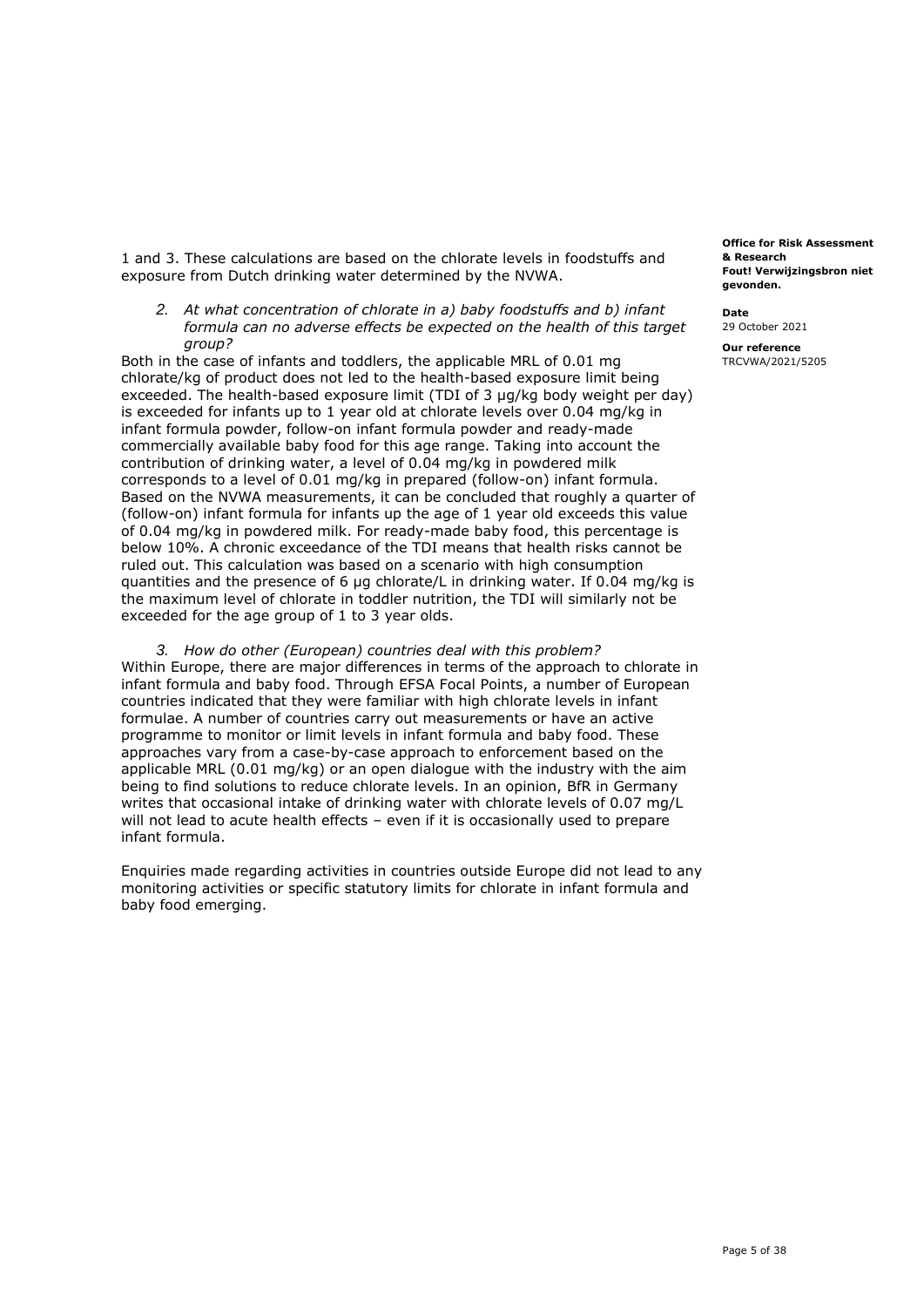**Fout! Verwijzingsbron niet Office for Risk Assessment & Research gevonden.** 

**Date**  29 October 2021

**Our reference**  TRCVWA/2021/5205

## **Advice BuRO**

 The applicable MRL of 0.01 mg of chlorate/kg of product does not result in exceeding the health-based exposure limit in infants and young children (toddlers). This health-based exposure limit is, however, exceeded for infants up to the age of 1 year old with chlorate levels over 0.04 mg/kg in infant formula powder, follow-on infant formula powder and ready-made commercially available baby food. This is addition to the contribution from other sources, such as from consumption of drinking water. Based on NVWA measurements, roughly a quarter of (follow-on) infant formula for infants up to the age of 1 year old exceeds this value of 0.04 mg/kg in powdered milk. For ready-made baby food, this percentage is below 10%. A chronic exceedance of the TDI means that health risks cannot be ruled out.

I therefore recommend the following

## *To the Inspector-General of the NVWA*

- • From a health perspective, a maximum chlorate level should be applied and maintained for (follow-on) infant formula powder (or in the prepared product) and ready-made food intended for infants and young children (toddlers).
- • Given the significant differences in chlorate levels between the foodstuffs for infants and toddlers, attempts should be made to engage with the industry to reduce chlorate levels in these foodstuffs and for the relevant developments to be monitored.
- • The investigation of chlorate levels in ready-made solid baby foodstuffs based on fruit and cereals should be intensified.

#### *To the Minister for Medical Care and Sport*

- • Following the Amending Regulation concerning maximum residue levels in certain foodstuffs, putting a review of the MRL for chlorate in solid baby foodstuffs and toddler nutrition on the agenda of the European Commission should be considered. Based on the risk assessment below, the MRL of 0.01 mg/kg for prepared (follow-on) infant formula need not be increased.
- • This risk assessment should be shared with your colleague at the Ministry of Infrastructure and Water Management for the benefit of the ongoing review of the Drinking Water Directive. In doing so, it should be indicated that current chlorate levels in Dutch drinking water are (well) below the proposed European standard and that this is vital to the safety of infant formulae prepared using this water.

*Yours faithfully,* 

 *Prof. Dr. Antoon Opperhuizen Director of the Office for Risk Assessment & Research*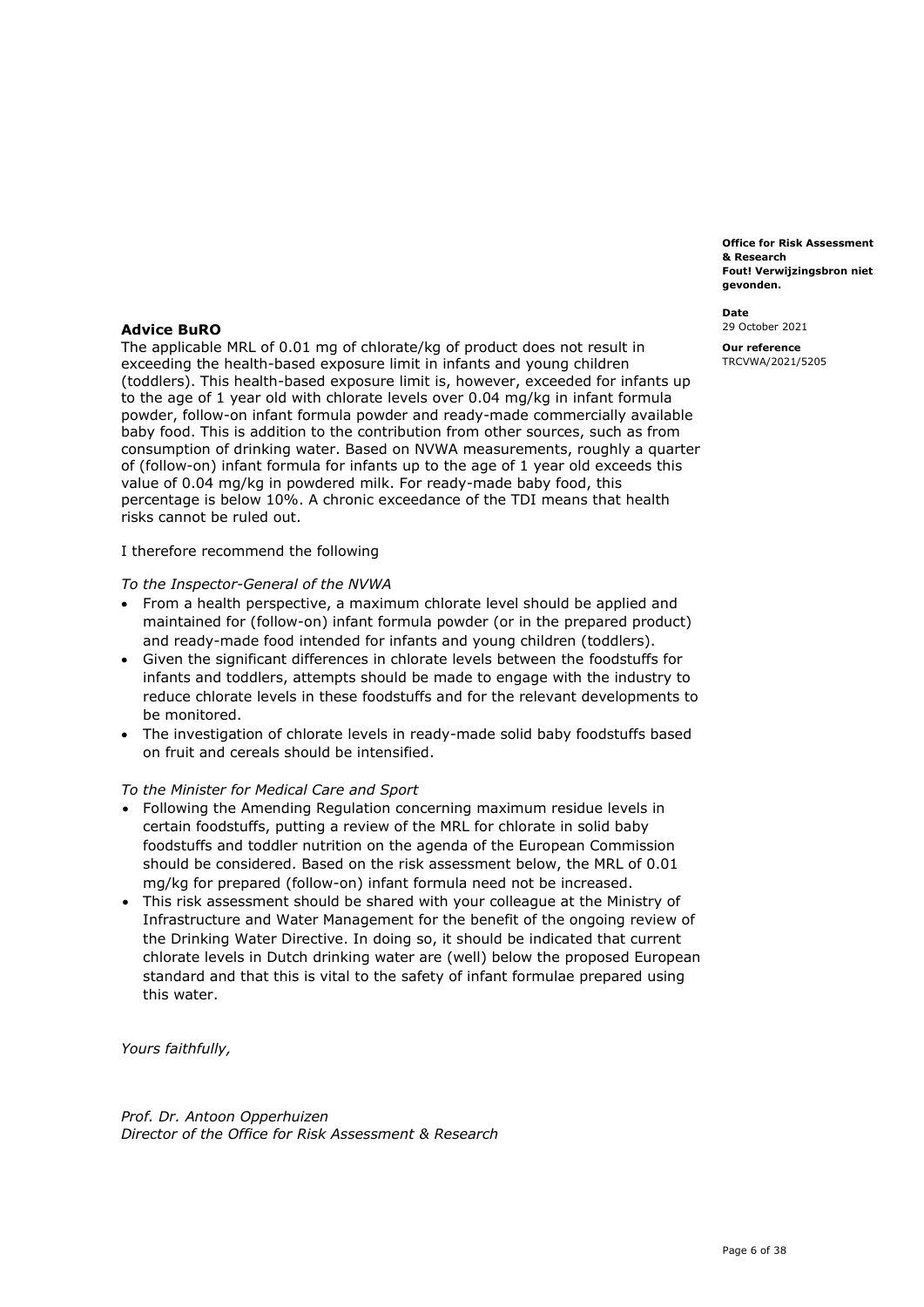**Fout! Verwijzingsbron niet Office for Risk Assessment & Research gevonden.** 

**Date**  29 October 2021

**Our reference**  TRCVWA/2021/5205

## **Substantiation**

## **Hazard identification**

 Chlorate was previously used as a herbicide, however, under Commission Decision 2008/865/EC<sup>6</sup> it may no longer be used as a plant protection product. Despite the ban, chlorate can still end up in food crops, for example, through illegal use as a plant protection product, the spraying of crops with chlorinated water, use of fertilisers containing chlorate and through the uptake of chlorate residues from the soil or groundwater. In addition, chlorate may be introduced during processing and industrial production of foodstuffs. In such cases, chlorate is produced as a by-product of chlorine, chlorine dioxide and hypochlorite for the disinfection, for example, of drinking water, rinsing water, contact surfaces and equipment. If foodstuffs come into contact with these sources during the production process, this may result in chlorate residue in the foodstuffs (EFSA, 2015; Teagasc, 2019). Furthermore, additives and processing aids, such as sodium hydroxide, may also contain chlorate as a contaminant (Kettlitz et al., 2016). According to the European Food Safety Authority (EFSA), it is primarily the industrial processes, and the reuse of process water, that are responsible for the chlorate residues that are found in foodstuffs (EFSA, 2015). In addition, the World Health Organization (WHO) has highlighted the potential introduction of chlorate into foodstuffs through bleaching processes during the production of flour and modified starch and through migration from paper and cardboard food contact materials (WHO, 2016). In 2015, Specialized Nutritions Europe (SNE) identified that the use of raw materials containing chlorate and process water were the principal sources for the presence of chlorate in infant formulae and baby food. Chlorate has the potential to accumulate in foodstuffs during the production process (Kettlitz et al., 2016). Measurements conducted by the Netherlands Food and Consumer Product Safety Authority (Nederlandse Voedsel- en Warenautoriteit, NVWA) (between 2016 and 2019) and measurements conducted by the industry itself show that chlorate residues are regularly found in infant formulae and baby food.

Chlorate (CIO<sub>3</sub><sup>-</sup>) is an anion with multiple resonance structures that is able to form salts, for example, with sodium and potassium.

#### **Legal framework**

#### Plant protection product

 The use of chlorate as a plant protection product is prohibited (Commission Decision 2008/865/EC). Under Regulation (EC) No 396/2005, Article 18(1)(b), a generic Maximum Residue Level (MRL) of 0.01 mg/kg has been established for non-authorised plant protection products. In practice, this value is equal to the detection limit for most substances and does not take into account substancespecific properties.

 Given that introduction pathways other than the use of chlorate as a plant protection product regularly result in detectable chlorate levels in foodstuffs, an Amending Regulation was established<sup>7</sup>, which came into force on 28 June 2020.

 $6$  Commission Decision of 10 November 2008 concerning the non-inclusion of chlorate in Annex I to Council Directive 91/414/EEC and the withdrawal of authorisations for plant protection products containing that substance.

 (EC) No 396/2005 of the European Parliament and of the Council as regards maximum residue levels for chlorate in or on certain products. <sup>7</sup> Commission Regulation (EU) 2020/749 of 4 June 2020 amending Annex III to Regulation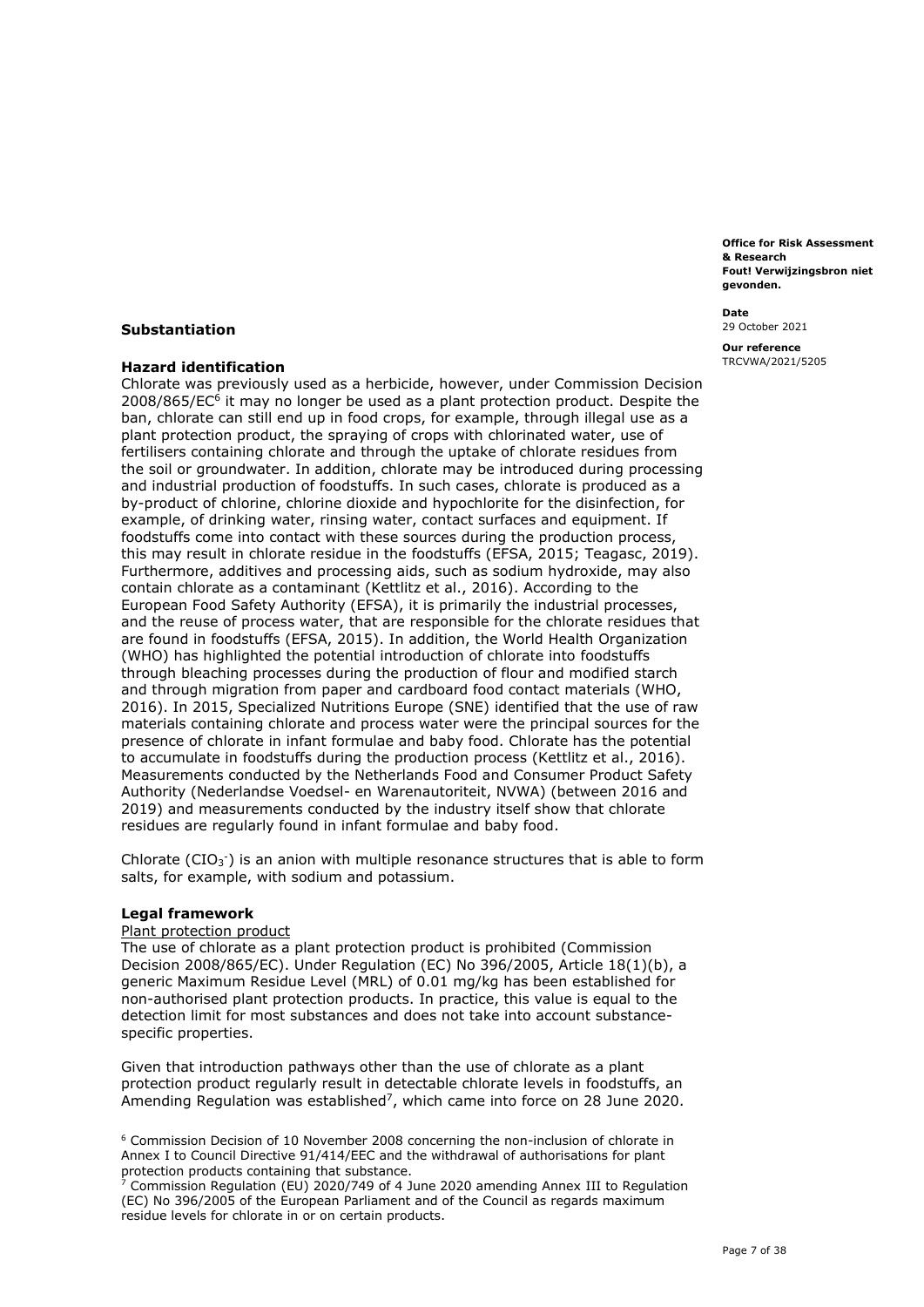This Amending Regulation sets out temporary MRLs for a number of foodstuffs **& Research**  based on the ALARA principle (As Low As Reasonably Achievable), based on the 95th percentile (P95) of European residue measurements of the relevant product types between 2014 and 2018. The temporary MRLs will be reviewed within a **Date**  maximum period of five years. This Regulation does not include any MRLs for 29 October 2021 infant formulae and solid baby foodstuffs: these foodstuffs are subject to the MRL **our reference**  of 0.01 mg/kg under Article 4(2) of the Commission Delegated Regulation (EU) No TRCVWA/2021/5205 2016/127<sup>8</sup>. This Regulation has not been amended and therefore the MRL of 0.01 mg/kg for these foodstuffs included in the Regulation remains in force.

#### Composition of infant formula and baby food

 Regulation (EU) No 609/20139 and Commission Delegated Regulation (EU) 2016/127<sup>10</sup> lay down requirements for the composition of foodstuffs intended for infants and young children to ensure that these foodstuffs are safe and healthy for the intended target groups.

 Furthermore, under this Regulation, iodine, such as potassium iodide, potassium iodate and sodium iodide, may be added to infant formula, follow-on formula and baby food. Sodium iodate may only be added to baby food.

 Commission Delegated Regulation (EU) No 2016/127 establishes a minimum and maximum iodine content for infant formula and follow-on formula. Under this Regulation, both product groups must contain at least 3.6 µg/100 KJ (15 µg/100 kcal) and no more than  $6.9 \mu g/100 \text{ kJ}$  (29  $\mu g/100 \text{ kcal}$ ) of iodine. These requirements were laid down for foodstuffs based on cow's milk protein, goat's milk protein and protein hydrolysates.

## Product standards

 In 2014, the NVWA established national intervention values (NVWA, 2020) in view of the general MRL of 0.01 mg/kg being regularly exceeded – including in cases where it was unlikely that chlorate was used as a plant protection product. These values applied until 28 June 2020; from which date the Amending Regulation came into force. These intervention values were:

- • for all plant products, except vegetables, Annex I of Regulation (EC) No 396/2005: 0.1 mg/kg
- • for all vegetables, except carrots, Annex I of Regulation (EC) No 396/2005: 0.25 mg/kg
- for carrots: 0.2 mg/kg
- for other products except baby food and infant formula: 0.1 mg/kg
- • baby food and infant formula are assessed according to Commission Regulation (EC) No 125/2006 and Commission Regulation (EC) No 141/2006 0.01 mg/kg. For (follow-on) infant formula, this standard applies to the levels in the prepared product (as consumed).

#### Drinking water

 8Commission Delegated Regulation (EU) 2016/127 of 25 September 2015 supplementing Regulation (EU) No 609/2013 of the European Parliament and of the Council as regards the specific compositional and information requirements for infant formula and follow-on formula and as regards requirements on information relating to infant and young child feeding. <sup>9</sup>Regulation (EU) No 609/2013 of the European Parliament and of the Council of 12 June 2013 on food intended for infants and young children, food for special medical purposes, and total diet replacement for weight control.

 $10$ Commission Delegated Regulation (EU) 2016/127 of 25 September 2015 supplementing Regulation (EU) No 609/2013 of the European Parliament and of the Council as regards the specific compositional and information requirements for infant formula and follow-on formula and as regards requirements on information relating to infant and young child feeding.

 **Fout! Verwijzingsbron niet Office for Risk Assessment gevonden.**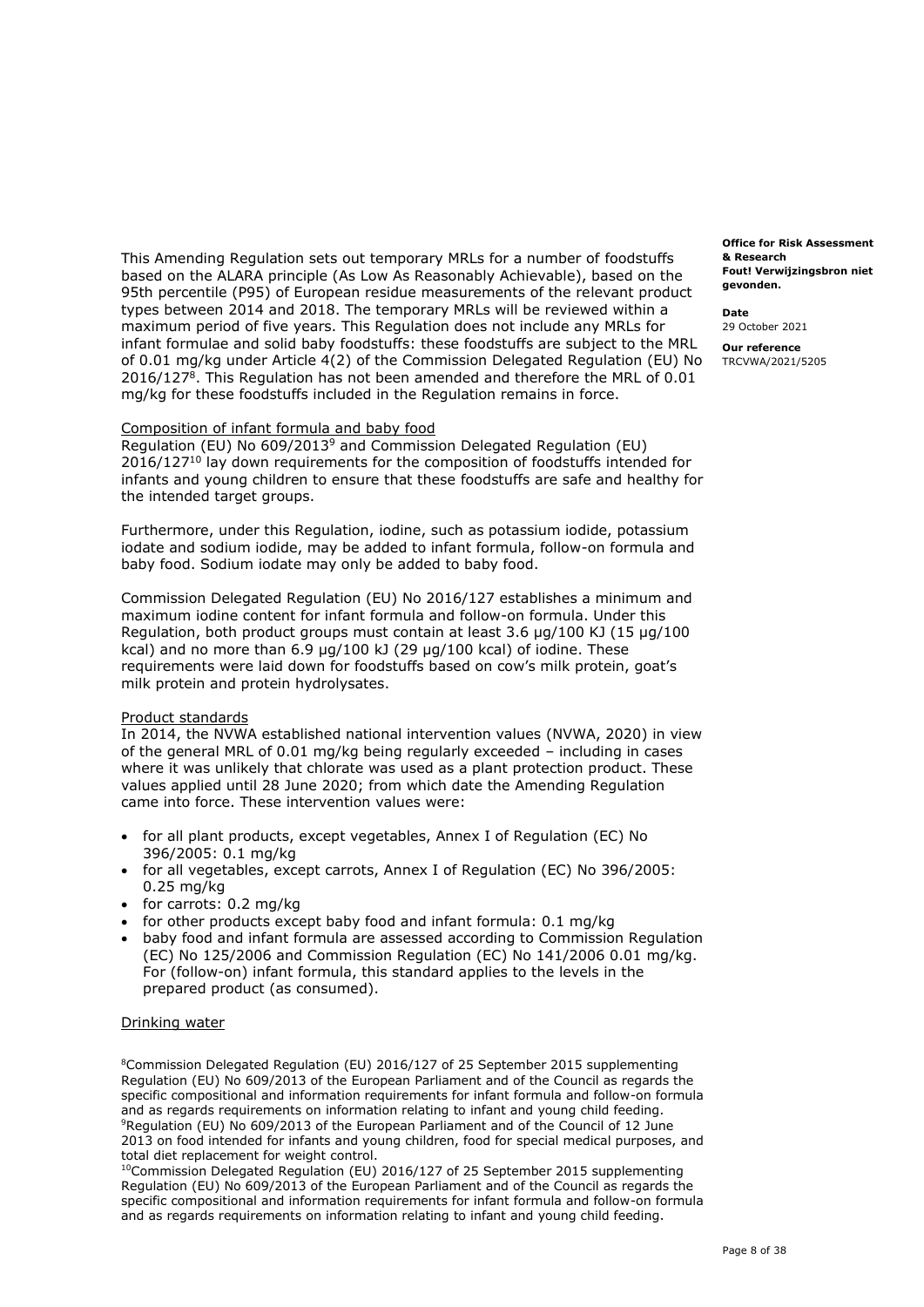In many countries, drinking water is the principal source of chlorate exposure (EFSA, 2015). Effective disinfection of drinking water using chlorine dioxide and hypochlorite remains vital in the fight against microbial contaminants worldwide – including in large parts of Europe. For that reason, the WHO upheld the existing maximum standard of 0.7 mg of chlorate/L in the reevaluation of its drinking water quality guideline (WHO, 2016;2017a). If health-based guidance value were exclusively relied on to determine the standard, according to the WHO, the standard would be lower, at approximately 0.3 mg/L (WHO, 2016). In 2018, a proposal for the revision of the Drinking Water Directive<sup>11</sup> was submitted to the European Commission (EC) (EPRS, 2019). The WHO made recommendations to the EC for the review, which included WHO proposals for the use of an annual average standard of 0.35 mg chlorate/L and a maximum standard of 0.7 mg/L for Europe (WHO, 2017b). The EC deviated from this recommendation and proposed a chlorate standard of 0.25 mg chlorate/L. ANSES was instructed to evaluate this standard on behalf of the European Commission (ANSES, 2018). In December 2019, provisional agreement was reached regarding this revision in which the standard was provisionally set at 0.25 mg/L (EC, 2020). This standard was subsequently included in the Council position in October 2020 (de Raad, 2020).

 In 2018, the National Institute for Public Health and the Environment (RIVM) derived a health-based exposure limit for chlorate in Dutch drinking water of 0.07 mg/L. This value is not laid down in legislation (ILT, 2019). In the Netherlands, chlorate levels in drinking water is determined solely on the basis of targeted measurements, meaning if there is a specific reason to do so (RIVM, 2020a).

## **Hazard characterisation (toxicology)**

Absorption, distribution, metabolism and elimination

 Chlorate is rapidly absorbed into the gastrointestinal tract after oral exposure and spreads with ease throughout the body following ingestion. In the body, chlorate can be converted into chloride and both forms are excreted in urine (EFSA, 2015). Chlorate reduction may lead to the production of chlorite ( $CIO<sup>2</sup>$ ); this compound has been detected in the tissues and urine of rats exposed to chlorate (US EPA, 2006; EFSA, 2015). However, this finding has been called into doubt by EFSA and it may be that excretion as chlorite may not make a significant contribution to the elimination of chlorate (EFSA, 2015).

#### Acute toxicity

 Chlorate is fatal to humans in cases of oral exposure of approximately 50 mg/kg body weight and above (EFSA, 2015). The United States Environmental Protection Agency (U.S. EPA) considers a single dose over 100 mg/kg as fatal (US EPA, 2006). Toxic effects following acute exposure will be observed in humans at dosages from 11 to 23 mg/kg body weight. The critical effect with regard to acute toxicity is methemoglobinaemia: the formation of haemoglobin with oxidised iron that can no longer transport oxygen. This process causes haemolysis (the breakdown of red blood cells) and can lead to kidney failure (EFSA, 2015). EFSA concludes that a single high exposure to chlorate will have no effect on thyroid function (EFSA, 2015).

 **Fout! Verwijzingsbron niet Office for Risk Assessment & Research gevonden.** 

**Date**  29 October 2021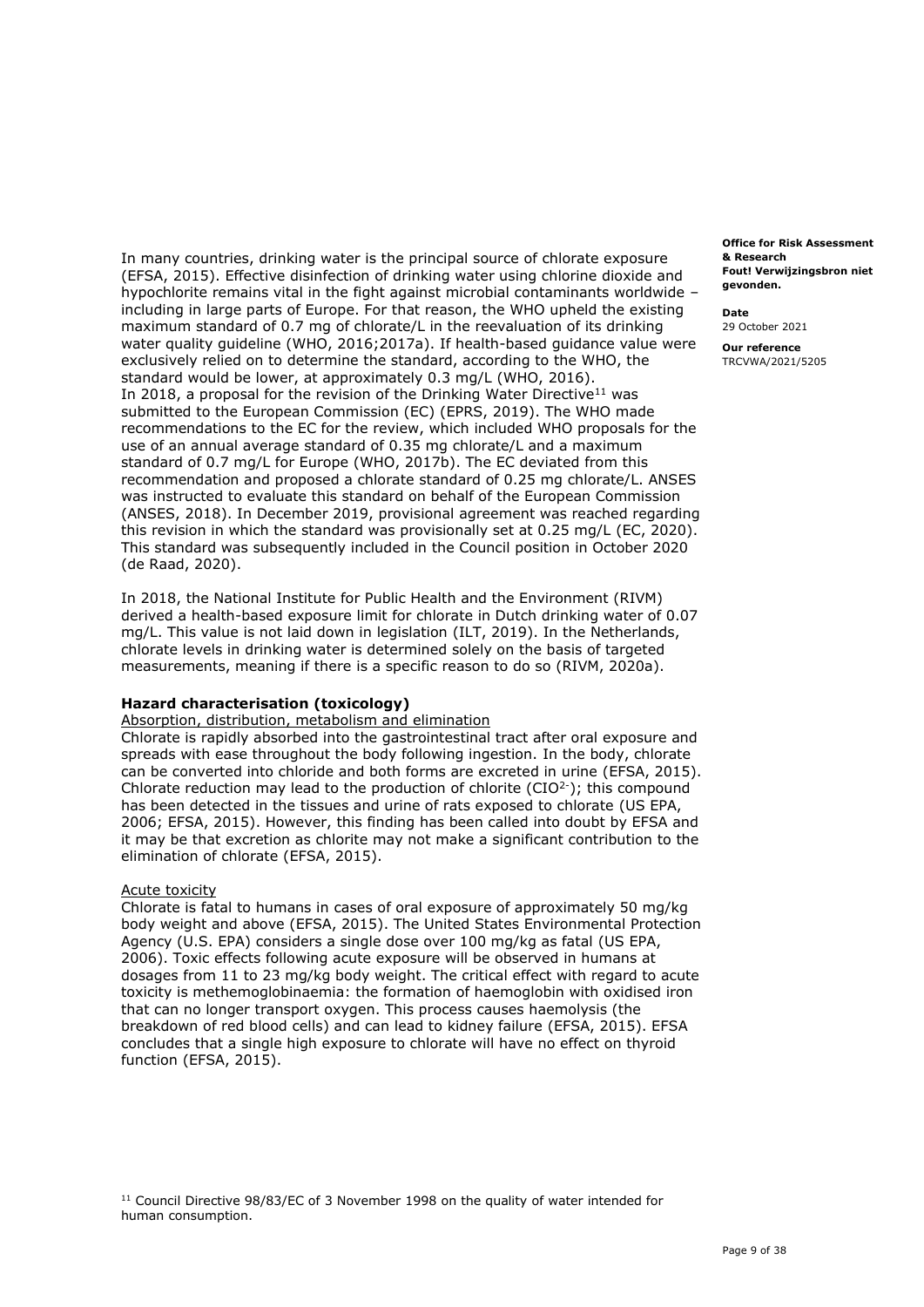**Fout! Verwijzingsbron niet Office for Risk Assessment & Research gevonden.** 

**Date**  29 October 2021

**Our reference**  TRCVWA/2021/5205

## Toxicity of long-term exposure  *Effects on the thyroid*

 The critical effect with regard to chronic toxicity of chlorate is competitive inhibition of iodine uptake in the thyroid gland. Adaptive processes in the thyroid can subsequently cause problems with thyroid function in the long term, particularly in sensitive populations, such as individuals with an iodine deficiency or impaired thyroid function. Perchlorate is likewise known to have harmful effects on the thyroid in humans. *In vitro* studies that examined the inhibition of iodine transport by the sodium/iodide symporter in rats and humans have shown that chlorate and perchlorate inhibit iodine uptake using the same mechanism. Based on the effects in rats, chlorate is believed to be less potent than perchlorate in this regard (EFSA, 2015).

 Animal trials with oral chlorate exposure showed effects on plasma concentrations of thyroid hormones, i.e. a decrease in triiodothyronine (T3) and thyroxine (T4) and an increase in thyroid-stimulating hormone (TSH). Histopathological effects were also observed in the thyroids of rats and mice (non-neoplastic lesions; hypertrophy and hyperplasia of follicles and decrease of colloid<sup>12</sup> in the follicles). An increase in TSH can lead to a higher rate of cell division in and growth of the thyroid gland. Evidence has been found of possible carcinogenic effects on the thyroid of rats and mice; EFSA does not consider these effects to be relevant to humans (EFSA, 2015). The U.S. Environmental Protection Agency has concluded that chlorate is not carcinogenic at exposure levels below the level at which thyroid hormone homeostasis is disrupted (US EPA, 2006). The Joint FAO/WHO Expert Committee on Food Additives (JECFA) likewise has outlined that the tumours observed in the thyroid may result from stimulated cell division due to an increase in TSH production (WHO, 2016). Chlorate is not genotoxic (US EPA, 2006; EFSA, 2015; WHO, 2016).

 Due to a number of quantitative differences in the regulation and kinetics of thyroid hormones between humans and rodents, rodents are more sensitive to disruption of the homeostasis of thyroid hormones. As such, humans are likely less sensitive to these effects (EFSA, 2015; WHO, 2016). EFSA cites the fact that infants may be more sensitive to the effects of chlorate on the thyroid, but does not provide any further substantiation in this regard (EFSA, 2015).

#### *Reproductive and developmental toxicity*

 JECFA has noted that homeostasis of thyroid hormones is highly significant in relation to brain development. For that reason, JECFA has expressed concerns regarding potential neuronal development toxicity due to chlorate. There is insufficient data to assess this effect (JECFA, 2007; WHO, 2016). Reproductive toxicity studies in rats and rabbits have not found any indications of reproductive toxicological properties of chlorate (EFSA, 2015). For that reason, EFSA also cites pregnant women as a vulnerable group for high chlorate exposure (EFSA, 2015).

#### *Haematological effects*

 In addition to effects on the thyroid, repeated exposure to chlorate will also affect haematological parameters. A number of phenomena have been observed in multiple animal species, including decreases in the number of erythrocytes,

 $12$  Thyroid follicles contain a supply of thyroglobulin that is stored in vesicles containing protein fluid (colloids). Thyroglobulin is a prohormone that forms the thyroid hormones T3 and T4 through iodination.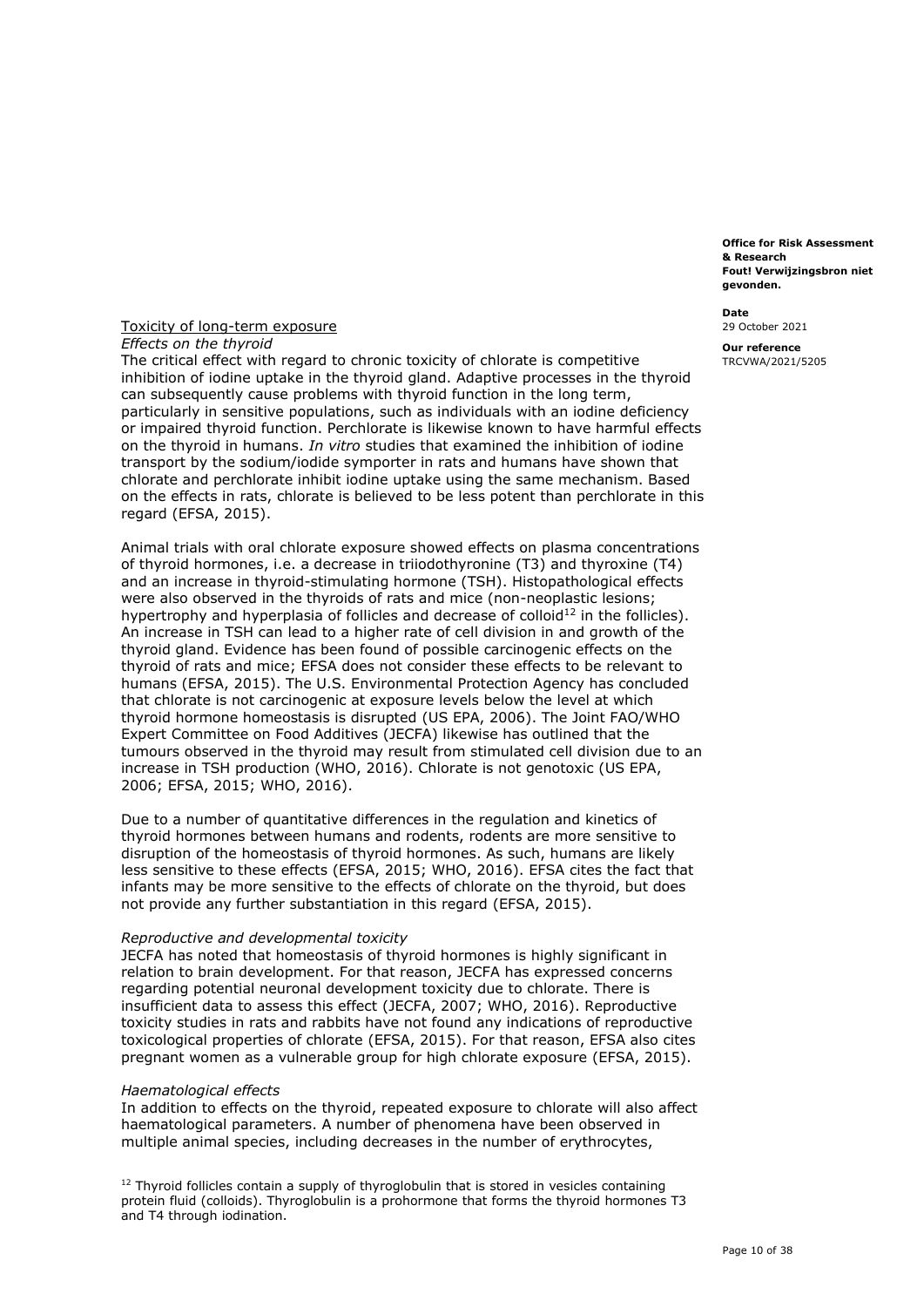haemoglobin concentrations and haematocrit levels. In addition, a number of studies also found non-neoplastic lesions in the bone marrow or spleen (EFSA, 2015).

 Studies in healthy adult men with an exposure duration of up to twelve weeks and doses of up to 0.036 mg chlorate/kg body weight per day showed no effects on blood and urine parameters. Nor were any other physiological effects observed (JECFA, 2007; WHO, 2016).

# **Hazard characterisation (Health-based guidance value)**

## EFSA

 EFSA derived a Tolerable Daily Intake (TDI) for chlorate of 3 µg/kg body weight in its 2015 opinion, based on competitive inhibition of iodine in the thyroid (EFSA, 2015). A TDI is an estimate of the amount of a substance that a person can take in per day for their entire life, without any significant effects on their health. This value was reached by way of a read-across, based on the TDI for perchlorate (0.3 µg/kg body weight per day) that was derived from a study into the effect on iodine uptake in humans. A correction was applied to this value (factor of 10), based on the lower inhibition potential of chlorate, i.e. the difference in dosage at which thyroid follicle hypertrophy was observed in rats.

 EFSA has identified groups that may be more sensitive to these effects: foetuses, neonates, persons with a low iodine intake and persons with certain genetic traits.

 EFSA has derived an Acute Reference Dose (ARfD) for the acute toxicity of chlorate, which is established at 36 µg/kg body weight based on a No Observed Effect Level (NOEL) from a study with chlorate in humans. The critical effect is methemoglobinaemia.

## **BfR**

 The [Bundesinstitut für RIsikobewertung \(BfR\)](https://nl.wikipedia.org/w/index.php?title=Bundesinstitut_für_Risikobewertung&action=edit&redlink=1) in Germany has a different perspective from that of EFSA regarding the calculation of the health-based standard for acute effects. BfR believes that an additional safety factor (factor 3) is required in order to calculate the acute health-based exposure limit for foodstuffs that are a large part of the diet due to the potential variations in residue distribution in compound foodstuffs. This difference of views has been described by BfR and EFSA in a joint document (EFSA & BfR, 2015). In its assessment, BfR recommends the use of the Acceptable Daily Intake (ADI) of 0.01 mg/kg body weight per day (as derived by JECFA) for the assessment of both chronic and acute effects (BfR, 2014;2018).

#### WHO 2016

 In 2007, JECFA derived an Acceptable Daily Intake (ADI) for chlorate of 0 to 0.1 mg/kg (JECFA, 2007). Like a TDI, an ADI is an estimate of the amount of a particular substance that a person can take per day throughout their lives without any significant effects on their health. This ADI was also used in the reassessment of the drinking water quality guidelines by the WHO in 2016 (WHO, 2016). JECFA assessed histopathological changes (follicle hypertrophy) in the thyroid of male rats in a carcinogenicity study as the most sensitive end point to determine a reference point for the derivation of the health-based exposure limit. An increase in tumour formation was only observed for higher doses. JECFA derived a Bench Mark Dose Level (BMDL $_{10}$ <sup>13</sup>) of 1.1 mg/kg body weight per day from this study conducted by the National Toxicology Program (NTP). Because rats are more sensitive to disruption of thyroid hormone homeostasis, JECFA does not use a

 $13$ BMDL<sub>10</sub> is the 95% lowest confidence interval of the estimated dose that yields an additional 10% risk.

 **Fout! Verwijzingsbron niet Office for Risk Assessment & Research gevonden.** 

**Date**  29 October 2021 **Our reference**  TRCVWA/2021/5205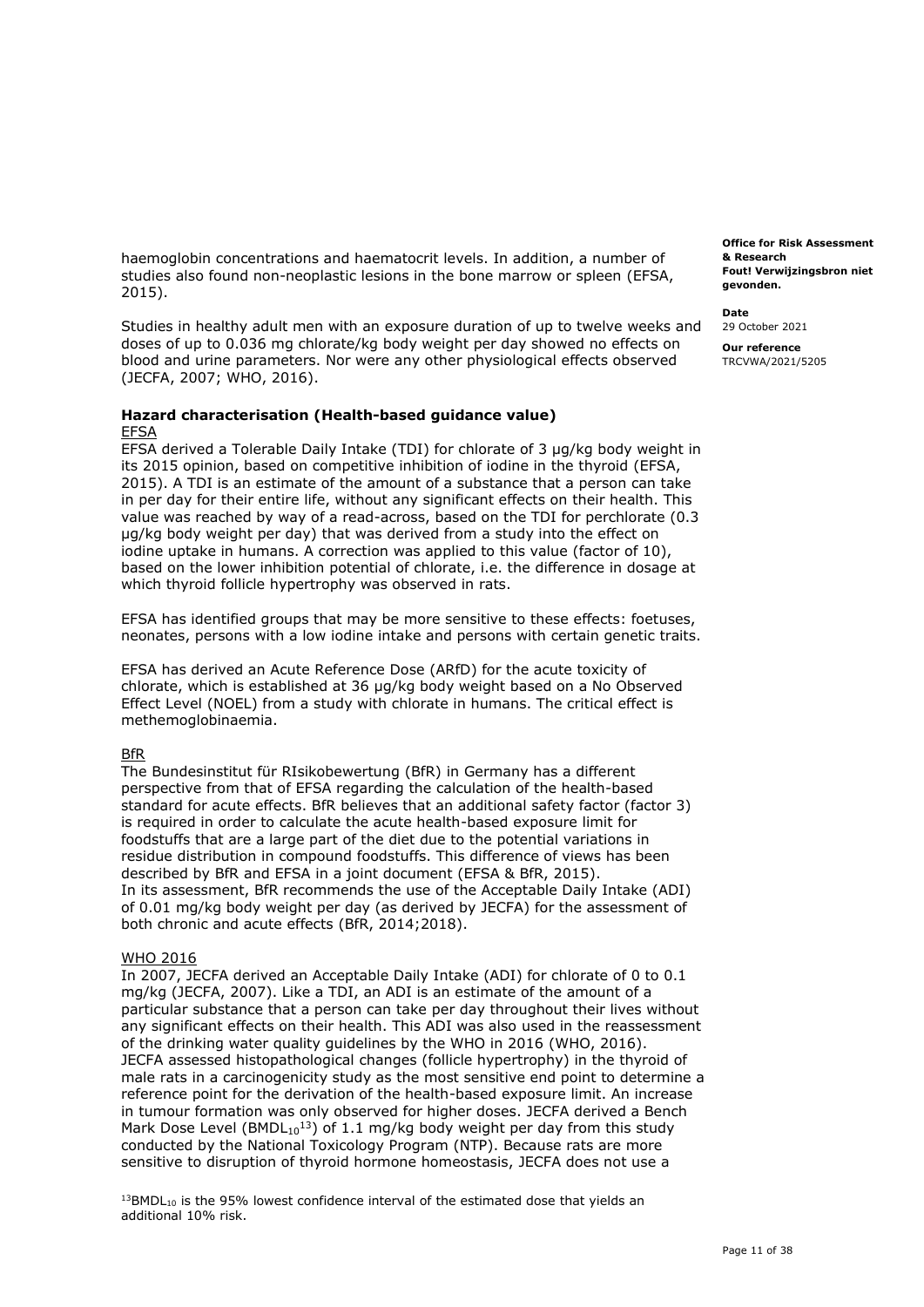safety factor for interspecies variability. JECFA does, however, apply a factor 10 for intraspecies variability and a factor 10 for uncertainties in the dataset. These uncertainties primarily relate to neurological developmental toxicity, which may be relevant to pregnant women with a low iodine intake and/or pregnant women who are simultaneously exposed to other substances that inhibit iodine intake in the thyroid such as cyanide from cigarette smoke.

## U.S. EPA

 In 2006, the U.S. EPA assessed the risk to public health and the environment in the context of the use of chlorate as a plant protection product. The U.S. EPA also chose the histopathological effects in the thyroid gland of male rats from the NTP study as a starting point for the assessment of chronic effects. These data led to the U.S. EPA deriving a BMDL of 0.9 mg/kg body weight per day. An uncertainty factor of 3 is applied to this value for interspecies differences and factor of 10 for intraspecies differences. This has resulted in a health-based exposure limit of 0.03 mg/kg body weight per day. According to the U.S. EPA, this value also protects for effects that have been observed in studies with primates including possible developmental toxicity. The U.S. EPA has stated that the derived health-based exposure limit is protective of all populations, including children, because they are not expected to be more susceptible to chlorate-induced thyroid effects (US EPA, 2006).

 The U.S. EPA has analysed several studies but found no substantiation for the derivation of a health-based exposure limit for acute exposure (US EPA, 2006).

#### Health Canada

 In 2008, Health Canada established a Maximum Acceptable Concentration (MAC) for chlorate in drinking water in the Guidelines for Canadian Drinking Water. The MAC follows from a TDI of 0.03 mg/kg body weight per day. This value is based on the No Observed Adverse Effect Level (NOAEL) from a sub-chronic (90-day) study in rats in which thyroid effects were observed (colloid depletion). The derivation of the TDI involved the application of a factor of 1000 as the total safety margin for inter- and intraspecies differences and for the duration of the study (sub-chronic to chronic). The MAC value for chlorate was established by Health Canada at 1.12 mg/L/ drinking water (Health Canada, 2008).

#### ECHA

 The registration dossier for sodium chlorate that was submitted to the European Chemicals Agency (ECHA) established Derived No Effect levels (DNELs) of 0.036 and 0.05 mg/kg body weight per day for the oral exposure of the general population. These values were derived from the NOAEL from the NTP study – in both cases using a total safety factor of 100 (ECHA, 2020).

#### Selection of the health-based exposure limit by BuRO

 For the risk assessment, BuRO has assessed exposure for all age groups to the health-based exposure limit for chronic exposure as established by EFSA at 3 µg/kg body weight per day. This value is conservative compared to the ADIs that are used by the WHO and BfR (10 µg/kg body weight per day) and the health- based exposure limit of the U.S. EPA and Health Canada (30 µg/kg body weight per day). BuRO notes that the various authorities have diverging assessments regarding the uncertainties in the applicability of the TDI or ADI for young children. EFSA cites an uncertainty in the sensitivity of young children to the critical effect (inhibition of iodine uptake in the thyroid) on which the exposure limits are based (EFSA, 2015). The U.S. EPA, however, indicates that children are not more sensitive to this effect (US EPA, 2006). BuRO takes note of this uncertainty, but is not aware of any scientific research that either substantiates or refutes the sensitivity for young children. Due to the addition of iodine to nutrition

 **Fout! Verwijzingsbron niet Office for Risk Assessment & Research gevonden.** 

**Date** 

29 October 2021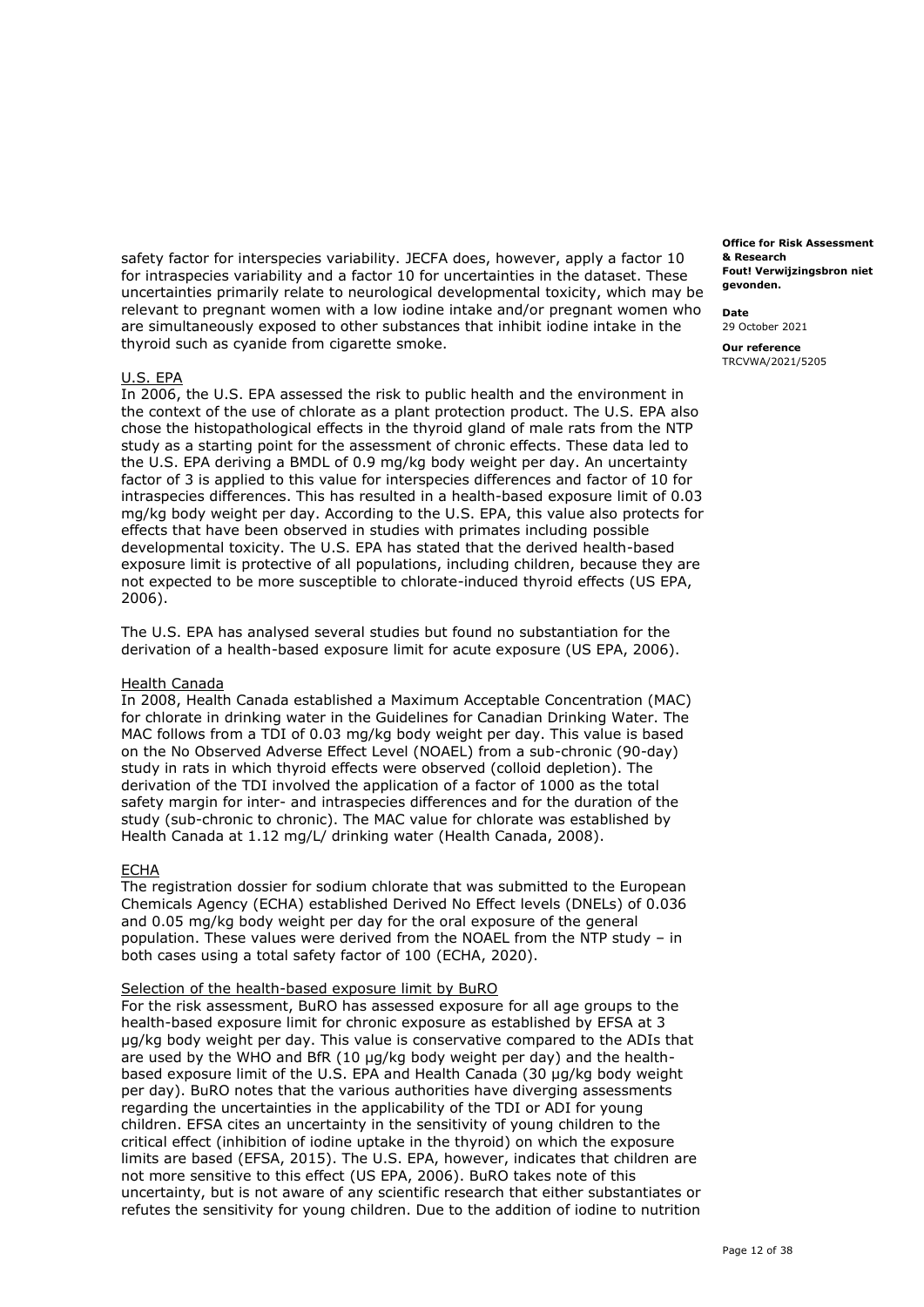for infants, (severe) iodine deficiencies in children in the Netherlands who are bottle fed are unlikely.

 For that reason, in this risk assessment, BuRO assumes that the most conservative value (TDI of 3 µg/kg body weight per day as established by EFSA) is also protective for young children. BuRO nevertheless adds the caveat that additional research into the sensitivity of young children to the effects on the thyroid is required.

 The decision to use the TDI, which is based on lifelong daily exposure, is conservative in terms of exposure duration due to the fact that the actual intake of infant formula and baby food will only last several months to a few years at most. BuRO considers a health-based exposure limit for acute (24-hour) exposure such as an ARfD to provide insufficient protection due to the fact that exposure to chlorate from infant formula and baby food certainly does not take place solely on a single occasion. In addition, the chlorate intake from other foodstuffs and drinking water, by contrast, is a lifelong scenario.

Use of the TDI for the risk assessment for infants under 4 months There is general uncertainty as to whether health-based guidance value provide protection for infants up to 4 months. BuRO therefore consulted the literature for the effects of (per)chlorate on the development of unborn and newborn children. Little information is available regarding the long-term effects of exposure to (per)chlorate of these infants. Interference with iodine uptake by the thyroid gland is particularly a critical effect for foetuses and infants, given that neuronal development is dependent on thyroid hormones (Leung et al., 2010).

 The available research primarily focuses on the effects of perchlorate exposure of pregnant women via drinking water and the effect on thyroid hormone concentrations in the mother and newborn. A US study identified a link between exposure of the mother to perchlorate via drinking water and an increase of TSH concentrations in the newborn within 24 hours after the birth. These association was less pronounced in measurements taken 24 hours after the birth (Steinmaus et al., 2010). A Chilean study found no relationship between perchlorate exposure from drinking water and TSH, thyroglobulin or T4 concentrations in the mother and child (Téllez et al., 2005). This study was based on a comparison between three cities with perchlorate levels of 114.6 and 0.5 µg/L drinking water. The study similarly did not find any effects on various growth parameters in the neonates. This population had a good iodine status.

 A US review of epidemiological studies into the effects of perchlorate exposure from the environment on the functioning of the thyroid in neonates found no conclusive association (Tarone et al., 2010). The review included studies in which perchlorate exposure was high: levels in drinking water up to 340 µg/L and the medical application of perchlorate in pregnant women with therapeutic doses up to 1 gram per day.

 Kirk et al. (2005) examined samples of breast milk and cow's milk from Texas. Perchlorate was detectable in 81 of the 82 samples (Kirk et al., 2005). The average concentrations in cow's milk and breast milk were 2.0 and 10.5 µg/L respectively with maximum concentrations of 11 and 92 µg/L respectively. For breast milk samples with a perchlorate concentration of more than 10 µg/L, iodine concentration appeared to have a linear correlation to the inverse of the perchlorate concentration ( $r^2 > 0.9$ , n=6). The presence of perchlorate in milk reduced the iodine concentration.

 **Fout! Verwijzingsbron niet Office for Risk Assessment & Research gevonden.** 

**Date**  29 October 2021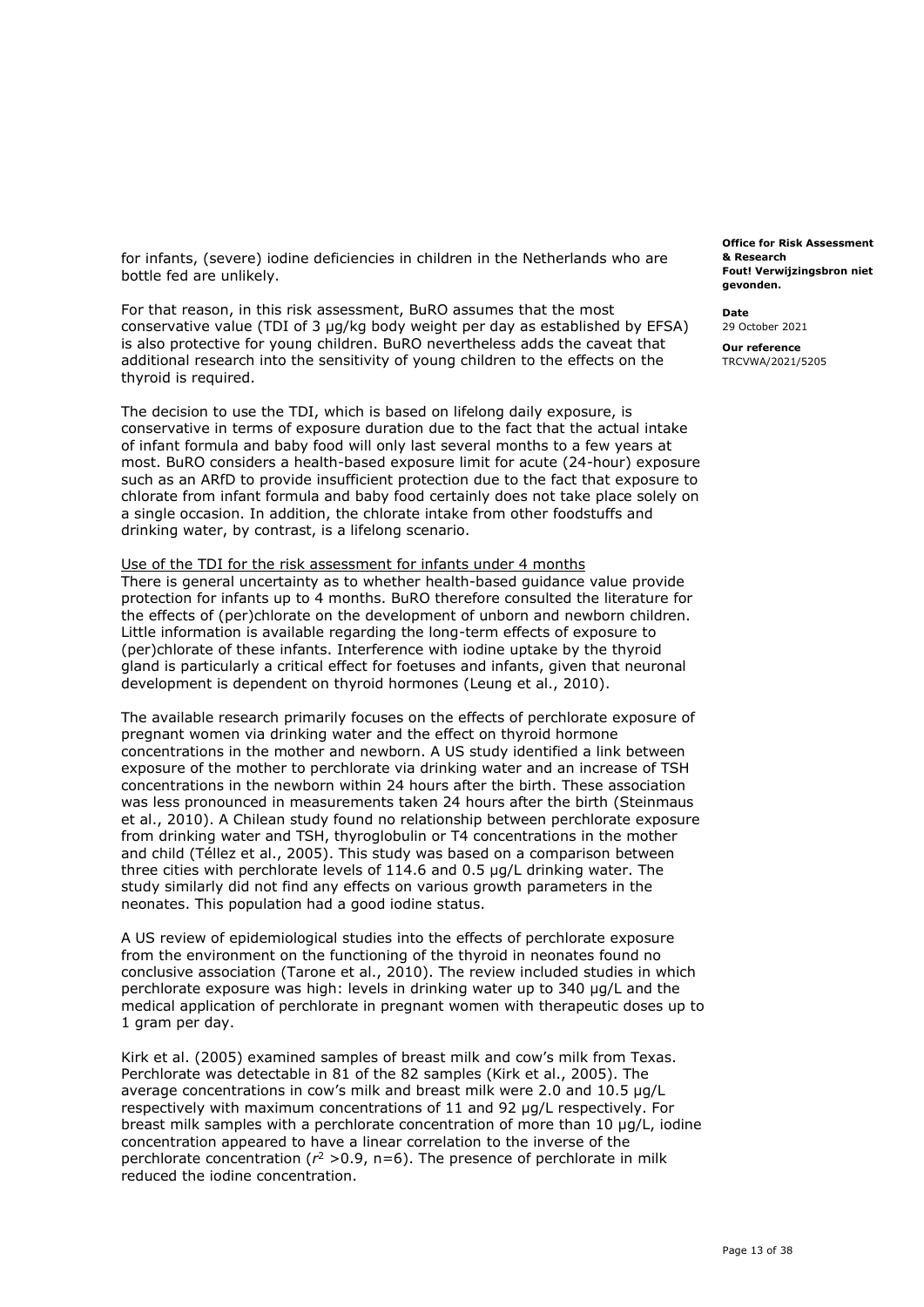Based on the information described above, BuRO has concluded that, given the low (per)chlorate levels in the drinking water in the Netherland and the sufficient supply of iodine for infants who are fed with infant formula (guaranteed by statutory limits), the TDI can also be used for infants up to 4 months old for the present risk assessment.

## **Exposure**

Sampling data

 Between 2016 and 2019, the Enforcement Directorate of the NVWA analysed chlorate levels in infant formula, follow-on formula, cereal-based baby food and other foodstuffs for babies and young children. The first two categories include the bottle formula for infants aged 0 to 6 months and 6 to 12 months old respectively. Foodstuffs intended for babies and young children (toddlers) include ready-made solid food (including vegetable meals and fruit pouches for children between 4 months and 3 years old). The category of cereal-based baby food includes cereal- based foodstuffs such as porridges, bars, cereals and biscuits for children between 4 months and 3 years old. Based on the product descriptions in the NVWA database, BuRO classified the foodstuffs into the various age groups for the purposes of the risk assessment.

 The samples were analysed at the NVWA laboratory using UPLC-MS/MS with a limit of detection (LOD) of 5 or 0.5 µg chlorate/kg and a limit of quantification (LOQ) of 10 or 1 µg chlorate/kg. In total, 166 foodstuffs intended for infants up to 1 year old were analysed. The results of the samples are summarised in Table 1.

 In total, samples were taken from 78 foodstuffs intended for young children between the ages of 1 and 3. These foodstuffs relate specifically to foodstuffs intended for this age group and does not include homemade dishes and snacks. The results of these sample are shown in Table 2. Table 2 also shows the data of fruit, vegetables and potatoes given that these foodstuffs are also part of the diet of 1 to 3 year olds.

 **Fout! Verwijzingsbron niet Office for Risk Assessment & Research gevonden.** 

**Date**  29 October 2021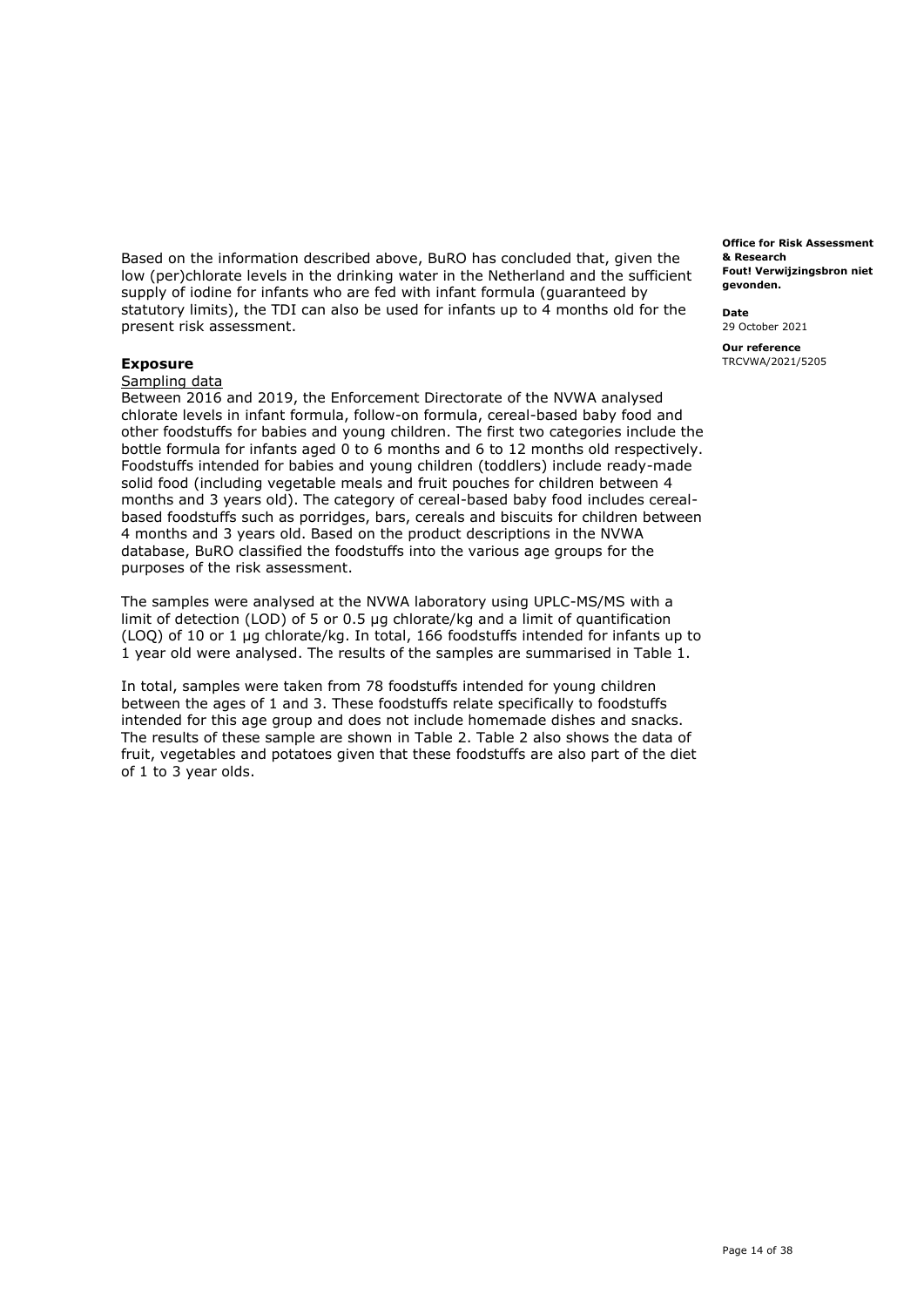**Table 1** Overview of the NVWA monitoring data of chlorate levels in foodstuffs for infants up to 1 year over the period from 2016 to 2019. **gevonden.** 

| Category                                | Number of<br>samples<br>(N) | Range<br>(mg/kg) | P50 <sup>1</sup><br>(mg/kg) | P95 <sup>1</sup><br>(mg/kg) |
|-----------------------------------------|-----------------------------|------------------|-----------------------------|-----------------------------|
| Age: 0-6 months                         |                             |                  |                             |                             |
| Infant formulae                         | 26                          | $0.01 - 0.138$   | 0.02                        | 0.104                       |
| Age: 4-6 months                         |                             |                  |                             |                             |
| Cereal-based baby<br>food<br>porridges  | 9                           | $0.001 - 0.010$  | 0.005                       | 0.010                       |
| Cereal-based baby<br>food:<br>biscuits  | $\mathbf{1}$                | 0.225            | 0.225                       | 0.225                       |
| Baby food:<br>fruit                     | $\mathcal{P}$               | 0.005            | 0.005                       | 0.005                       |
| Age: 6-12 months                        |                             |                  |                             |                             |
| Follow-on infant<br>formula             | 29                          | $0.01 - 0.41$    | 0.02                        | 0.16                        |
| Cereal-based baby<br>food:<br>porridges | 27                          | $0.001 - 0.15$   | 0.01                        | 0.02                        |
| Cereal-based baby<br>food<br>biscuits   | 6                           | 0.01             | 0.01                        | 0.01                        |
| Baby and toddler<br>food: fruit         | $\overline{4}$              | 0.01             | 0.01                        | 0.01                        |
| Baby and toddler<br>food: vegetables    | 15                          | $0.01 - 0.30$    | 0.01                        | 0.25                        |
| Baby food:<br>meal                      | 47                          | $0.01 - 0.11$    | 0.01                        | 0.06                        |

<sup>1</sup> The P50 and P95 are based on an upper-bound calculation where values below the limit of detection (LOD) are equal to the LOD and values between the LOD and LOQ (limit of quantification) are equal to the LOQ. Depending on the analytical method, the LOD is 0.5 or 5 µg/kg and the LOQ is 1 or 10 µg/kg.

 by the industry itself purport to show that 65 to 70% of infant formula does not meet the standard of 0.01 mg chlorate/kg. However, BuRO does not have access to these data and, as such, cannot include it in the analysis. The Enforcement Directorate furthermore indicates that measurements conducted

 In its opinion of 2015, EFSA also reports a single result of infant formula with high chlorate levels (2.5 mg/kg dry weight). At the time, EFSA had insufficient data to include this infant formula in the exposure estimate and risk assessment, but in substantiation of the levels identified referred to a Japanese study from 2013 in which levels in the order of milligrams of chlorate per kg were similarly found in infant formula (EFSA, 2015).

 **Fout! Verwijzingsbron niet Office for Risk Assessment & Research** 

**Date** 

29 October 2021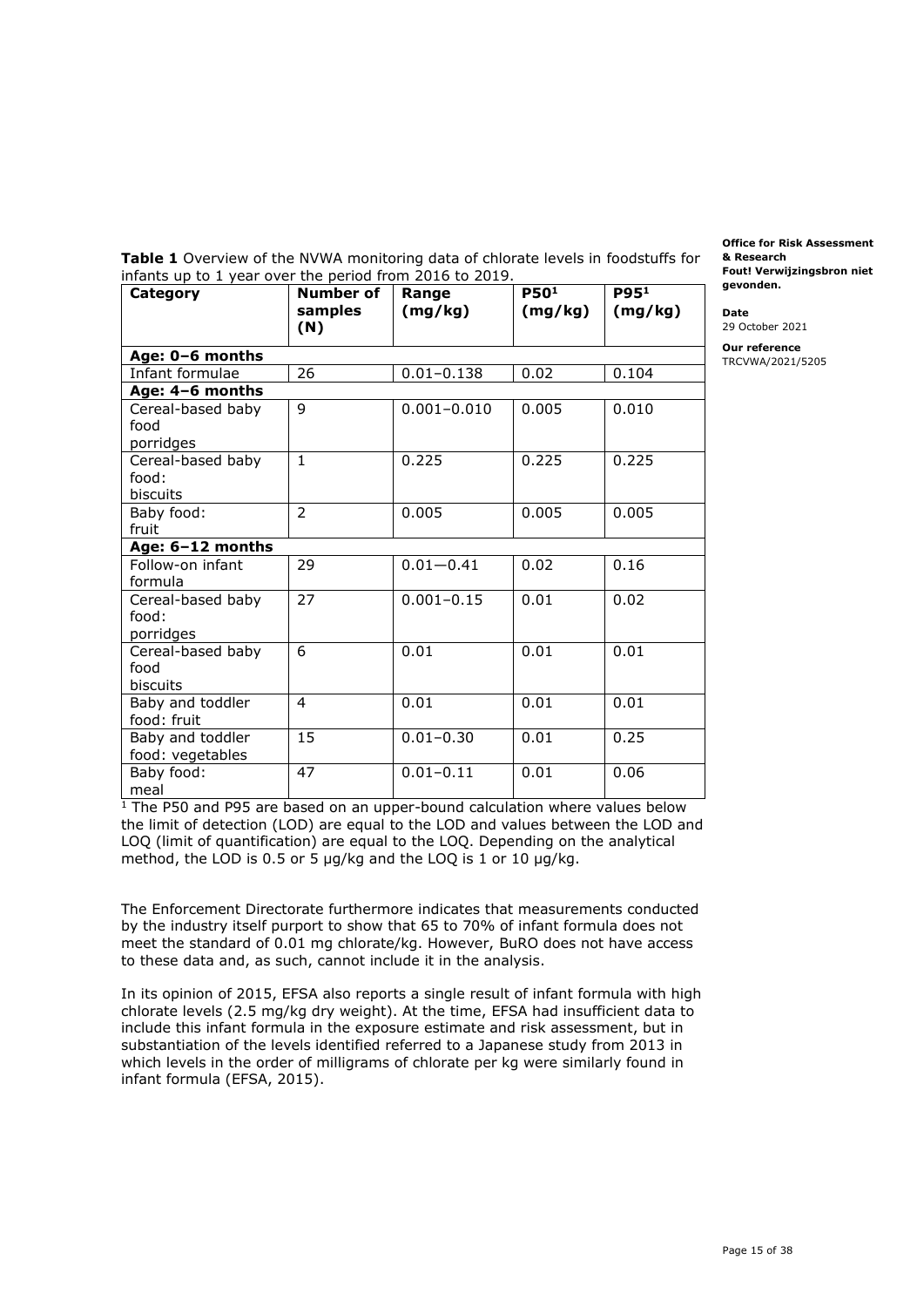**Table 2** Overview of the NVWA monitoring data of chlorate levels inf foodstuffs (specially intended) for young children between 1 and 3 years olds between 2016 **gevonden.** and 2019. and 2019.

| <b>Food category</b><br>for<br>1 to 3 years olds       | <b>Number</b><br>оf<br>samples<br>(N) | Range<br>(mg/kg)   | P50 <sup>1</sup><br>(mg/kg) | P95 <sup>1</sup><br>(mg/kg) |
|--------------------------------------------------------|---------------------------------------|--------------------|-----------------------------|-----------------------------|
| Follow-on infant<br>formula: $12+$<br>months           | 10                                    | $0.01 -$<br>0.291  | 0.044                       | 0.21                        |
| Jar meals                                              | 45                                    | $0.005 -$<br>0.106 | 0.01                        | 0.06                        |
| Fruit snacks                                           | $\overline{4}$                        | $0.005 -$<br>0.01  | 0.008                       | 0.01                        |
| Cereal-based<br>toddler food:<br><b>biscuits</b>       | 4                                     | 0.01               | 0.01                        | 0.01                        |
| Cereal-based<br>toddler food:<br>porridge <sup>2</sup> | 27                                    | $0.001 -$<br>0.15  | 0.01                        | 0.02                        |
| Other product groups                                   |                                       |                    |                             |                             |
| Fruit                                                  | 25                                    | 0.01               | 0.01                        | 0.01                        |
| Vegetables                                             | 78                                    | $0.001 -$<br>0.32  | 0.003                       | 0.12                        |
| Potato                                                 | 6                                     | 0.01               | 0.01                        | 0.01                        |

 **Fout! Verwijzingsbron niet Office for Risk Assessment & Research** 

**Date** 

29 October 2021

**Our reference**  TRCVWA/2021/5205

 $1$  The P50 and P95 are based on an upper-bound calculation where values below the limit of detection (LOD) are equal to the LOD and values between the LOD and LOQ (limit of quantification) are equal to the LOQ. Depending on the analytical method, the LOD is 0.5 or 5 µg/kg and the LOQ is 1 or 10 µg/kg. method, the LOD is 0.5 or 5 µg/kg and the LOQ is 1 or 10 µg/kg.<br><sup>2</sup> These data is equal to the values for the age group of 6 to 12 months in Table 1.

 For this product group, the foodstuffs for children from 6 months old were also used for 1 to 3 year olds.

## Chlorate levels in Dutch drinking water

 Most drinking water in the Netherlands does not contain chlorate. In the Netherlands, chlorate levels are only established by way of targeted measurements, if there are reasons to conduct such measurements, such as detection of chlorate in extracted surface water or if chlorate is added to water during purification (this only takes places in a number of regions) (RIVM, 2020a). The measurements available are therefore limited in number but are likely to be the worst case for the Dutch situation.

 Measurements regarding drinking water in the Netherlands are kept in the REWAB (Registratie opgaven van Drinkwaterbedrijven) database – an information system for the quality reports of drinking water companies. The REWAB database is used by the Human Environment and Transport Inspectorate (Inspectie Leefomgeving en Transport, ILT) for the preparation of annual reports on Dutch drinking water quality (RIVM, 2020a).

 In the 2018 report on drinking water quality, ILT states that chlorate levels over the signalling value<sup>14</sup> of 1 µg/L were found in 11 of the 122 measurements of surface water for drinking water extraction (ILT, 2019). Drinking water companies

 $14$  The signalling value is the concentration for which, if exceeded, an investigation is launched into any environmental and health risks, origin and possibilities to dispose of the chemical compound.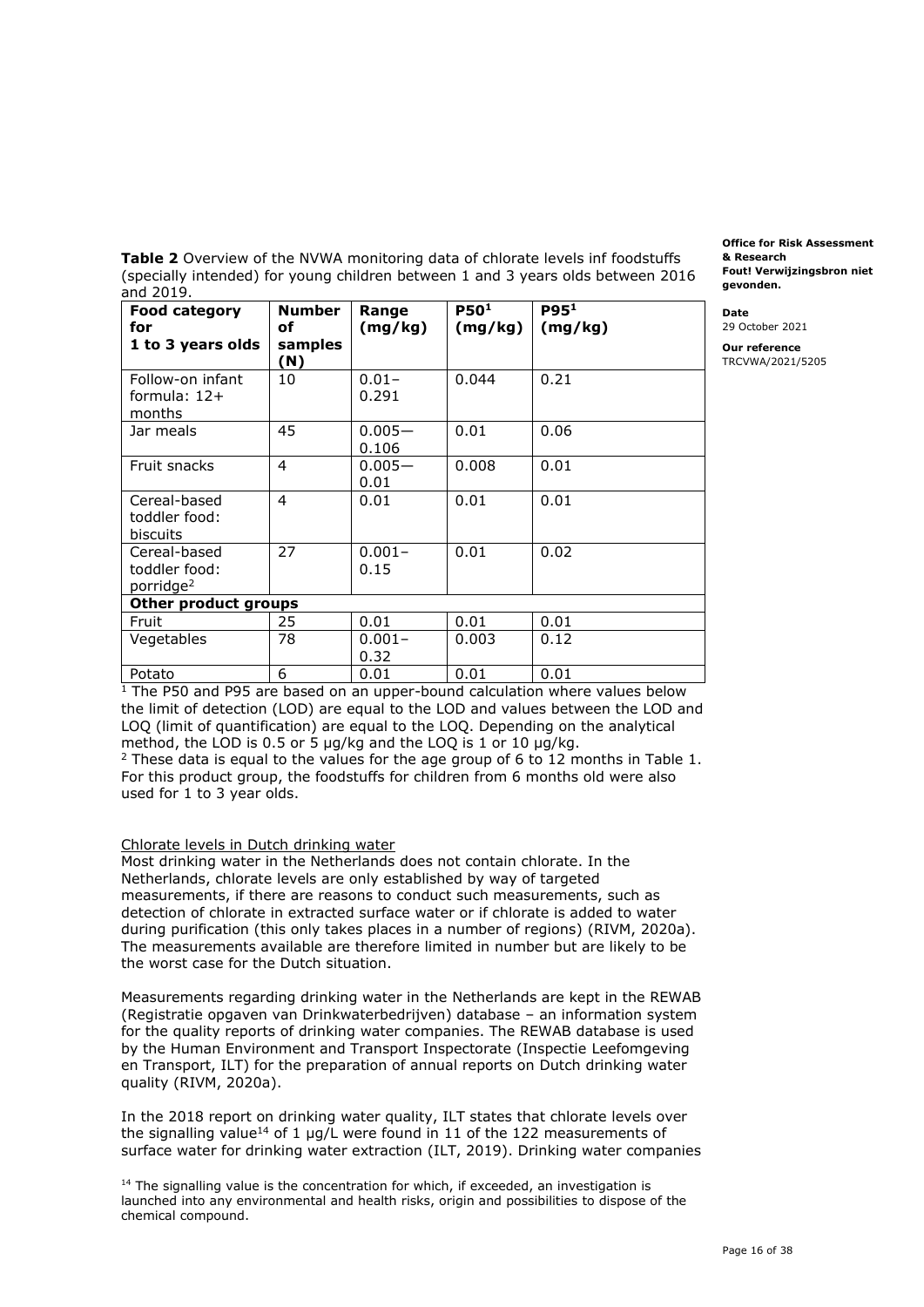use exemption values for surface water intake between 20 and 50 µg/L. There is no statutory maximum for chlorate levels in drinking water. However, RIVM has derived a health-based target value of 70 µg/L. The reported exceedances in surface water are below that standard (maximum of 66 µg/L). Of the exceedances of the drinking water standard reported, only 0.5% (1 report) related to chlorate (ILT, 2019).

 Based on the chlorate measurements from the REWAB database between 2015 and 2019, RIVM estimated the chlorate levels in drinking water for regions where chlorate could be present in the drinking water (RIVM, 2020a). The database contains 569 chlorate measurements from four drinking water companies and a limited number of extraction locations. The dataset contains minimum, maximum and mean concentrations per drinking water production station and the total number of measurements per station. Based on these data, RIVM was able to derive a mean lower-bound concentration of 1 µg/L. This value is equal to half of the lowest report LOD. The mean upper-bound concentration was determined by RIVM at 11 µg/L: this was calculated based on the mean concentrations reported by drinking water production stations where chlorate was detected at levels above the LOD. The medium-bound scenario was set by RIVM at 6 µg/L, the mean of the upper-bound and lower-bound concentrations. Given that the dataset consists of targeted measurements and applies to areas where chlorate may be present in the drinking water, BuRO considers the value of 6 µg/L to be realistically conservative for the exposure calculations of the Dutch situation.

#### Chlorate levels in processing aids and additives

 Processing aids and additives may contain chlorate as a contaminant. These substances may be added to the foodstuff directly or may be used during the production process. A study conducted by Kettlitz *et al.* showed that sodium hydroxide in particular regularly contains high levels of chlorate (Kettlitz et al., 2016). In this study, chlorate was found in 80% of the samples at concentrations up to 32 mg chlorate/kg sodium hydroxide. In this study, chlorate was also found (E407). Sodium hydroxide is produced through the electrolysis of brine. Electrolysis can be carried out using mercury cells, diaphragm cells or membrane cells. The mercury cell method is known to work efficiently and leaves relatively little chlorate in the product (< 5 mg/kg) compared to other techniques. This method has the disadvantage that mercury residue may be left behind in the reaction product and that this may result in a negative environmental impact from the mercury (Kettlitz et al., 2016). In addition, under Regulation (EU) 2017/852<sup>15</sup>, the use of mercury electrodes for chlor-alkali processes (such as the production of sodium hydroxide) is no longer permitted as of 11 December 2017. As a result of this ban, the other methods, resulting in more chlorate being left behind in the reaction product, will be used. in other calcium and potassium salts and other additives such as carrageenan

#### **Monitoring activities and approach in other European countries**  EFSA Focal Points

 In order to assess how this problem is being dealt with in other European countries, BuRO made enquiries along EFSA Focal Points<sup>16</sup> regarding the priority, knowledge position and approach in 37 other European countries, of which twelve provided a response. Three countries indicated that they either are not actively engaged with chlorate in infant formula and baby food or that they intend to get

<sup>15</sup> Regulation (EU) 2017/852 of the European Parliament and of the Council of 17 May 2017 on mercury, and repealing Regulation (EC) No 1102/2008.

<sup>16</sup> Focal Points are the interface between EFSA and the national authorities in the area of knowledge exchange on food safety, research institutes and other stakeholders.

 **Fout! Verwijzingsbron niet Office for Risk Assessment & Research gevonden.** 

#### **Date**

29 October 2021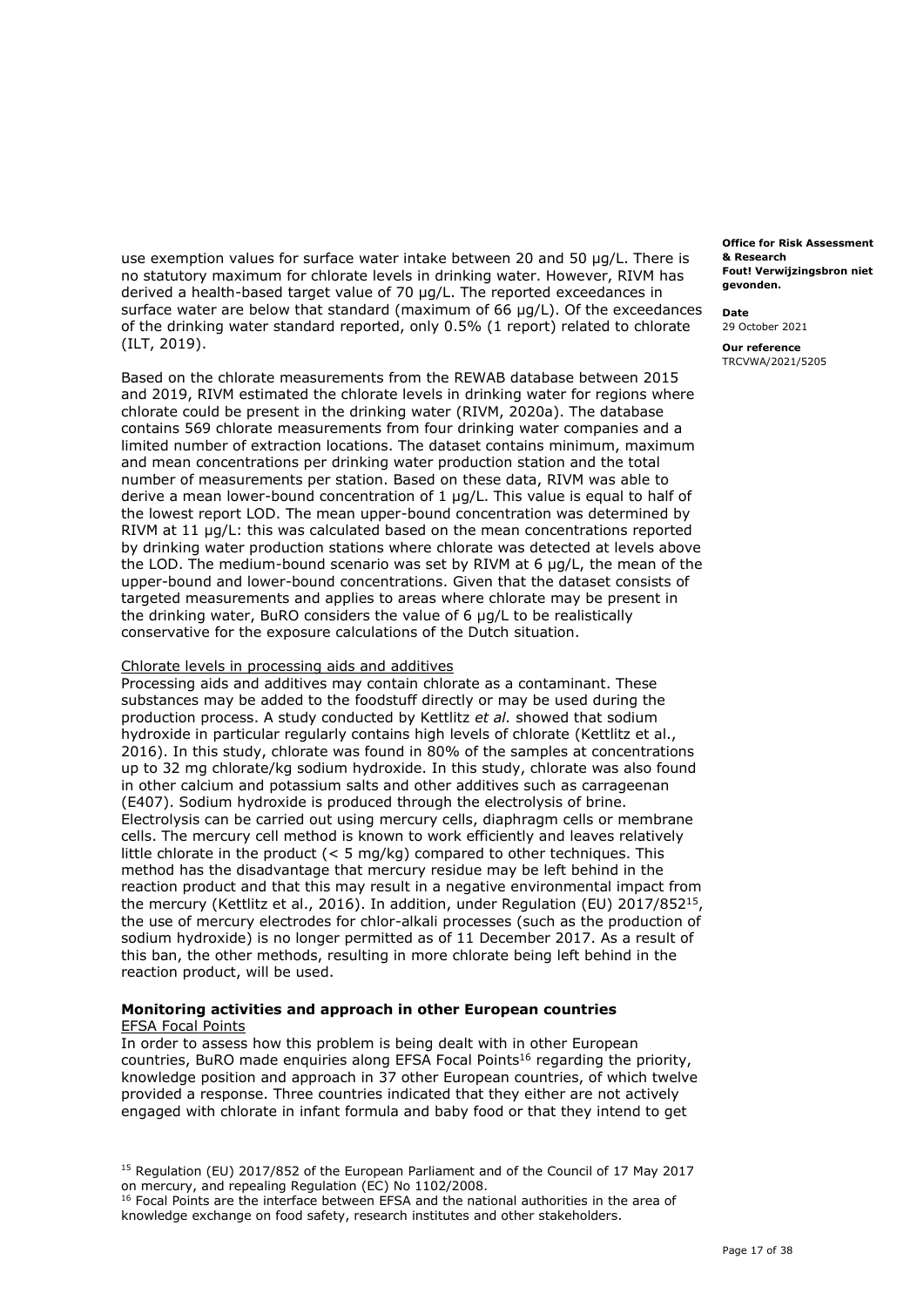started on the issue soon. Six countries stated that they have an active programme.

- - Belgium is following the European discussion but does not currently have an active monitoring programme itself. Risk assessments are carried out if chlorate is detected in baby and toddler food by the authorities. Belgium uses the standard of 0.01 mg/kg in accordance with the European legislation that applies to infant formula and baby food.
- - Ireland is currently working on a comprehensive programme to reduce the use of chlorinated agents in the food industry as a whole. Ireland has monitoring data that shows that this is necessary. Ireland has not prepared a specific risk assessment for chlorate in formulae for infants and young children due to the fact that there are no concerns about iodine deficiencies in the relevant populations as a result of the composition of infant formula and follow-on formula. Neither do studies into the iodine status of the Irish population show any deficiencies.
- - Latvia has indicated that it does not have a monitoring programme or approach to the risk assessments in place.
- - Austria launched a monitoring programme in 2015, under which approximately 200 samples have now been analysed. Austria does not have a dedicated risk assessment for chlorate in baby food, but uses its own MRL of 0.02 mg/kg alongside the applicable standard for perchlorate.
- - Malta has a monitoring programme for chlorate but has not provided any further details.
- - In 2019, Montenegro conducted a small-scale monitoring programme for chlorate in formulae for infants and young children, in which 11 samples were analysed.
- - In Spain, the national food safety authority (AESAN) is currently in a dialogue with the industry, where the sector has expressed concerns through the industry organisation Manufacturers of Child Dietary Products (ANDI) regarding the lack of feasibility of the applicable MRL. Spain has introduced the industry's position into the discussions on the Amending Regulation at European level. The Commission has indicated that baby food will not be included in establishing new (realistic) MRLs under Regulation (EC) No 396/2005. In Spain, the risks of the relevant foodstuffs are assessed in the event that chlorate residues are detected in baby food.
- - In 2018 and 2019, Switzerland carried out an enforcement project for imported foodstuffs, which was characterised by 13 positive samples out of a total of 66 and in which chlorate levels varied between 0.0026 and 0.032 mg/kg. Switzerland applies the MRL of 0.01 mg/kg.
- - Turkey currently applies the MRL of 0.01 mg/kg for the assessment of residues of plant protection products in formulae for infants and young children – except for a number of exceptions. This limit is also used for chlorate, which often does not enter the product as a plant protection product. Turkey is following the ongoing discussion on the revision of chlorate standards in the context of the review of Regulation (EC) No 396/2005 and has noted that formulae for infants and young children falls outside of this scope. For that reason, Turkey believes that this issue should also involve examination of the options available within Commission Delegated Regulation (EU) No 2016/127 and Commission Directive 2006/125/EC – if no options are available, the MRL of 0.01 mg/kg will be upheld.

Literature review on the approach of other European authorities

 The Irish Agriculture and Food Development Authority (Teagasc) has published a strategy on the reduction of the amount of chlorate in milk products, with a specific focus on infant formula (Teagasc, 2019). The current recommendations focus mainly on the optimal use of chlorinated cleaning agents in practice, both in

 **Fout! Verwijzingsbron niet Office for Risk Assessment & Research gevonden.** 

**Date**  29 October 2021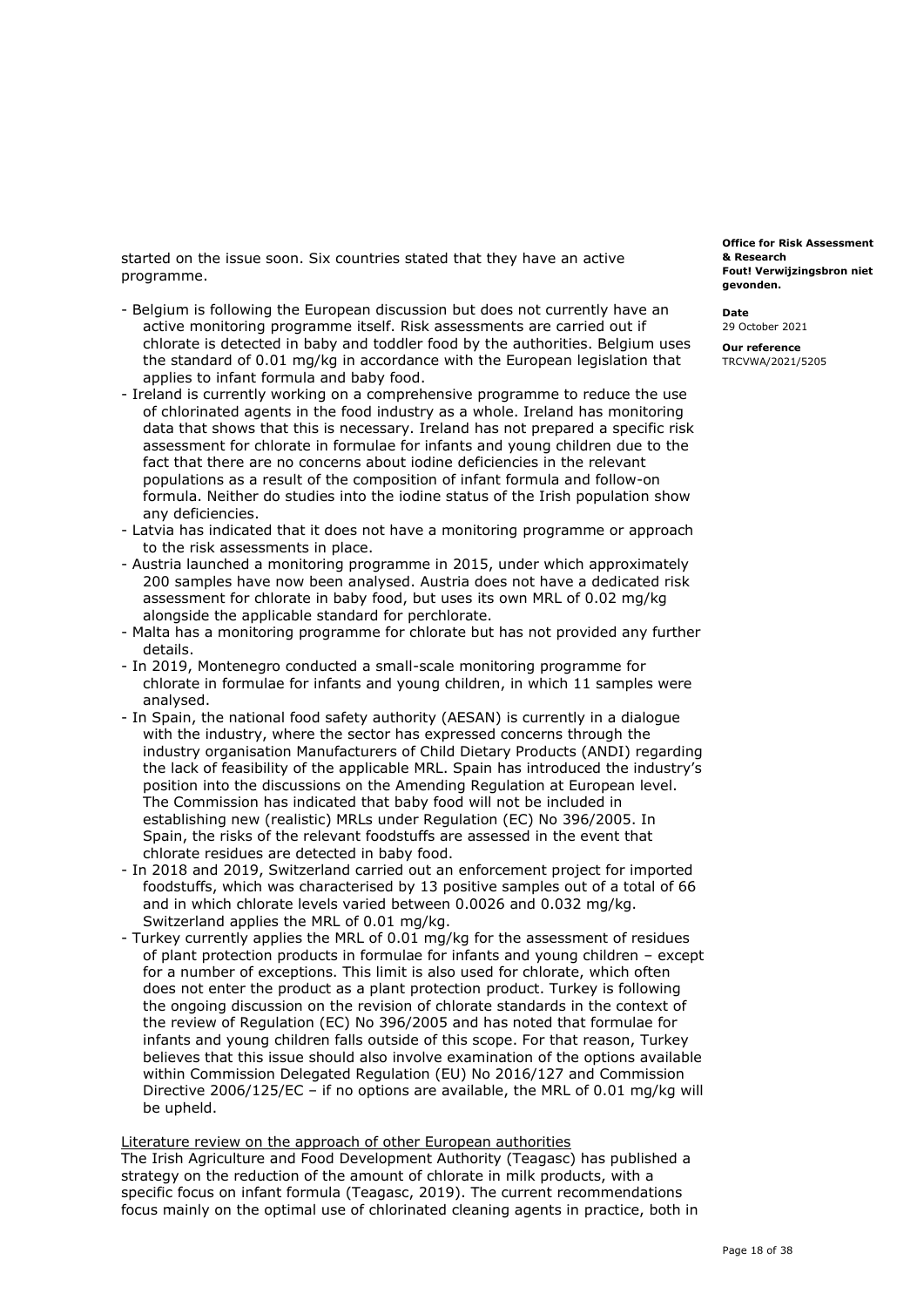dairy farming and in the processing industry. At present, Teagasc is conducting research into the use of alternative cleaning protocols and their effectiveness against microbial contaminants. The project will also focus on identifying concentrations of chlorate in milk products, the possible accumulation of chlorate in the production chain, the efficacy and safety of chlorine-free alternatives and the evaluation of various water disinfection technologies. Teagasc has also studied the potential application of nanofiltration for the removal of chlorate residue from milk by applying this technique in a concentration step during the production process. This method allows chlorate levels in milk products to be reduced by approximately 60% (Dairy reporter, 2019; W. McCarthy, 2019).

 In an update of the opinion on the health risks of chlorate, BfR in Germany has stated that the level of chlorate residues in foodstuffs must be reduced (BfR, 2018). In the update, BfR specifically refers to the fact that infants who are exclusively bottle fed are the most sensitive population. According to BfR, it is critical to this group that the water that is used to prepare the infant formula contains very little chlorate given that otherwise this would lead to the TDI of 10 µg/kg body weight per day being exceeded; this is unlikely for the ARfD. BfR states that the occasional intake of drinking water with chlorate levels of 0.07 mg/L is therefore unlikely to lead to health risks – even if such drinking water is occasionally used to prepare infant formula (BfR, 2018).

## **Monitoring activities and approach in third countries**

 At BuRO's request, RIVM made enquiries with authorities in countries outside Europe on the subject of monitoring programmes and limit values specifically targeted at chlorate in infant formula and food for young children (RIVM, 2020a). Four authorities (the U.S. Food and Drug Administration, Health Canada, Food Standards Australia New Zealand and the Ministry of Health, Labour and Welfare of Japan) and the Codex Committee on Contaminants responded to these enquiries. None of the queried countries has established a specific monitoring programme or established product limits. Neither does the Codex Alimentarius Commission have any product limits for chlorate in these foodstuffs.

#### **Exposure calculations**

 For the purposes of the exposure calculations, BuRO differentiated between four key age groups. The classification of these groups was based on differences in consumption patterns and body weight of the children. This classification is similar to the age ranges used by EFSA when assessing the exposure of young children to pesticides (EFSA, 2018). For the purposes of the exposure calculations, five scenarios were subsequently developed for the age groups up to 1 year old:

- A. an average exposure estimate based on common consumption quantities, based on various data sources and median (P50) chlorate levels based on the NVWA data. This calculation assumes that there is usually no chlorate present in the drinking water.
- B. an average exposure estimate based on common consumption quantities, based on various sources and median (P50) chlorate levels based on the NVWA data. This calculation assumes that chlorate is present in the drinking water (medium-bound average of targeted measurements; 6  $\mu$ a/L $)$ :
- C. a high exposure estimate based on high consumption quantities and the P95 of the residue levels identified. This calculation assumes that there is usually no chlorate present in the drinking water.
- D. a high exposure estimate based on high consumption quantities and the P95 of the residue levels identified. This calculation assumes that chlorate is present in the drinking water (medium-bound average of targeted measurements; 6 µg/L); and

 **Fout! Verwijzingsbron niet Office for Risk Assessment & Research gevonden.** 

**Date** 

29 October 2021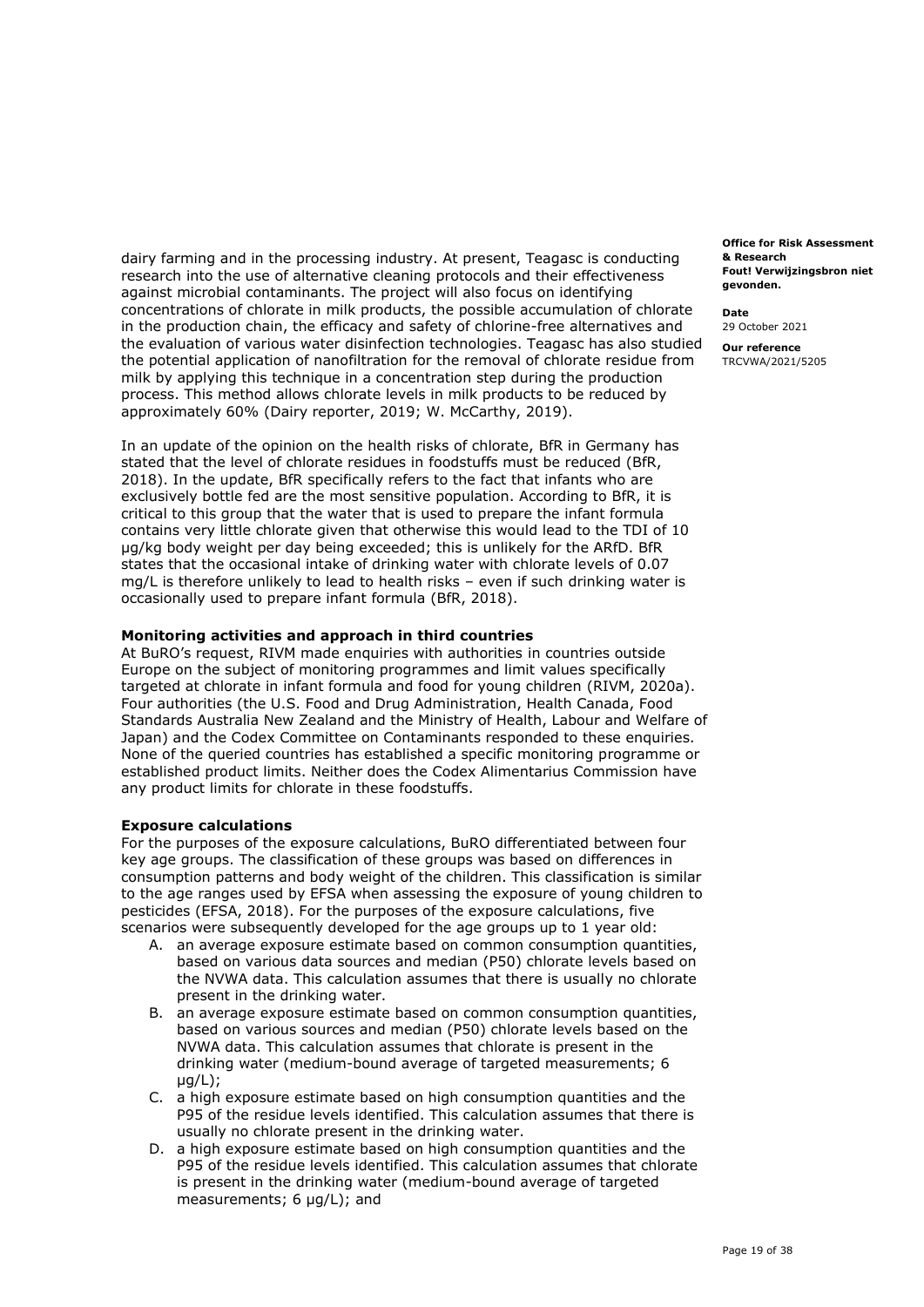E. a worst-case exposure estimate in which, in addition to high consumption quantities and the P95 of the residue levels identified, a very high concentration of chlorate is also present in the drinking water (upper-bound average of targeted measurements; 11 µg/L).

 Exposure for the total diet was calculated by RIVM for 1 to 3 year olds (RIVM, 2020a). This calculation was made on the basis of the Dutch National Food Consumption Survey (VCP) 2012-2016 for this age group and the chlorate levels as determined in the NVWA monitoring programme. In addition to foodstuffs specifically intended for young children (toddlers), this calculation also took into account exposure from other foodstuffs, such as vegetables, fruit, potatoes, and drinking water.

 Please refer to Annex III for a detailed description of the exposure calculations of the four age groups and the five scenarios.

## **Risk characterisation**

 A key aspect in the risk assessment of the thyroid effects of chlorate is the iodine status of the exposed population. Given that Commission Delegated Regulation (EU) No 2016/127 $^{17}$  sets out legal requirements for iodine levels for infant formula and follow-on formula, it is unlikely that this population has an iodine deficiency.

 For the risk assessment, BuRO has assessed exposure at the health-based exposure limit for chronic exposure as established by EFSA at 3 µg/kg body weight per day for all age groups. Table 3 compares exposure calculated for the various age groups and scenarios up to 1 year old with this health-based exposure limit.

 **Table 3** Overview of the exposure from (follow-on) infant formula and ready- made solid baby food and comparison with the health-based exposure limit (3 µg/kg body weight per day) for infants up to 1 year old.

| Age<br>(months) | Exposure in µg/kg body weight/day<br>(TDI exceedance factor) |          |                       |          |                                   |
|-----------------|--------------------------------------------------------------|----------|-----------------------|----------|-----------------------------------|
|                 | No chlorate in drinking<br>water                             |          | 6 µg/L drinking water |          | $11 \mu g/L$<br>drinking<br>water |
|                 | average                                                      | high     | average               | high     | worst-case                        |
| $-4$            | 0.6(0.2)                                                     | 3.7(1.2) | 1.1(0.4)              | 5.1(1.7) | 6.3(2.1)                          |
| $4 - 6$         | 0.6(0.2)                                                     | 6.3(2.1) | 1.2(0.4)              | 7.0(2.3) | 7.5(2.5)                          |
| $6 - 12$        | 0.7(0.2)                                                     | 8.3(2.8) | 1.1(0.4)              | 8.8(2.9) | 9.2(3.1)                          |

 The comparison of the calculated exposure with the health-based exposure limit shows that mean exposure and median residue concentrations for all age groups studied do not exceed the TDI. This also applies for the scenarios in which chlorate is present in the drinking water. The health risks in all of these scenarios is assessed as being negligible.

 The high exposure estimates, based on high consumption quantities (P95 and feeding schedules) and P95 residue concentrations, exceed the TDI for all age

 17COMMISION DELEGATED REGULATION (EU) 2016/127 of 25 September 2015 supplementing Regulation (EU) No 609/2013 of the European Parliament and of the Council as regards the specific compositional and information requirements for infant formula and follow-on formula and as regards requirements on information relating to infant and young child feeding.

 **Fout! Verwijzingsbron niet Office for Risk Assessment & Research gevonden.** 

**Date**  29 October 2021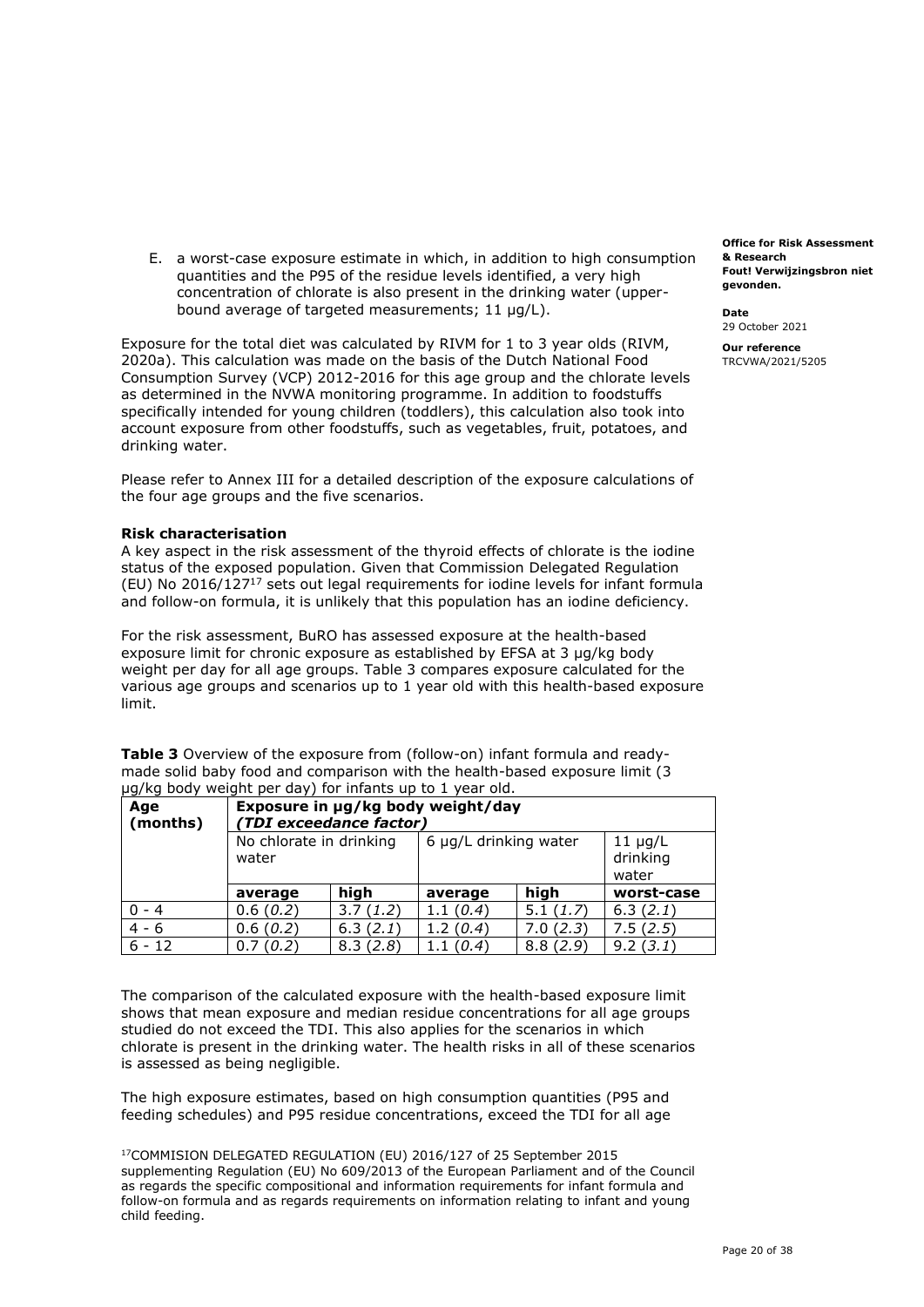groups – even if chlorate is not present in the drinking water. In these scenarios, health risks cannot be ruled out.

 In accordance with the exposure calculations, Table 3 shows that the contribution from drinking water accounts for approximately 40 to 50% of total exposure for all age groups up to 1 year old, at mean exposure and chlorate levels of 6 µg/L. At higher consumption quantities and residue levels in infant formulae, the relative contribution from drinking water decreases.

 RIVM calculated exposure from the total diet for 1 to 3 year olds (Annex III). In the most conservative scenario (based on the 95th percentile of the consumption distribution and upper-bound chlorate levels in the food and drinking water), exposure is 1.3 µg/kg body weight per day. This exposure is over a factor of 2 below the TDI. The health risks to this age group are therefore considered negligible.

## **Determination maximum chlorate levels in infant formula without TDI exceedance**

## *Infants up to 1 year old*

 The exposure calculations for infants up to 1 year old were carried out based on the assumption that the foodstuffs contain a concentration of chlorate equivalent to the MRL of 0.01 mg/kg at high consumption quantities. As such, it is assumed that (follow-on) infant formula contains levels of 0.01 mg chlorate/kg in the prepared product (MRL is based on the levels in the product as it is consumed). The chlorate in the prepared formula originates both from the drinking water and powdered milk. These calculations show that the TDI of 3 µg/kg body weight/day is not exceeded for any of the age groups up to 1 year old. As such the current MRL provides sufficient protection (Table 4).

 **Table 4** Results of the exposure calculation for the age groups up to 1 year old if all foodstuffs contain chlorate levels equal to the MRL, TDI = 3  $\mu$ g/kg bw/day.

| Aged (months)   Exposure |                                  |  |
|--------------------------|----------------------------------|--|
|                          | $(\mu g/kg$ bw/day) <sup>1</sup> |  |
|                          |                                  |  |
| 4 - 6                    | 1.6                              |  |
| - 12                     |                                  |  |

 $\begin{array}{c|c|c} 6 - 12 & 1.5 & \hline \end{array}$  The exposure calculation assumed high consumption quantities, chlorate levels of 0.01 mg/kg in all foodstuffs; for (follow-on) infant formula these levels apply in the prepared food.

 Subsequently, based on the same exposure calculations (high consumption quantities), it was assessed from which chlorate levels the TDI would be exceeded. This appears to be the case for all age groups at chlorate levels, in infant formula powder, follow-on infant formula powder and ready-made solid baby food, over **0.04 mg/kg** (please see Annex II for the underlying calculations). This was determined by fixing the concentration of all foodstuffs to this value in the exposure calculations and comparing the total intake with the TDI. This also involved the assumption that the drinking water contains chlorate levels of 0.006 mg/L. Levels of 0.04 mg/kg in powdered milk and levels of 0.006 mg/L in drinking water correspond to levels of 0.01 mg/kg in prepared (follow-on) infant formula (see Annex II). If drinking water does contain chlorate levels of 0.011 mg/L, the TDI will be exceeded at these levels in powder. However, BuRO considers this upper-bound value, based on targeted measurements, to be overly

 **Fout! Verwijzingsbron niet Office for Risk Assessment & Research gevonden.** 

**Date** 

29 October 2021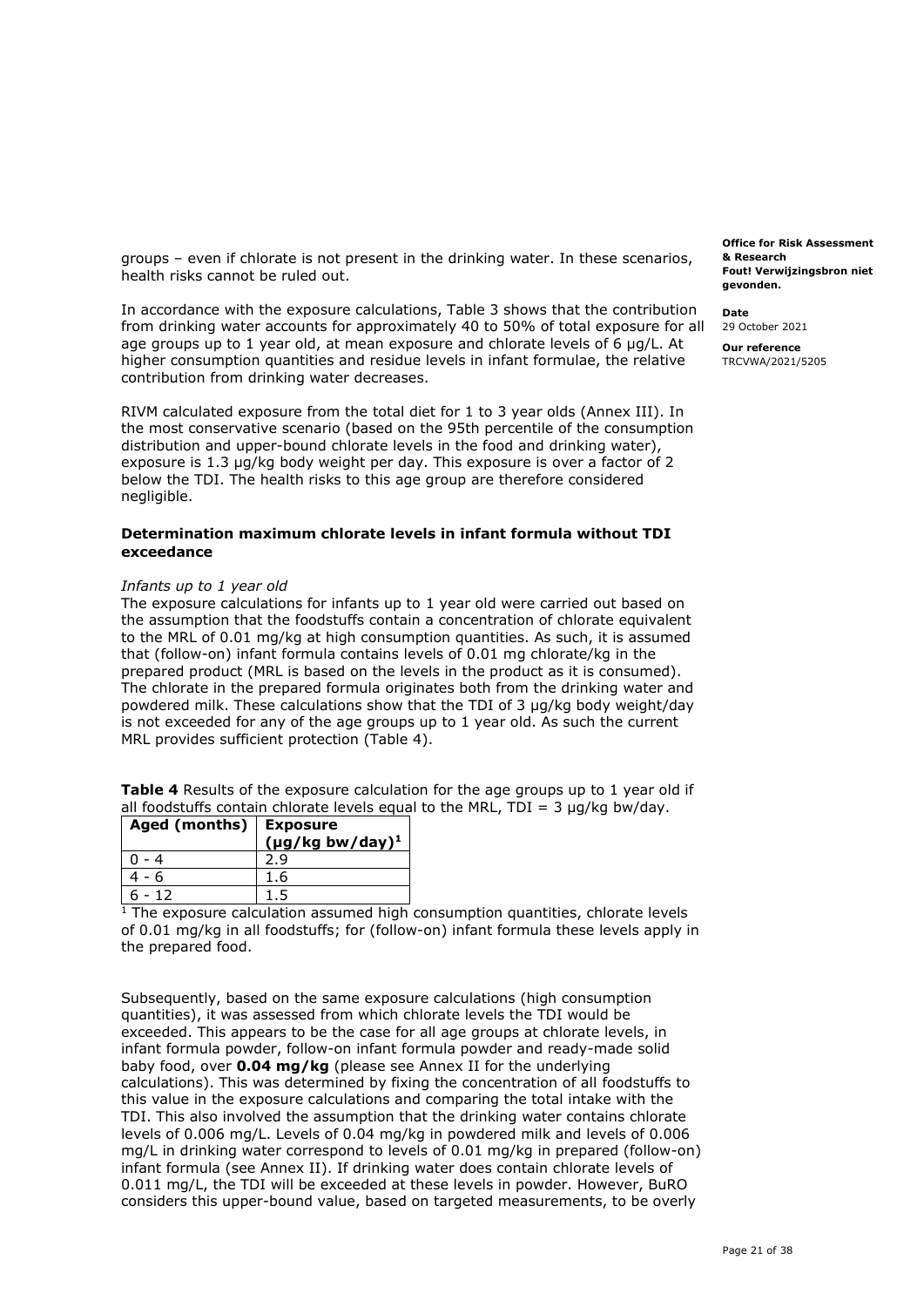conservative for this determination, particularly given that chlorate will occasionally be present in Dutch drinking water.

 Based on the NVWA dataset, it can be concluded that roughly a quarter of (follow- on) infant formula for children up to 1 year old contains chlorate levels of more than 0.04 mg/kg (6 of the 26 samples of infant formula and 8 of the 29 samples of follow-on formula). For ready-made solid baby food this is below 10%.

#### *Young children between 12 and 36 months old*

 BuRO assessed whether the foregoing chlorate concentration of 0.04 mg/kg in commercially available foodstuffs intended for infants and young children may have an impact on young children (toddlers).

 RIVM calculated that in upper-bound concentrations of chlorate in drinking water and the other foodstuffs, the P95 chlorate intake of toddlers aged 12 to 36 months old is equal to 1.3 (1.1–1.8) µg/kg body weight per day (RIVM, 2020a). By far the majority of this intake (65%) comes from drinking water, followed by 10% from follow-on milk (powder), 9% from fruit, 6% from cereals, 6% from vegetables, 3% from jars of solid food and 1% jars of fruit puree. These figures are based on the consumption data of the Dutch National Food Consumption Survey (VCP). If a toddler were to be fed with primarily commercially available foodstuffs, intake could be based on a manufacturer's feeding schedule. Based on feeding schedules and method, BuRO assumes that a toddler will eat one jar meal (250 grams), a fruit puree jar (200 grams) and drink 300 mL of follow-on milk (Nutrica, 2020a). Follow-on milk for toddlers contains 11.6 to 14.9 grams of powder per 100 mL (Nutrica, 2020b; Nutricia, 2020a). According to the VCP, toddlers between 12 and 36 months old eat roughly 10 grams of cereal-based products such as breakfast cereals, crackers and rusk (RIVM, 2020b). A toddler between 12 and 36 months old will have a body weight of 12 kg (EFSA, 2012). If the maximum chlorate concentration is 0.04 mg/kg, chlorate intake will be 0.023 mg/day (1.0 µg/kg body weight per day). Intake of chlorate from other foodstuffs will not result in exceedance of the TDI.

 The TDI for toddlers may be exceeded if they join the family meal time routine and the chlorate concentration of the vegetables is high (e.g. 112 g spinach with a chlorate concentration of 0.32 mg/kg). The risk assessment of this aspect falls beyond the scope of this advice.

#### **Uncertainties in the risk assessment**

 The health-based exposure limit is characterised by two major uncertainties. Based on the available data, it is unclear whether young children are more sensitive than adults to the effects of competitive inhibition of iodine uptake in the thyroid caused by chlorate. Secondly, in a general sense, the health-based guidance value do not always provide protection for children up to 4 months old. Based on the available literature, BuRO concludes that the TDI for the current risk assessment of this age group can be applied, however, given the sensitivity of this group, caution should continue to be exercised and more research into the longterm effects is required.

In addition, there are other uncertainties:

 - For the age groups up to 1 year old, there are only six samples of ready- made solid fruit-based baby food and all these measurements are below the limit of detection (Table 1). Given that EFSA previously concluded that chlorate residues have been detected on (processed) fruit, this limited dataset may not provide an accurate representation of the chlorate levels in

 **Fout! Verwijzingsbron niet Office for Risk Assessment & Research gevonden.** 

**Date** 

29 October 2021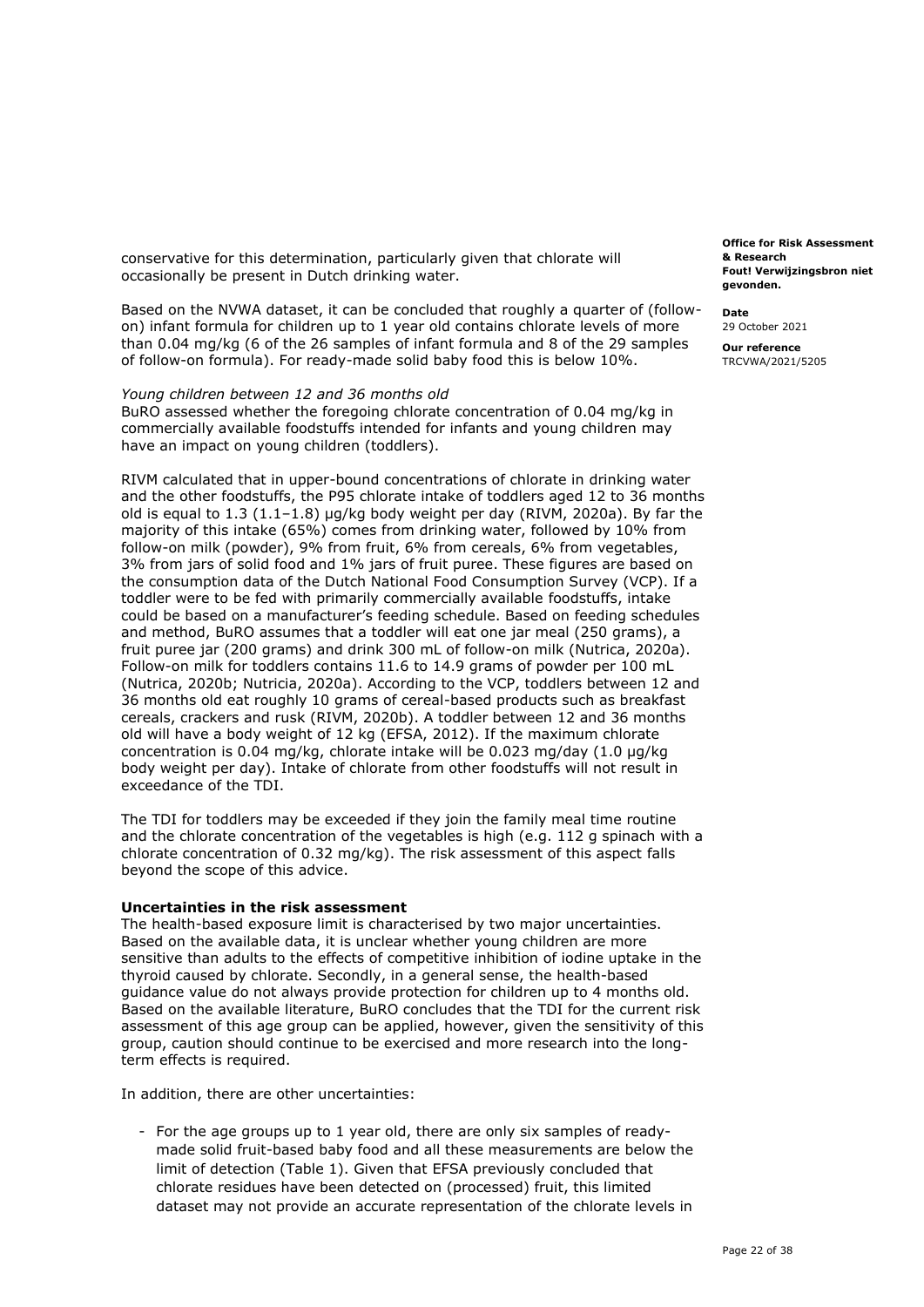fruit in the available measurements conducted by the NVWA. More measurements in this product group should lead to a more reliable estimate. this product group (EFSA, 2015). No levels exceeding the LOQ were found on

- - The contribution to exposure from cereal-based baby foodstuffs (porridges and biscuits) is limited for the age groups of 4 to 6 months and 6 to 12 months old, based on the current calculations. In relation to this product group, BuRO does not that the datasets are small and that a number of (very) high chlorate levels were measured in these foodstuffs. Additional measurements will help expand the dataset and allow the maximum chlorate concentrations to be ascertained better.
- - The limited size of the dataset for fruit jars and biscuits also applies to the intake calculations for 1 to 3 year olds by RIVM (n=4).
- - Regional differences apply to chlorate levels in Dutch drinking water. These differences are related to the application of chlorate (or absence thereof) in the disinfection of drinking water and the presence of chlorate in extracted surface water. In order to include these regional differences in the assessment of Dutch circumstances, BuRO has included the contribution of chlorate intake from drinking water in overall exposure.

#### **Conclusions**

 Prolonged exposure to chlorate may lead to problems with thyroid function, particularly in sensitive groups, such as individuals with an iodine deficiency. Chlorate may be introduced into food by a variety of pathways and may accumulate during the production of food. Based on the NVWA dataset it can be concluded that formula and food for infants and toddlers regularly contains high levels of chlorate, making this a substantial source of exposure for young children.

 For the risk assessment, BuRO has assessed exposure at the health-based exposure limit for chronic exposure as established by EFSA at 3 µg/kg body weight per day. In this risk assessment, BuRO assumes that this health-based standard provides protection for infants and toddlers in part due to the fact that iodine deficiency is unlikely due to the addition of iodine to infant formula. Targeted research into the long-term effects of chlorate exposure of young children, however, is not available.

 The health-based exposure limit is not exceeded, in the case of exposure from foodstuffs with chlorate levels equal to the P50 of NVWA measurements, for all age groups up to 1 year old – even if the contribution of chlorate from drinking water is included. The risk of negative health effects in these scenarios is negligible in these scenarios. The health-based exposure limit is, however, exceeded, in the case of high consumption of foodstuffs with chlorate levels equal to the P95 of the NVWA measurements, for all age groups up to 1 year old – even without the contribution from drinking water. As such, health risks cannot be ruled out for prolonged consumption of these foodstuffs. For toddlers aged between 1 and 3, chlorate exposure from the total diet remains (well) below the health- based exposure limit. Chlorate levels in drinking water has a significant impact on overall exposure for all age groups studied.

 Given the small size of the dataset, more measurement data is required from fruit-based baby food and cereal-based baby food. The contribution of the latter category to total exposure appears to be low based on the current calculations,

 **Fout! Verwijzingsbron niet Office for Risk Assessment & Research gevonden.** 

**Date**  29 October 2021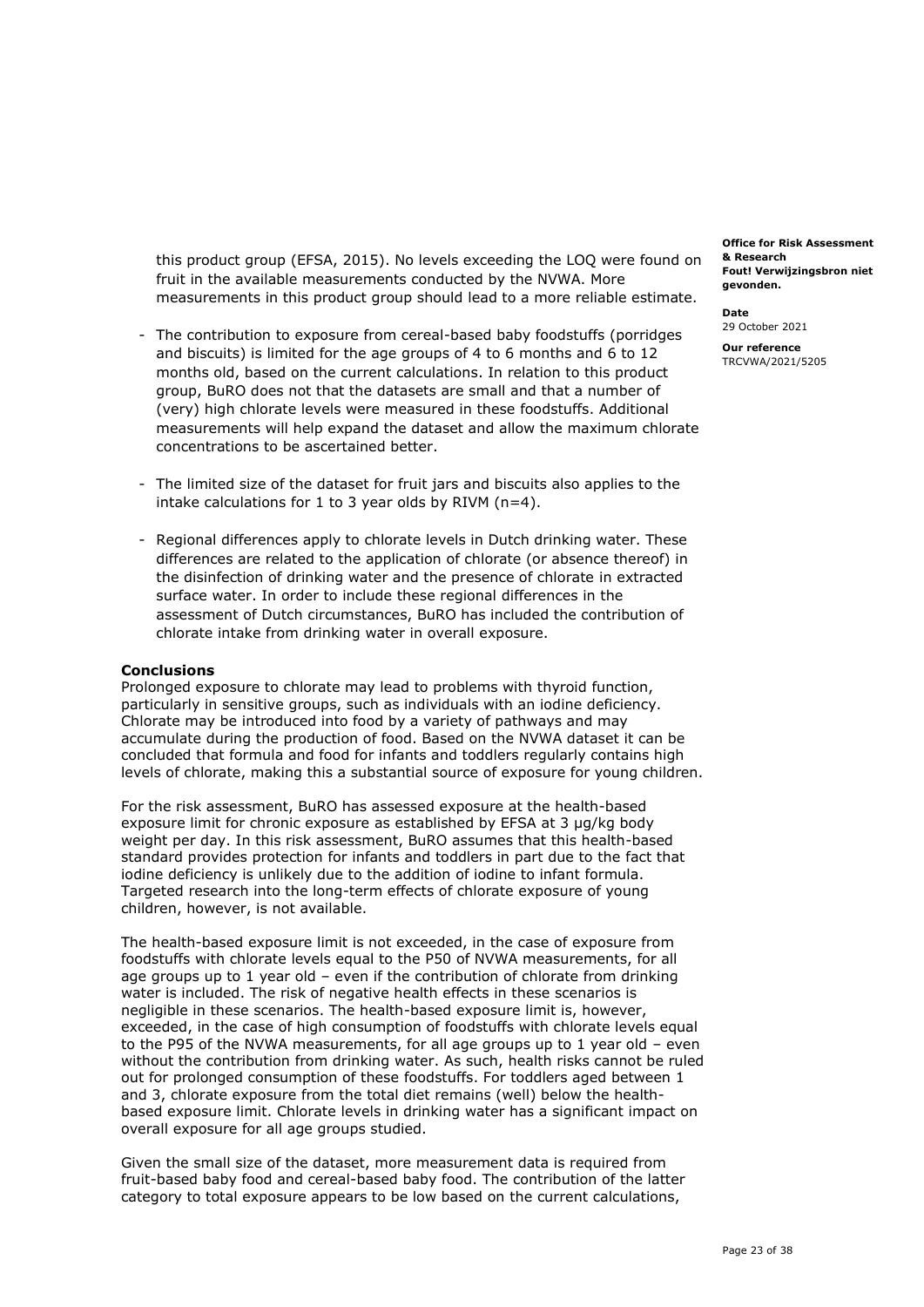but a number of (very) high chlorate levels have been measured in this product group.

 If all foodstuffs were to comply with the applicable MRL of 0.01 mg/kg, the health- based exposure limit would not be exceeded in any of the age groups studied. Based on a relatively low chlorate concentration in the drinking water of the Netherlands of 6 µg/L, a chlorate concentration of 0.04 mg/kg for (follow-on) infant formula powder and solid baby and toddler food would not lead to the TDI being exceeded. For (follow-on) infant formula, this corresponds to a level of 0.01 mg/kg in the prepared product.

 **Fout! Verwijzingsbron niet Office for Risk Assessment & Research gevonden.** 

**Date** 

29 October 2021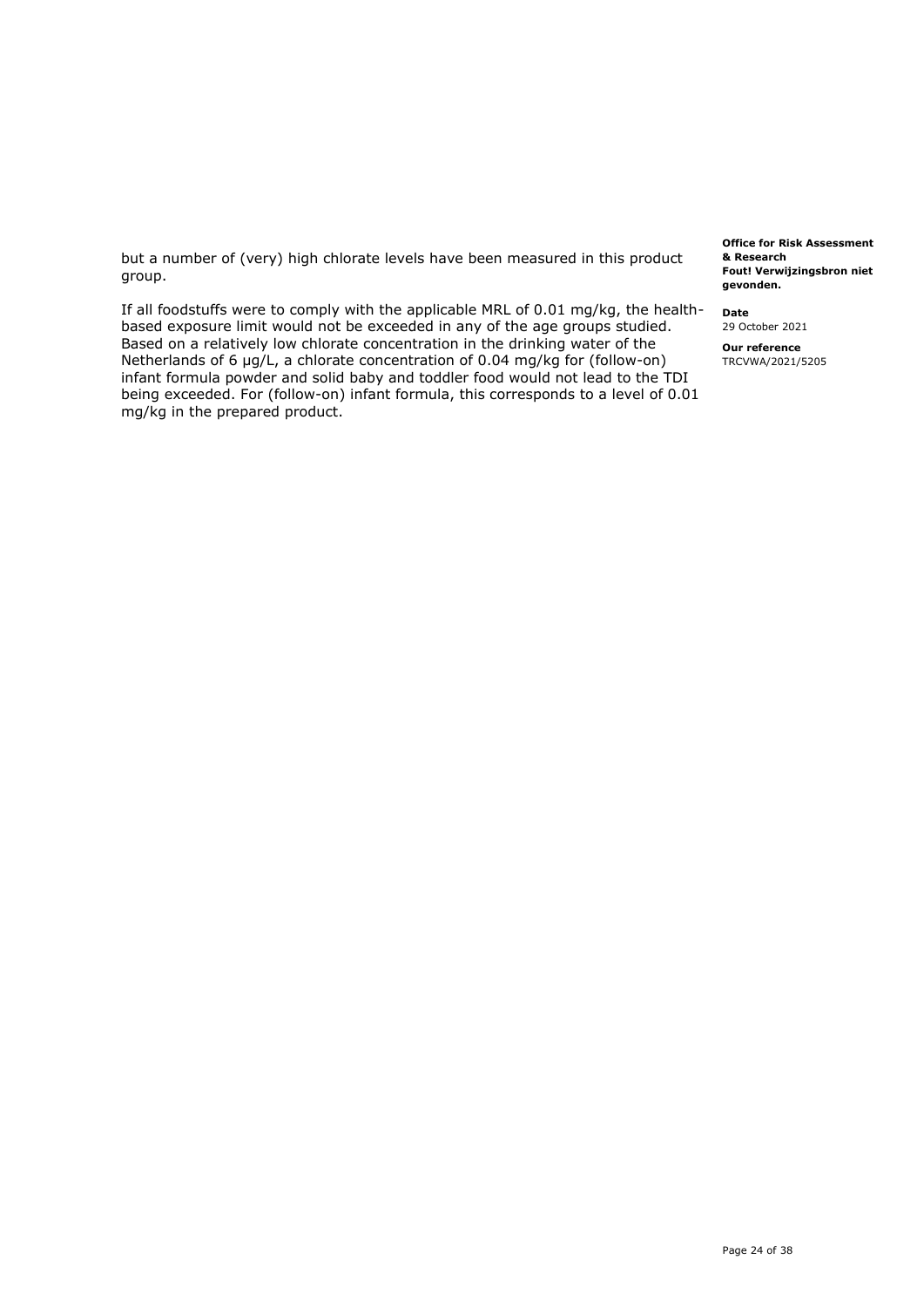## **Literature**

- ANSES, 2018. Revised NOTE of 23 March 2018 by the French Agency for Food, Environmental and Occupational Health & Safety on a request for scientific and technical support relating to the revision of Directive 98/83/EC as amended on the quality of water intended for human consumption. French Agency for Food, Environmental and Occupational Health & Safety
- BfR, 2014. Vorschläge des BfR zur gesundheitlichen Bewertung von Chloratrückständen in Lebensmitteln. Bundesinstitut für Risikobewertung.
- BfR, 2018. The entry of chlorate into the food chain should be reduced, Updated BfR Opinion No 007/2018 of 15 February 2018. Bundesinstitut für Risikobewertung. Beschikbaar online: <https://doi.org/10.17590/20180327-123511>
- Dairy reporter, 2019. FSAI 2019; Chlorate is an emerging residue of concern within the dairy, F&B industries [Webpagina, 13-9-2019]. [dairyreporter.com.](https://dairyreporter.com) Beschikbaar online: [https://www.dairyreporter.com/Article/2019/09/13/Chlorate-is-an](https://www.dairyreporter.com/Article/2019/09/13/Chlorate-is-an-emerging-residue-of-concern-within-the-dairy-F-B-industries)[emerging-residue-of-concern-within-the-dairy-F-B-industries#](https://www.dairyreporter.com/Article/2019/09/13/Chlorate-is-an-emerging-residue-of-concern-within-the-dairy-F-B-industries)  [Geraadpleegd: 3-3].
- de Raad, 2020. Standpunt van de Raad in eerste lezing met het oog op de vaststelling van een richtlijn van het Europees Parlement en de Raad betreffende de kwaliteit van voor menselijke consumptie bestemd water (herschikking). de Raad van de Europese Unie. Beschikbaar online: [https://data.consilium.europa.eu/doc/document/ST-6230-2020-REV-](https://data.consilium.europa.eu/doc/document/ST-6230-2020-REV-3/nl/pdf)[3/nl/pdf](https://data.consilium.europa.eu/doc/document/ST-6230-2020-REV-3/nl/pdf)
- EC, 2020. Review of the drinking water directive [Webpagina, 20-12-2019]. European Comission. Beschikbaar online: [https://ec.europa.eu/environment/water/water-drink/review\\_en.html](https://ec.europa.eu/environment/water/water-drink/review_en.html)  [Geraadpleegd: 12-02].
- ECHA, 2020. disseminated registration dossier Sodium chlorate EC number: 231- 887-4, CAS number: 7775-09-9 [Webpagina]. European Chemicals Agency Beschikbaar online: [https://echa.europa.eu/nl/registration](https://echa.europa.eu/nl/registration-dossier/-/registered-dossier/14688/7/8)[dossier/-/registered-dossier/14688/7/8](https://echa.europa.eu/nl/registration-dossier/-/registered-dossier/14688/7/8) [Geraadpleegd: 25-2].
- EFSA, 2012. Guidance on selected default values to be used by EFSA Scientific Committee, Scientific Panels and Units in the absence of actual measured data. EFSA Journal, 10 (3), 2579. Beschikbaar online: <https://doi.org/10.2903/j.efsa.2012.2579>
- EFSA, 2015. Risks for public health related to the presence of chlorate in food. EFSA Journal, 13 (6), 4135. Beschikbaar online: <https://doi.org/10.2903/j.efsa.2015.4135>
- EFSA, 2017. Guidance on the risk assessment of substances present in food intended for infants below 16 weeks of age. EFSA Journal, 15 (5), e04849. Beschikbaar online:<https://doi.org/10.2903/j.efsa.2017.4849>
- EFSA, 2018. Scientific opinion on pesticides in foodstuffs for infants and young children. EFSA Journal, 16 (6), e05286. Beschikbaar online: <https://doi.org/10.2903/j.efsa.2018.5286>
- EFSA & BfR, 2015. Chlorate risk assessment Joint EFSA -BfR document.
- EPRS, 2019. BRIEFING EU Legislation in Progress: Revision of the Drinking Water Directive. European Parliament research services.
- Health Canada, 2008. Guidelines for Canadian Drinking Water Quality: Guideline Technical Document Chlorite and Chlorate. ISBN: 978-1-100-10509-3.

 **Fout! Verwijzingsbron niet Office for Risk Assessment & Research gevonden.** 

**Date**  29 October 2021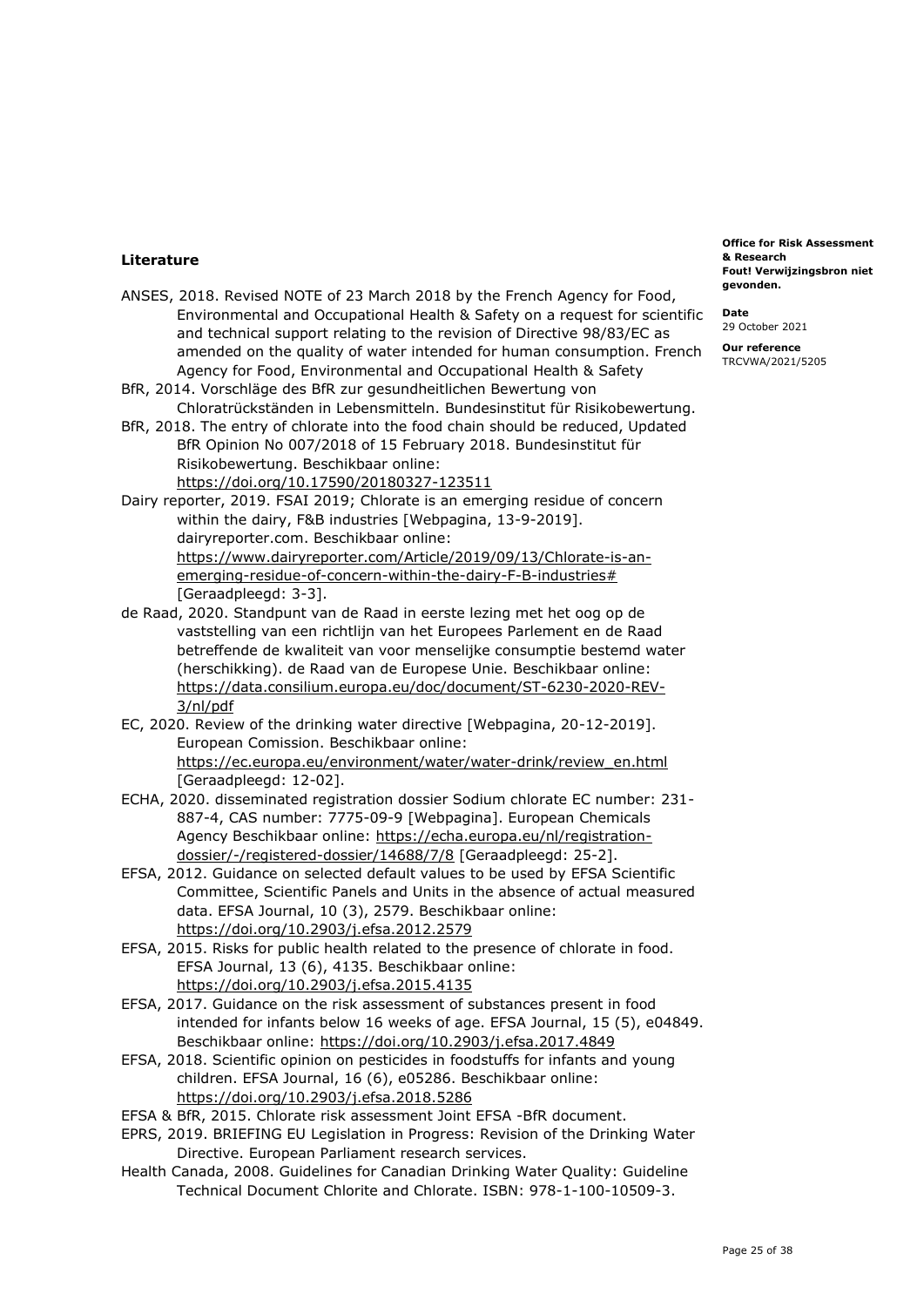- ILT, 2019. Drinkwaterkwaliteit 2018. Inspectie Leefomgeving en Transport. Beschikbaar online: [https://zoek.officielebekendmakingen.nl/blg-](https://zoek.officielebekendmakingen.nl/blg-920912.pdf)[920912.pdf](https://zoek.officielebekendmakingen.nl/blg-920912.pdf)
- JECFA, 2007. EVALUATION OF CERTAIN FOOD ADDITIVES AND CONTAMINANTS Sixty-eighth report of the Joint FAO/WHO Expert Committee on Food Additives
- Joint FAO/WHO Expert Committee on Food Additives
- Kettlitz B, Kemendi G, Thorgrimsson N, Cattoor N, Verzegnassi L, Le Bail-Collet Y, Maphosa F, Perrichet A, Christall B & Stadler RH, 2016. Why chlorate occurs in potable water and processed foodstuffs: a critical assessment and challenges faced by the food industry. Food Additives & Contaminants: Part A, 33 (6), 968-982. Beschikbaar online: <https://doi.org/10.1080/19440049.2016.1184521>
- Kirk AB, Martinelango PK, Tian K, Dutta A, Smith EE & Dasgupta PK, 2005. Perchlorate and Iodide in Dairy and Breast Milk. Environmental Science & Technology, 39 (7), 2011-2017. Beschikbaar online: <https://doi.org/10.1021/es048118t>
- Leung AM, Pearce EN & Braverman LE, 2010. Perchlorate, iodine and the thyroid. Best Pract Res Clin Endocrinol Metab, 24 (1), 133-141. Beschikbaar online:<https://doi.org/10.1016/j.beem.2009.08.009>
- Nutrica, 2020a. Olvarit Voedingsschema's [Webpagina]. Beschikbaar online: <https://www.nutriciavoorjou.nl/olvarit/voedingsschemas/>[Geraadpleegd: 3-6].
- Nutrica, 2020b. Nutrilon Dreumesmelk 4 [Webpagina]. Beschikbaar online: [https://www.nutriciavoorjou.nl/products/nutrilon/dreumesmelk-4-](https://www.nutriciavoorjou.nl/products/nutrilon/dreumesmelk-4-8712400110044/?carousel-pdp=1) [8712400110044/?carousel-pdp=1](https://www.nutriciavoorjou.nl/products/nutrilon/dreumesmelk-4-8712400110044/?carousel-pdp=1) [Geraadpleegd: 22-7].
- Nutricia, 2020a. Nutrilon Peutermelk 5 [Webpagina]. Beschikbaar online: [https://www.nutriciavoorjou.nl/products/nutrilon/peutermelk-5-](https://www.nutriciavoorjou.nl/products/nutrilon/peutermelk-5-8712400111096/?carousel-pdp=1) [8712400111096/?carousel-pdp=1](https://www.nutriciavoorjou.nl/products/nutrilon/peutermelk-5-8712400111096/?carousel-pdp=1) [Geraadpleegd: 22-7].
- Nutricia, 2020b. Nutrilon Volledige Zuigelingenvoeding 1 [Webpagina]. Beschikbaar online: [https://www.nutriciavoorjou.nl/products/Nutrilon/volledige](https://www.nutriciavoorjou.nl/products/Nutrilon/volledige-zuigelingenvoeding-1-8712400117654/)[zuigelingenvoeding-1-8712400117654/](https://www.nutriciavoorjou.nl/products/Nutrilon/volledige-zuigelingenvoeding-1-8712400117654/) [Geraadpleegd: 3-6].
- NVWA, 2020. Interventiewaarden voor chloraat in levensmiddelen [Webpagina]. Beschikbaar online: [https://www.nvwa.nl/onderwerpen/inspectieresultaten](https://www.nvwa.nl/onderwerpen/inspectieresultaten-bestrijdingsmiddelen-in-voedingsmiddelen/wettelijke-normen-resten-bestrijdingsmiddelen-in-voedingsmiddelen/interventiewaarden-voor-chloraat-in-levensmiddelen)[bestrijdingsmiddelen-in-voedingsmiddelen/wettelijke-normen-resten](https://www.nvwa.nl/onderwerpen/inspectieresultaten-bestrijdingsmiddelen-in-voedingsmiddelen/wettelijke-normen-resten-bestrijdingsmiddelen-in-voedingsmiddelen/interventiewaarden-voor-chloraat-in-levensmiddelen)[bestrijdingsmiddelen-in-voedingsmiddelen/interventiewaarden-voor-](https://www.nvwa.nl/onderwerpen/inspectieresultaten-bestrijdingsmiddelen-in-voedingsmiddelen/wettelijke-normen-resten-bestrijdingsmiddelen-in-voedingsmiddelen/interventiewaarden-voor-chloraat-in-levensmiddelen)
- Ouders van nu, 2020. De lengte en het gewicht van je baby [Webpagina]. [chloraat-in-levensmiddelen](https://www.nvwa.nl/onderwerpen/inspectieresultaten-bestrijdingsmiddelen-in-voedingsmiddelen/wettelijke-normen-resten-bestrijdingsmiddelen-in-voedingsmiddelen/interventiewaarden-voor-chloraat-in-levensmiddelen) [Geraadpleegd: 12-02]. Beschikbaar online: <https://www.oudersvannu.nl/baby/ontwikkeling/gemiddeld-gewicht-baby/> [Geraadpleegd: 3-6].
- RIVM, 2020a. Dietary exposure to chlorate by children 1 and 2 years of age and monitoring activities of chlorate outside the EU. RIVM/WFSR Front Office Voedsel- en Productveiligheid (FO) Beschikbaar online: [https://www.rivm.nl/voedsel-en-voeding/veilig-voedsel/frontoffice](https://www.rivm.nl/voedsel-en-voeding/veilig-voedsel/frontoffice-voedsel-en-productveiligheid/beoordelingen-front-office-voedsel-en-productveiligheid)[voedsel-en-productveiligheid/beoordelingen-front-office-voedsel-en](https://www.rivm.nl/voedsel-en-voeding/veilig-voedsel/frontoffice-voedsel-en-productveiligheid/beoordelingen-front-office-voedsel-en-productveiligheid)[productveiligheid.](https://www.rivm.nl/voedsel-en-voeding/veilig-voedsel/frontoffice-voedsel-en-productveiligheid/beoordelingen-front-office-voedsel-en-productveiligheid)
- RIVM, 2020b. Wat eet Nederland, Consumptie van voedingsmiddelen, Brood, granen, rijst en pasta [Webpagina]. Rijksinstituut voor Volksgezondheid en Milieu. Beschikbaar online:

 **Fout! Verwijzingsbron niet Office for Risk Assessment & Research gevonden.** 

**Date**  29 October 2021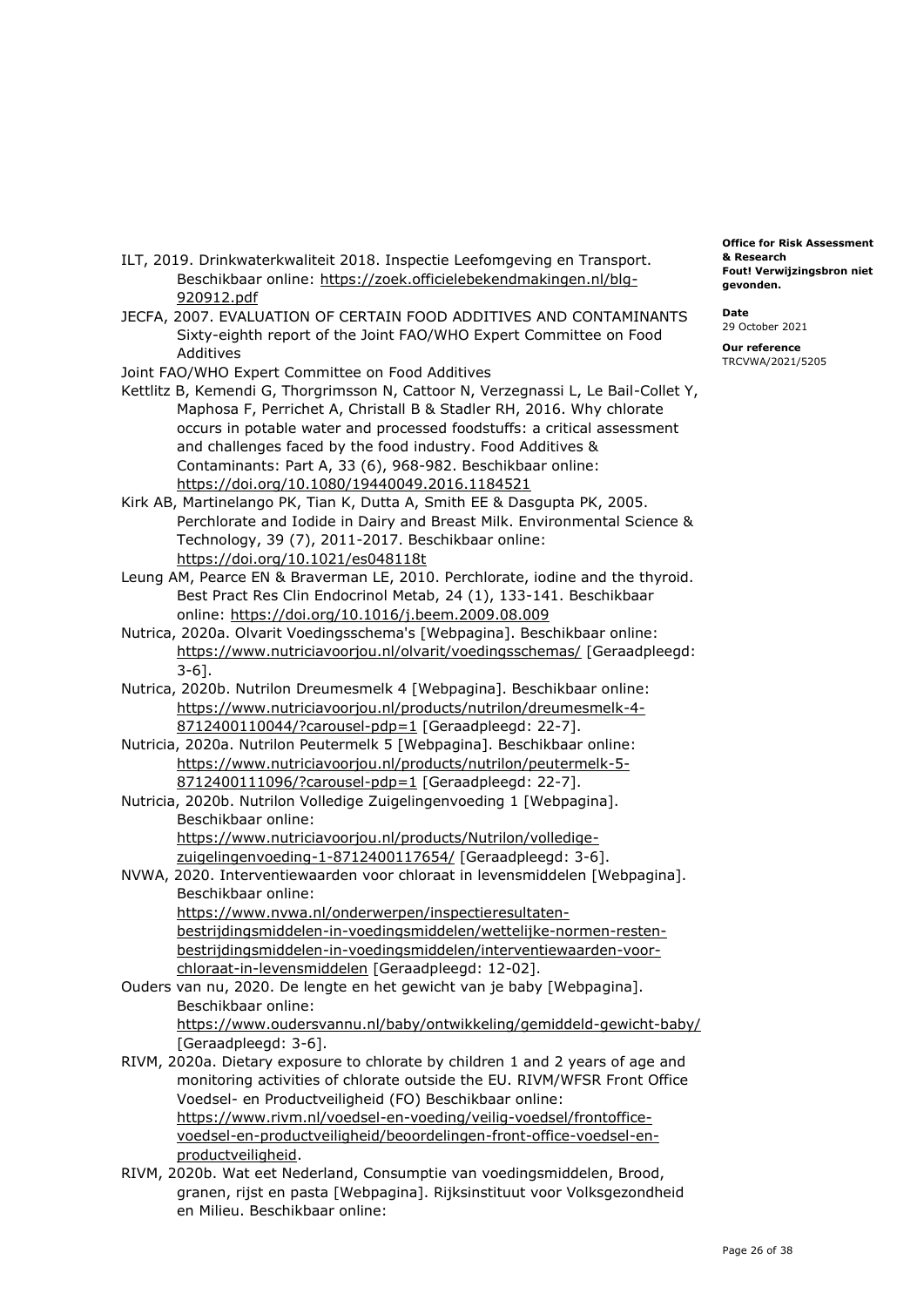[https://wateetnederland.nl/resultaten/voedingsmiddelen/consumptie/broo](https://wateetnederland.nl/resultaten/voedingsmiddelen/consumptie/brood-en-granen)  [d-en-granen](https://wateetnederland.nl/resultaten/voedingsmiddelen/consumptie/brood-en-granen) [Geraadpleegd: 22-7].

- Steinmaus C, Miller MD & Smith AH, 2010. Perchlorate in drinking water during pregnancy and neonatal thyroid hormone levels in California. J Occup Environ Med, 52 (12), 1217-1224. Beschikbaar online: <https://doi.org/10.1097/JOM.0b013e3181fd6fa7>
- Tarone RE, Lipworth L & McLaughlin JK, 2010. The epidemiology of environmental perchlorate exposure and thyroid function: a comprehensive review. J Occup Environ Med, 52 (6), 653-660. Beschikbaar online: <https://doi.org/10.1097/JOM.0b013e3181e31955>
- Teagasc, 2019. Chemical residues in milk and dairy products: proactive management to achieve 'within specification' levels. Beschikbaar online: [https://www.teagasc.ie/media/website/publications/2019/Chemical](https://www.teagasc.ie/media/website/publications/2019/Chemical-residues-in-milk-and-dairy-products-proactive-management-to-achieve-within-specification-levels.pdf)[residues-in-milk-and-dairy-products-proactive-management-to-achieve](https://www.teagasc.ie/media/website/publications/2019/Chemical-residues-in-milk-and-dairy-products-proactive-management-to-achieve-within-specification-levels.pdf)[within-specification-levels.pdf](https://www.teagasc.ie/media/website/publications/2019/Chemical-residues-in-milk-and-dairy-products-proactive-management-to-achieve-within-specification-levels.pdf)
- Téllez R, Michaud Chacón P, Reyes Abarca C, Blount BC, Van Landingham CB, Crump KS & Gibbs JP, 2005. Long-term environmental exposure to perchlorate through drinking water and thyroid function during pregnancy and the neonatal period. Thyroid, 15 (9), 963-975. Beschikbaar online: <https://doi.org/10.1089/thy.2005.15.963>
- US EPA, 2006. Reregistration Eligibility Decision (RED) for Inorganic Chlorates. EPA 738-R-06-014. United States Environmental Protection Agency
- W. McCarthy TOC, M. Danahar, D. Gleeson, C O'Connor, M. Fenelon, J. Tobin, 2019. Applications of nanofiltration for the removal of chlorate from milk
- Proceedings of the Food Safety Authority Ireland (FSAI) conference 2019: The Science of Food Safety – What's our Future?, Dublin.

 WHO, 2016. Chlorine Dioxide, Chlorite and Chlorate in Drinking-water; Background document for development of WHO Guidelines for Drinkingwater Quality. Wereldgezondheidsorganisatie.

- WHO, 2017a. Guidelines for drinking-water quality: fourth edition incorporating the first
- addendum. World Health Organization;.
- WHO, 2017b. Drinking Water Parameter Cooperation Project; Support to the revision of Annex I Council Directive 98/83/EC on the Quality of Water Intended for Human Consumption (Drinking Water Directive); Recommendations. Wereldgezondheidsorganisatie. Beschikbaar online: [https://ec.europa.eu/environment/water/water](https://ec.europa.eu/environment/water/water-drink/pdf/20171215_EC_project_report_final_corrected.pdf)drink/pdf/20171215\_EC\_project\_report\_final\_corrected.pdf

 **Fout! Verwijzingsbron niet Office for Risk Assessment & Research gevonden.** 

**Date**  29 October 2021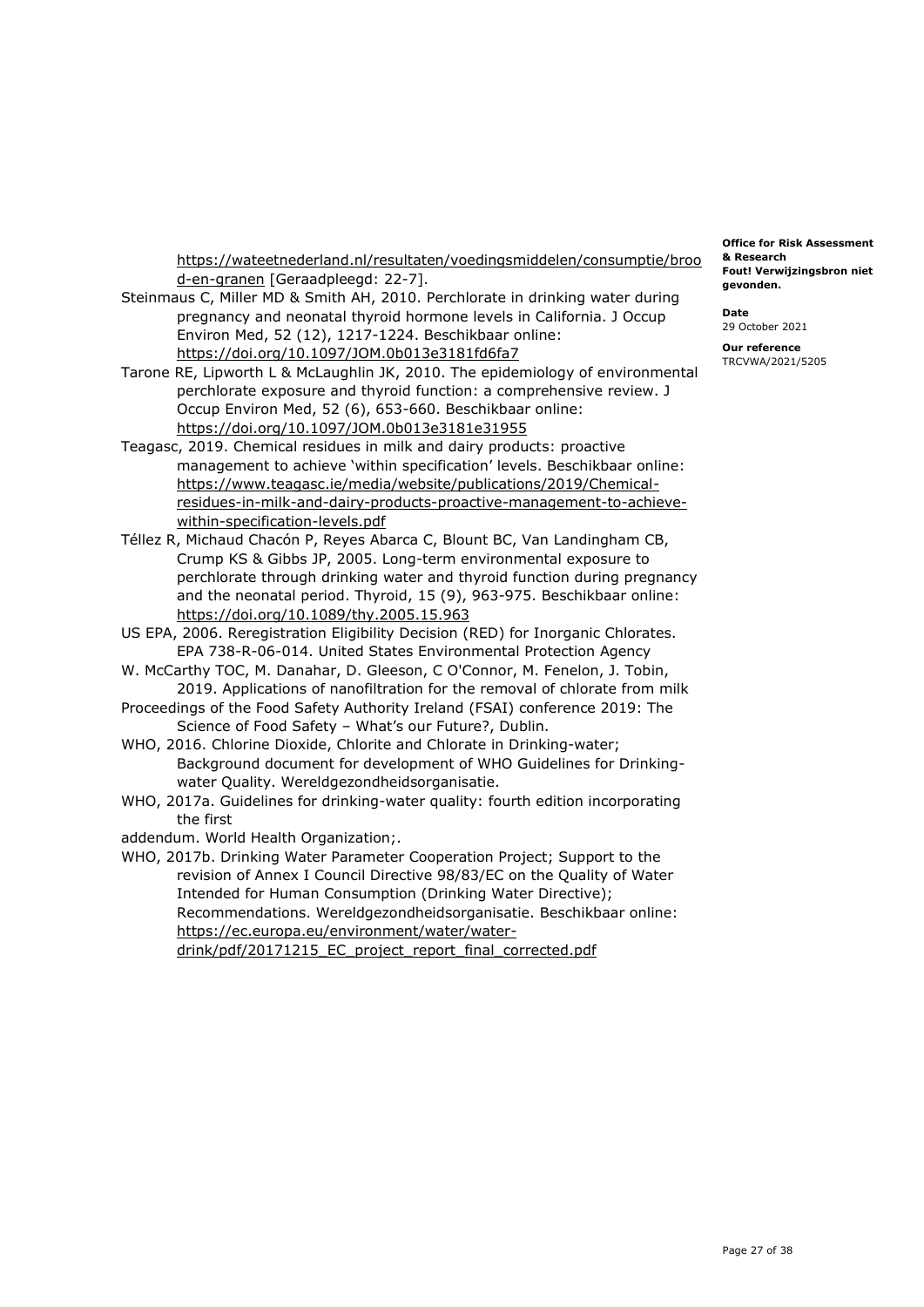## **Annex I. Literature review search strategy**

 Two searches were conducted for general information about chlorate in foodstuffs and specifically infant formula and toddler nutrition. A search for public scientific literature was carried out in the appropriate databases and a search for grey literature was carried out by way of a Google search.

 1. The databases Pubmed and Scopus were used for the public literature. A search was carried out based on the following keywords in titles and/or abstract: chlorate AND residue; chlorate AND food; chlorate AND food (supply) chain; health risk; chlorate AND risk assessment; chlorate AND food production; chlorate chlorate AND infant formula; chlorate AND toddler; chlorate AND milk; chlorate AND toxicology; chlorate AND iodine uptake; chlorate AND thyroid; chlorate AND AND toxicology; chlorate AND breast milk.

 2. The search functions of Google were used for the grey literature as well as the specific websites of authorities such as EFSA, ANSES, BfR, FDA and Health Canada.

 For information on the effects of chlorate on the thyroid and the development of infants, a search was carried out on PubMed using ((thyroid[Title/Abstract]) AND (hormone[Title/Abstract])) AND (chlorate[Title/Abstract]) and Google scholar (thyroid hormone chlorate newborns).

 **Fout! Verwijzingsbron niet Office for Risk Assessment & Research gevonden.** 

**Date** 

29 October 2021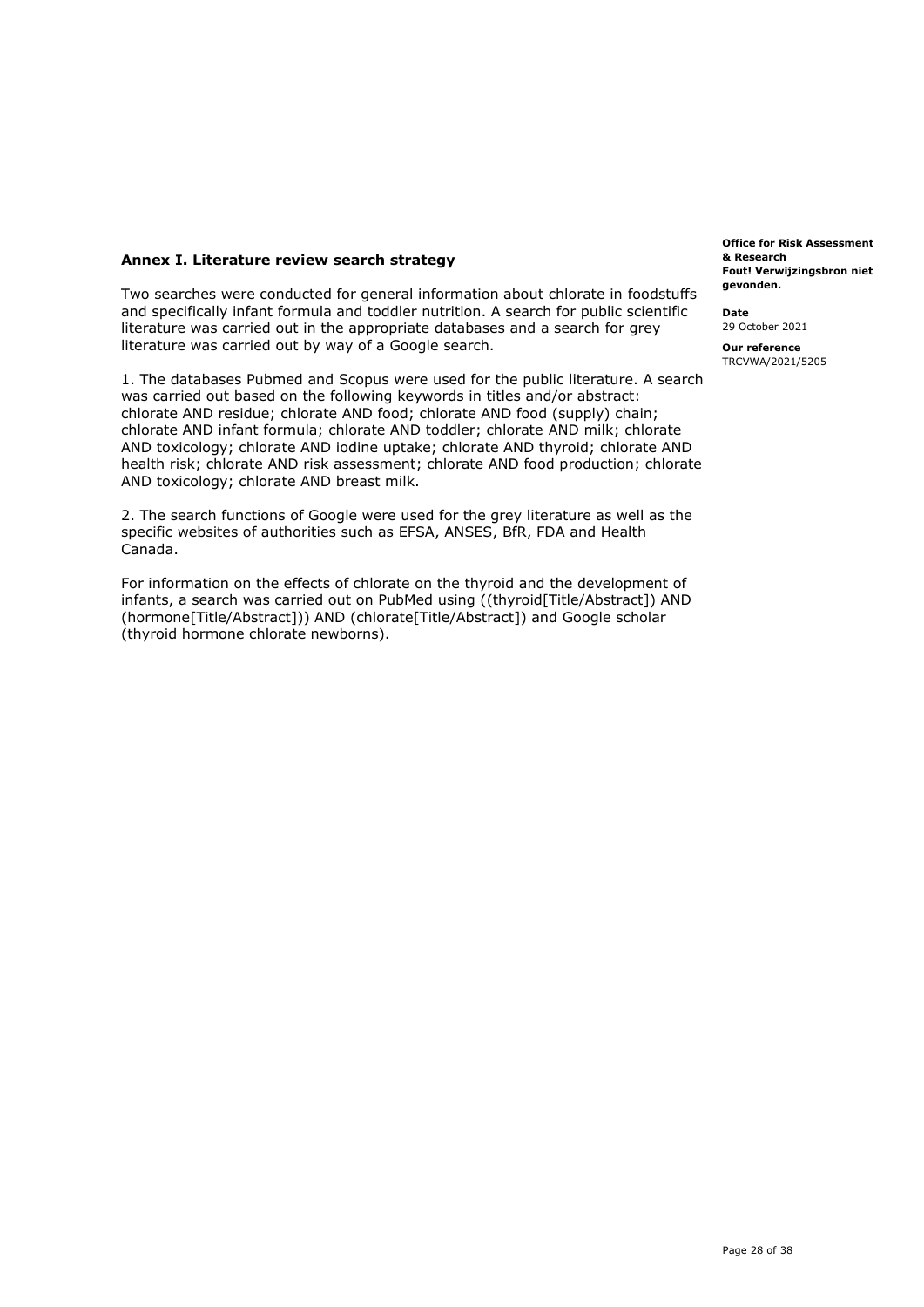## **Annex II. Calculation of maximum chlorate levels were the TDI is not & Research exceeded Fout! Verwijzingsbron niet**

## *Infants up to 4 months* **Date**

 Intake per day from drinking water: 1128 mL x 0.006 µg/ml = 6.768 µg/day **Our reference**  TDI: 3  $\mu$ g/kg bw/day x 4.8 kg = 14.4  $\mu$ g/day Quantity of powdered milk 3.59 g powdered milk/kg bw per day  $\times$  4.8 kg = 172.32 g powder/day.  $\frac{1}{2}$  29 October 2021<br>Body weight: 4.8 kg<br>Intake por day from dripking water: 1128 ml × 0.006 ug/ml = 6.768 ug/day sour reference

14.4  $\mu$ g/day - 6.768  $\mu$ g/day from drinking water = 172.32 g powder/day x Y (maximum concentration in powder).  $Y = 0.044$  mg/kg in powder.

 Conclusion: maximum of 0.04 mg/kg in powder. This value will be used for further calculations.

The corresponding level in the prepared product is therefore 14.4  $\mu$ g / 1128 mL =  $0.013 \mu g/mL \sim 0.013 \mu g/kg$ .

## *Infants from 4 to 6 months*

Intake per day from drinking water: 720 mL x 0.006  $\mu$ g/ml = 4.32  $\mu$ g/day Intake per day from powder: 110.4 g powder x 0.04  $\mu$ g/g = 4.416  $\mu$ g/day Total intake from infant formula: 8.736 µg/day The corresponding level in prepared infant formula is therefore is 8.736 µg/ 720 mL= 0.012 µg/mL ~0.012 mg/kg Body weight: 6.95 kg

 Consumption of solid baby food: 125 g vegetables and 125 g fruit= 250 g/ day total

TDI: 3 µg/kg bw/day x 6.95 kg= 20.85 µg/day.

Flexibility in TDI excluding infant formula:  $20.85 - 8.736 = 12.114 \mu g/day$ Maximum level in solid baby food =  $12.114$  µg/ 0.250 kg =  $48.5$  µg/kg = 0.048 mg/kg.

## *Infants from 6 to 12 months*

 Intake from (follow-on) infant formula equal to previous group: 8.736 µg/day Body weight: 8.4 kg

TDI: 3 µg/kg bw/day x 8.4 kg= 25.2 µg/day.

 Consumption of solid baby food: 200 g vegetables, 200 g fruit and 10 g cereals = 410 g/day total.

Flexibility in TDI excluding infant formula:  $25.2 - 8.736 = 16.464 \mu g/day$ Maximum level in solid baby food =  $16.464$  µg/ 0.410 kg= 40 µg/kg = 0.040 mg/kg.

**Fout! Verwiizingsbron niet Office for Risk Assessment gevonden.**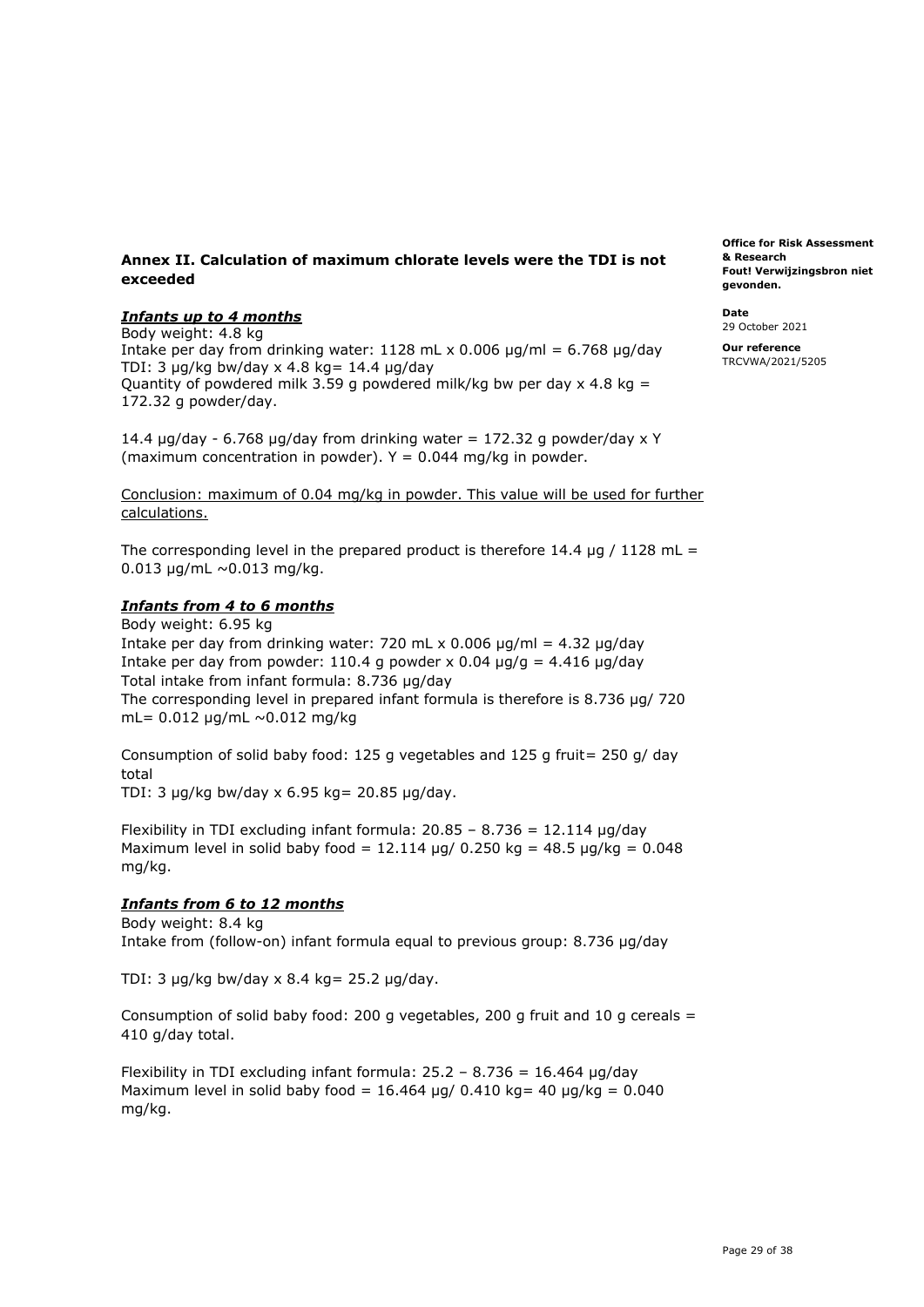## **Annex III. Exposure calculations**

 For the purposes of the exposure calculations, BuRO differentiated between four key age groups. The classification of these groups was based on differences in consumption patterns and body weight of the children. This classification is similar to the age ranges used by EFSA when assessing the exposure of young children to pesticides (EFSA, 2018). For the purposes of the exposure calculations, five scenarios were subsequently developed for the age groups up to 1 year old:

- A. an average exposure estimate based on common consumption quantities, based on various data sources and median (P50) chlorate levels based on the NVWA data. This calculation assumes that there is usually no chlorate present in the drinking water.
- B. an average exposure estimate based on common consumption quantities, based on various sources and median (P50) chlorate levels based on the NVWA data. This calculation assumes that chlorate is present in the drinking water (medium-bound average of targeted measurements; 6 µg/L);
- C. a high exposure estimate based on high consumption quantities and the P95 of the residue levels identified. This calculation assumes that there is usually no chlorate present in the drinking water.
- D. a high exposure estimate based on high consumption quantities and the P95 of the residue levels identified. This calculation assumes that chlorate is present in the drinking water (medium-bound average of targeted measurements; 6 µg/L); and
- E. a worst-case exposure estimate in which, in addition to high consumption quantities and the P95 of the residue levels identified, a very high concentration of chlorate is also present in the drinking water (upper-bound average of targeted measurements; 11 µg/L).

 Exposure for the total diet was calculated by RIVM for 1 to 3 year olds (RIVM, 2020a). This calculation was made on the basis of the Dutch National Food Consumption Survey (VCP) 2012-2016 for this age group and the chlorate levels as determined in the NVWA monitoring programme. In addition to foodstuffs specifically intended for young children (toddlers), this calculation also took into account exposure from other foodstuffs, such as vegetables, fruit, potatoes, and drinking water.

## *Age group 1: infants from 0 to 4 months who exclusively consume infant formula*

 EFSA has determined that for the risk assessment for infants up to 4 months, a consumption of 200 to 260 mL/kg body weight per day can be used as a conservative mean and for high consumption quantities for non-accumulating substances in infant formula (EFSA, 2017). EFSA derived the highest consumption quantity from the P95 intake of infants between 14 and 27 days old (the group with the highest intake per kg body weight). Based on an analysis conducted by BuRO of the method for the preparation of infant formula, it is estimated that a dry weight of 13.8 grams of formula is used per 100 mL of infant formula for this age group (Nutricia, 2020b). According to the instructions for the preparation of infant formula, tap water must be boiled. Given the chemical properties of chlorate, it is assumed that boiling will not affect chlorate levels.

 Furthermore, this exposure estimate assumes that the amount of chlorate in Dutch drinking water is usually negligible. The mean upper-bound concentration in conjunction with the presence of chlorate in Dutch drinking water during targeted measurements was established by RIVM at 11 µg/L (RIVM, 2020a). This concentration was chosen as the conservative upper bound for chlorate levels in drinking water. The medium-bound mean of 6 µg/L determined by RIVM is

 **Fout! Verwijzingsbron niet Office for Risk Assessment & Research gevonden.** 

**Date** 

29 October 2021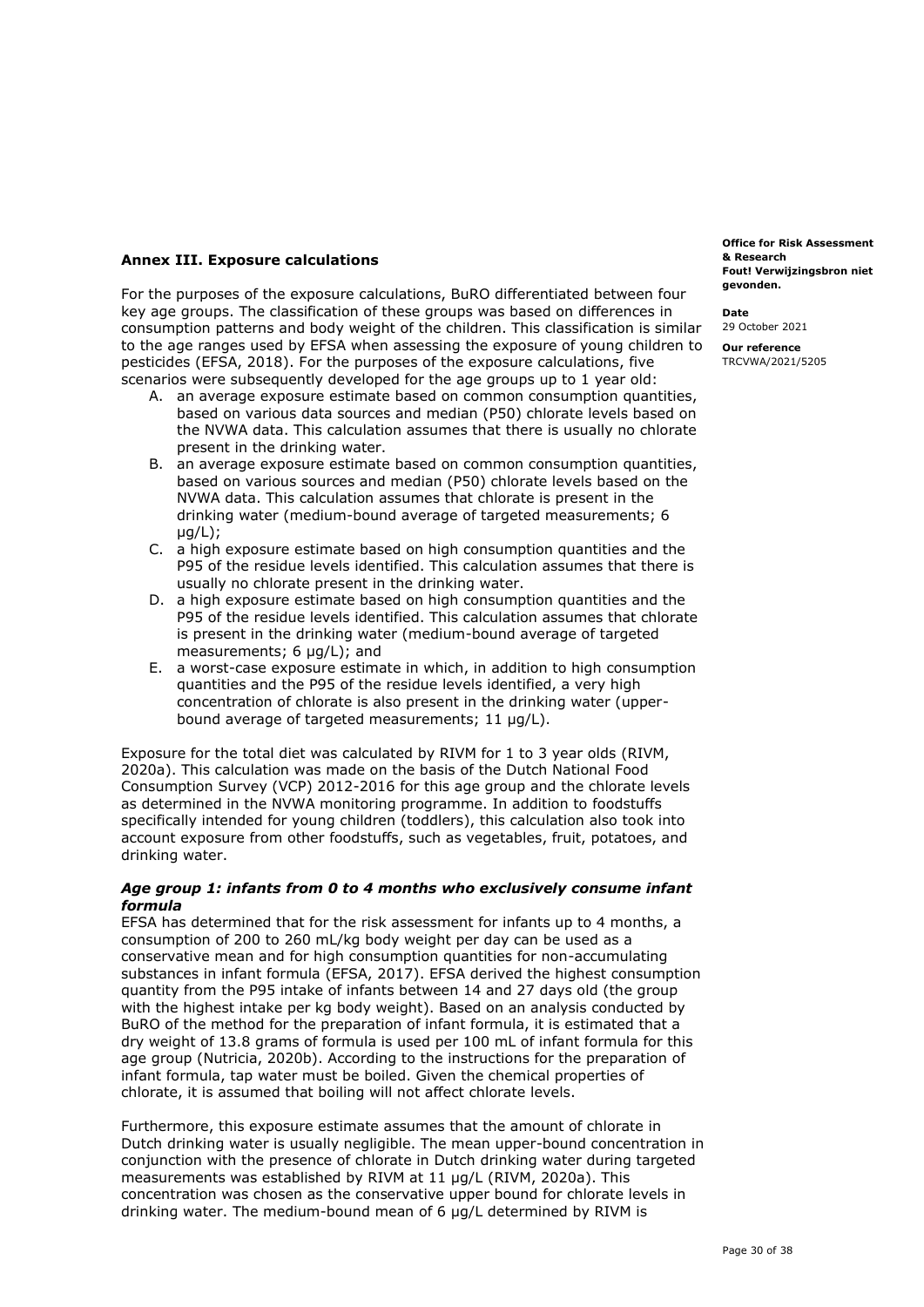included in the mean intake calculation. The variables for the exposure calculation are listed in Table III.1.

|     | <b>Table III.1</b> Variables as used in the exposure estimate for infants up to 4 months 29 October 202 |
|-----|---------------------------------------------------------------------------------------------------------|
| old | <b>Our reference</b>                                                                                    |

|                              | Average intake            | <b>High intake</b>         |
|------------------------------|---------------------------|----------------------------|
| Intake of infant formula     | 200 mL/kg bw/day          | 260 mL/kg bw/day           |
| Intake of drinking water $1$ | 180 mL/kg bw/day          | 235 mL/kg bw/day           |
| Amount of powder 1           | 27.6 grams/kg bw/day      | 35.9 grams/kg bw/day       |
| Chlorate levels of infant    | $0.02 \,\mathrm{mg/kg^2}$ | $0.104$ mg/kg <sup>3</sup> |
| formula                      |                           |                            |
| Chlorate levels of drinking  | absent and 0.006          | absent, $0.006$ mg/ $L4$   |
| water                        | mq/L <sup>4</sup>         | and 0.011 mg/L 5           |

 $1$  The method for the preparation of infant formula is based on instructions issued by producers. This assumes that one level measured scoop of solid product is equal to 4.6 grams (Nutricia, 2020b). equal to 4.6 grams (Nutricia, 2020b).<br><sup>2</sup> P50 of the chlorate residues found in this product group by the NVWA.

<sup>3</sup> P95 of the chlorate residues found in this product group by the NVWA. 4 Medium-bound scenario of the mean chlorate levels detected in targeted measurements of Dutch drinking water.

<sup>5</sup> Upper-bound scenario of the mean chlorate levels detected in targeted measurements of Dutch drinking water.

## *Scenario A*

 Mean exposure per kg body weight is: (0 µg/ML x 180 mL) chlorate from drinking water  $+$  (0.02  $\mu$ g/g x 27.6 g) from infant formula with average levels of chlorate of = **0.6 µg chlorate/kg body weight/day**.

## *Scenario B*

 Mean exposure per kg body weight is: (0.006 µg/ML x 180 mL) chlorate from drinking water + (0.02 µg/g x 27.6 g) from infant formula with average levels of chlorate of = **1.1 µg chlorate/kg body weight/day**.

## *Scenario C*

 High exposure per kg body weight is: (0 µg/ML x 235 mL) chlorate from drinking water +  $(0.104 \mu g/g \times 35.9 g)$  from infant formula with high levels of chlorate of  = **3.7 µg chlorate/kg body weight/day**.

#### *Scenario D*

 High exposure per kg body weight is: (0,006 µg/ML x 235 mL) chlorate from drinking water +  $(0.104 \text{ µg/g} \times 35.9 \text{ g})$  from infant formula with high levels of chlorate of = **5.1 µg chlorate/kg body weight/day**.

## *Scenario E*

 Worst-case exposure per kg body weight is: (0,011 µg/ML x 235 mL) chlorate from drinking water  $+$  (0.104  $\mu$ g/g x 35.9 g) from infant formula with high levels of chlorate of = **6.3 µg chlorate/kg body weight/day**.

 Assuming a TDI of 3 µg/kg body weight per day, this TDI is reached in the event of a chlorate concentration of 0.04 mg/kg in infant formula (high level of intake) if the drinking water used has a chlorate concentration of 6  $\mu$ g/L and 0.01 mg/kg if the concentration of chlorate in the drinking water used is 11 µg/L.

 **Fout! Verwijzingsbron niet Office for Risk Assessment & Research gevonden.** 

**Date** 

**29 October 2021** 

TRCVWA/2021/5205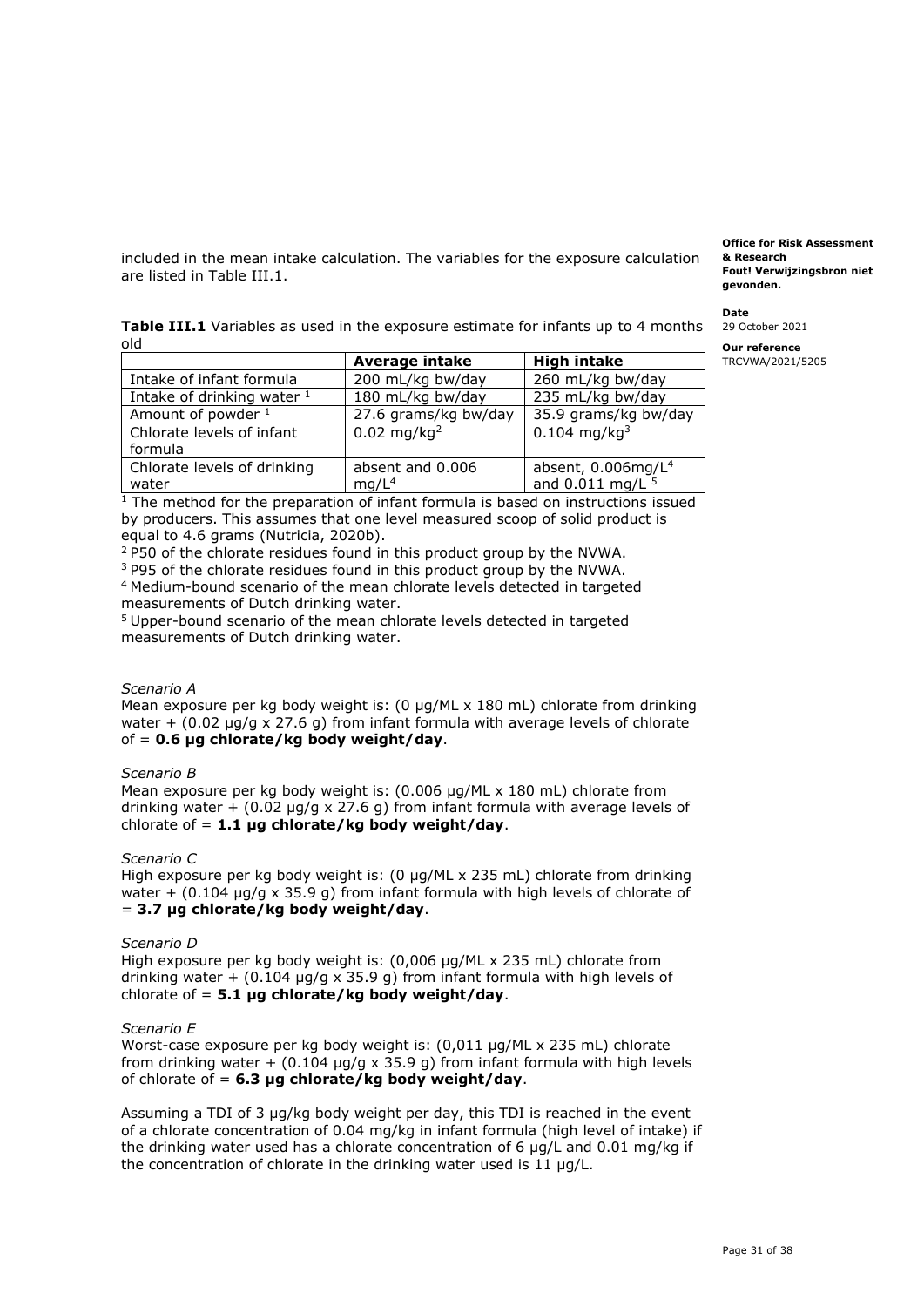## *Age group 2: infants between 4 to 6 months old, infant formula and solid baby food*

 For this age group it is assumed that children between the ages of 4 to 6 months will start eating ready-made solid food in addition to infant formula. According to the feeding schedules of manufacturers, an infant of this age will consume four servings of 200 mL of infant formula and 125 grams of vegetables and 125 grams of fruit per day – possibly in the form of jars of solid baby food (Nutrica, 2020a). Based on an analysis conducted by BuRO of the recipe for the preparation of infant formula, it is estimated that a dry weight of 13.8 grams of formula is used per 100 mL of infant formula for this age group (Nutricia, 2020b). The variables for the exposure calculation are listed in Table III.2.

 BuRO notes that the small dataset for fruit-based baby food (fruit pouches) may not provide an accurate or complete picture of chlorate levels in this product group. There are only six measurements available in total, of which two are for foodstuffs for this age group. None of the foodstuffs revealed chlorate levels exceeding the LOD. The contribution of these foodstuffs to overall chlorate exposure may be underestimated, in particular because chlorate is also found on (processed) fruit (EFSA, 2015), although the 25 samples from the NVWA database all were below the LOQ. In the present calculations, the concentration in these foodstuffs is set at the value of the LOQ (high level of intake) and LOD (average intake) of the analytical method.

 No samples were taken from vegetable snacks for the age group of 4 to 6 months, which is why this exposure calculation is based on the assumption that the residue measurements in the vegetable snacks intended for infants aged 6 to 12 months are also representative of this age group.

 For this age group, chlorate intake from cereal-based baby food has not been taken into account. For biscuits, there is only 1 measurement available with a very high concentration (0.225 chlorate mg/kg), which is unlikely to be a representative level, particularly given that measurements in biscuits for the age group of 6 to 12 months are all below the LOD (Table 1). As such, more measurements are required for this food group. As regards the porridges, all measurements of foodstuffs for this age group are below the limit of detection and the intake of these foodstuffs is expected to be low, resulting in the contribution to total exposure being considered low. However, this assumption is based on a small dataset.

 **Fout! Verwijzingsbron niet Office for Risk Assessment & Research gevonden.** 

**Date** 

29 October 2021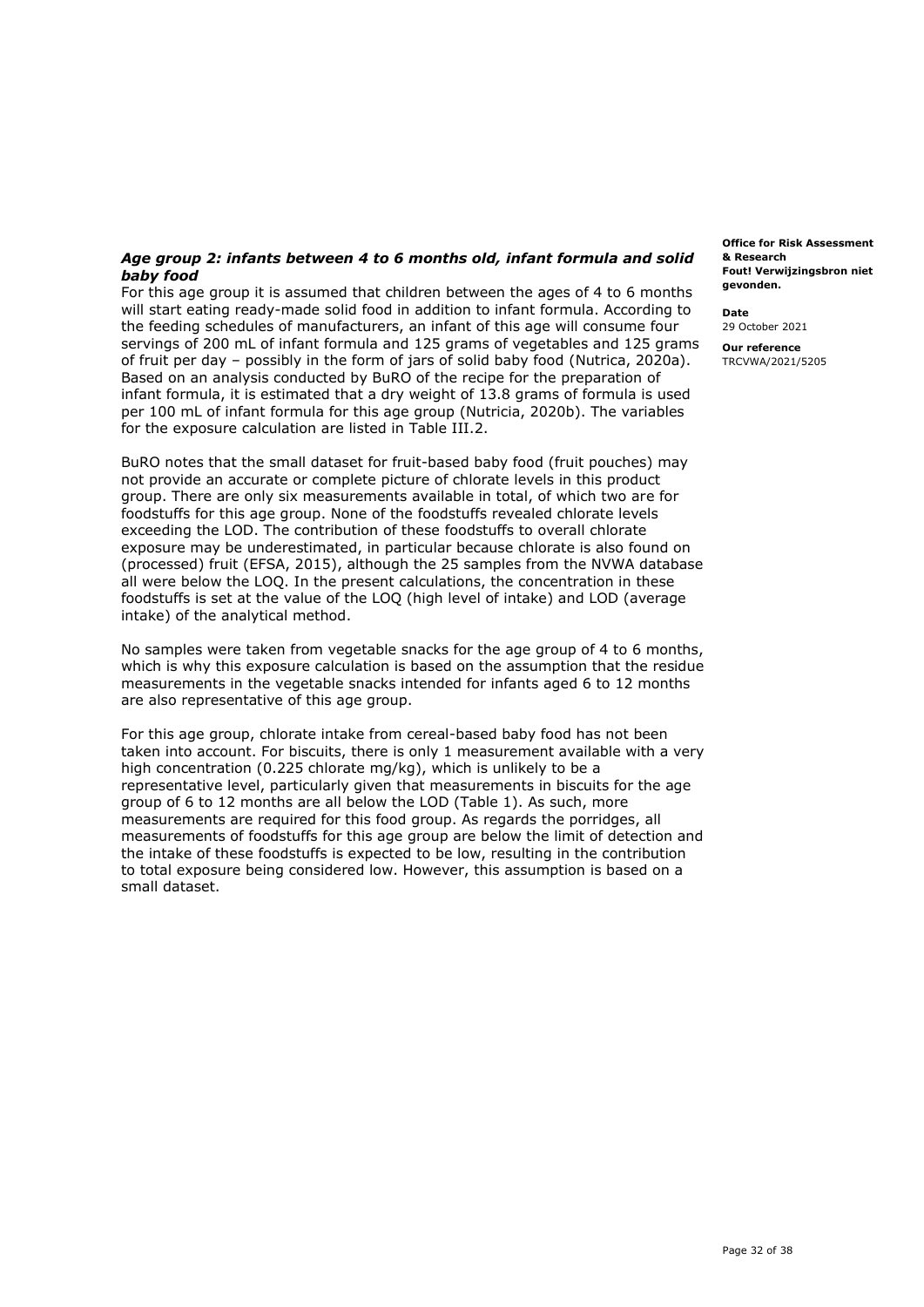**Table III.2** Variables as applied in the exposure estimate for infants between 4 to 6 months old. The chlorate levels in the foodstuffs have been based on the P50 **gevonden.** of the NVWA residue measurements for the mean intake calculation; the P95 was used for the high intake calculations. **Date** 

|                               | <b>Average intake</b> | <b>High intake</b> |
|-------------------------------|-----------------------|--------------------|
| Body weight                   | 6.95 kg               | 6.95 kg            |
| Intake of infant formula      | 800 mL/day            | 800 mL/day         |
| Intake of drinking water 1    | 720 mL/day            | 720 mL/day         |
| Amount of powder 1            | 110.4 grams/day       | 110.4 grams/day    |
| Chlorate levels of infant     | $0.02$ mg/kg          | $0.104$ mg/kg      |
| formula                       |                       |                    |
| Chlorate levels of drinking   | absent and 0.006      | absent, 0.006 mg/L |
| water                         | mg/L4                 | and 0.011 mg/L     |
| Portion size of solid baby    | 125 grams/day         | 125 grams/day      |
| food                          |                       |                    |
| Chlorate levels jars of       | $0.01$ mg/kg          | $0.25$ mg/kg       |
| vegetable puree <sup>2</sup>  |                       |                    |
| Chlorate levels jars of fruit | 0.005 mg/ kg (LOQ)    | $0.01$ mg/kg (LOD) |
| pure <sup>3</sup>             |                       |                    |

 **Fout! Verwijzingsbron niet & Research** 

**Office for Risk Assessment** 

29 October 2021

**Our reference**  TRCVWA/2021/5205

 $1$  The method for the preparation of infant formula is based on instructions issued by producers. This assumes that one level measured scoop of solid product is equal to 4.6 grams (Nutricia, 2020b).

equal to 4.6 grams (Nutricia, 2020b).<br><sup>2</sup> Based on the measurements of vegetable puree snacks intended for the age group of 6 to 12 months old.

 $3$  Based on six measurements of foodstuffs intended for infants between 4 and 12 months old.

## *Scenario A:*

Mean exposure: (0  $\mu$ g/mL x 720 mL) from drinking water + (0.02  $\mu$ g/g x 110.4 g) from infant formula =  $2.2 \mu$ g chlorate/day from infant formula.

 Mean exposure from ready-made solid baby food (vegetable) is µg/kg vegetable snack  $\times$  0.125 kg = 1.25 µg chlorate/day.

Mean exposure from ready-made solid baby food (fruit) is 5  $\mu$ g/kg x 0.125 kg = 0.6 µg chlorate/day.

Total mean exposure is then  $2.2 + 1.25 + 0.6 = 4.1$  µg chlorate/day.

 According to the standard values used by EFSA in a risk assessment, an infant between 0 and 12 months old will have a body weight of 5 kg (EFSA, 2012). EFSA makes no further distinction in terms of smaller age groups as is envisaged in these exposure calculations. For that reason, BuRO has used the average Dutch body weights as reported by Ouders van nu (Ouders van nu, 2020). According to this source, the average body weight for infants aged 4 to 6 months is 6.95 kg.

As such, mean exposure is 4.1 µg [chlorate/6.95](https://chlorate/6.95) kg body weight =  $0.6 \mu$ g chlorate/kg body weight/day.

#### *Scenario B*

Mean exposure is:  $(0,006 \text{ µg/mL} \times 720 \text{ mL})$  from drinking water  $+ (0.02 \text{ µg/g} \times 10^{-19} \text{ mJ})$ 110.4 g) from infant formula =  $6.5 \mu$ g chlorate/day from infant formula. Mean exposure from ready-made solid baby food (vegetable) is µg/kg vegetable snack  $\times$  0.125 kg = 1.25 µg chlorate/day.

Mean exposure from ready-made solid baby food (fruit) is 5  $\mu$ g/kg x 0.125 kg = 0.6 µg chlorate/day.

Total mean exposure is then  $6.5 + 1.25 + 0.6 = 8.4$  µg chlorate/day.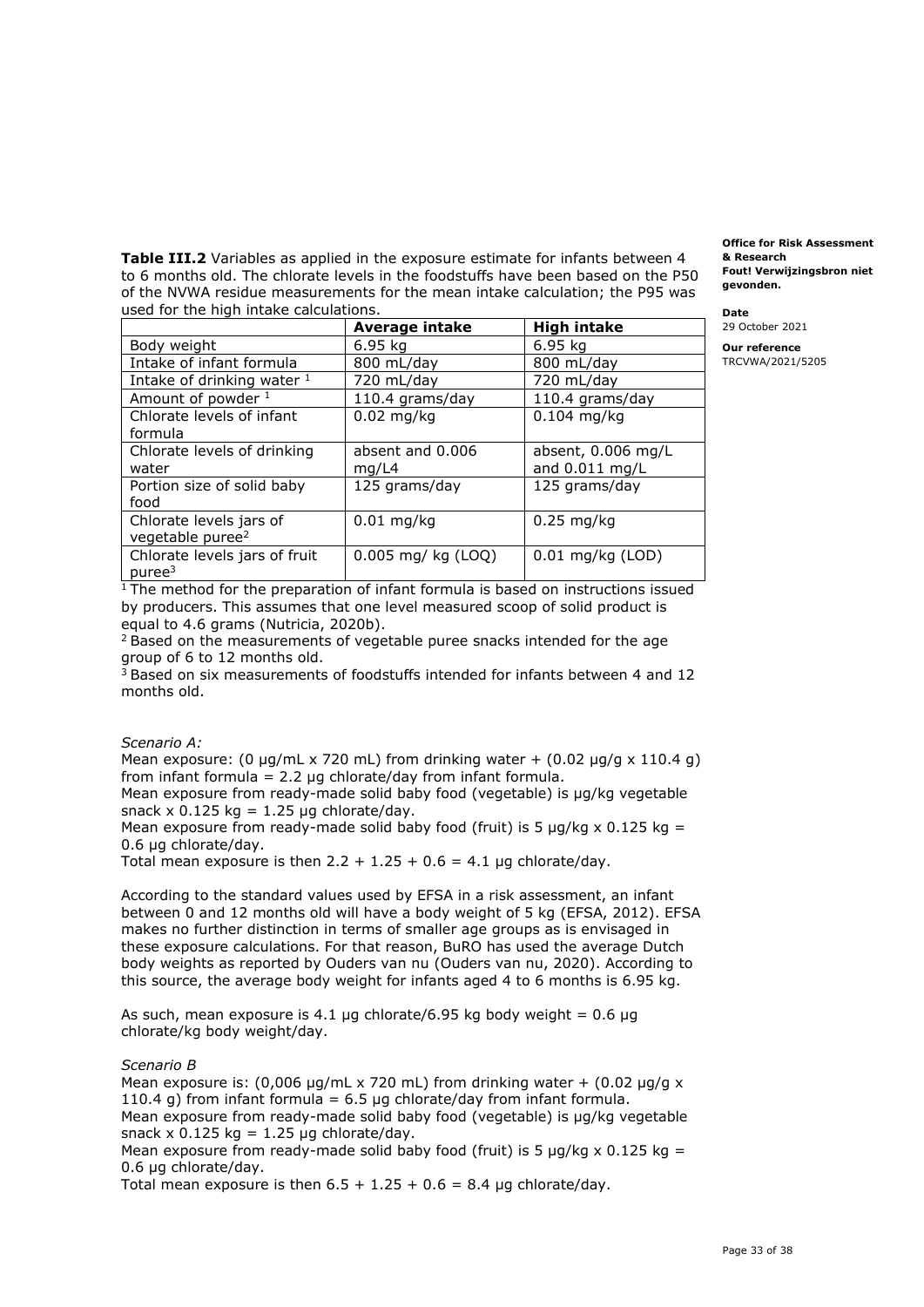As such, mean exposure is 8.4  $\mu$ g [chlorate/6.95](https://chlorate/6.95) kg body weight = 1.2  $\mu$ g chlorate/kg body weight/day.

#### *Scenario C*

High exposure is: (0  $\mu$ g/mL x 720 mL) from drinking water + (0.104  $\mu$ g/g x 110.4 g) from infant formula = 11.5 µg chlorate/day from infant formula. High exposure from ready-made solid baby food (vegetable) is 250 µg/kg vegetable puree snack  $\times$  0.125 kg = 31.3 µg chlorate/day. Mean exposure from ready-made solid baby food (fruit) is 10  $\mu$ g/kg x 0.125 kg = Total exposure is then  $11.5 + 31.3 + 1.3 = 44.1$  µg chlorate/day. 1.3 µg chlorate/day.

The high level of exposure is then  $44.1 \mu$ g [chlorate/6.95](https://chlorate/6.95) kg body weight = 6.3  $\mu$ g chlorate/kg body weight/day.

#### *Scenario D*

High exposure is: (0,006  $\mu$ g/mL x 720 mL) from drinking water + (0.104  $\mu$ g/g x 110.4 g) from infant formula = 15.8 µg chlorate/day from infant formula. High exposure from ready-made solid baby food (vegetable) is 250 µg/kg vegetable puree snack  $\times$  0.125 kg = 31.3 µg chlorate/day. High exposure from ready-made solid baby food (fruit) is 10  $\mu$ g/kg x 0.125 kg = 1.3 µg chlorate/day.

Total, high level of exposure is then  $15.8 + 31.3 + 1.3 = 48.4$  µg chlorate/day.

The high level of exposure is then 48.4  $\mu$ g [chlorate/6.95](https://chlorate/6.95) kg body weight = 7.0  $\mu$ g chlorate/kg body weight/day.

 The intake of 125 grams of vegetables from a jar that contains 0.25 mg chlorate/kg therefore exceeds the TDI.

#### *Scenario E*

Exposure is:  $(0,011 \mu g/mL \times 720 \mu)$  from drinking water +  $(0.104 \mu g/g \times 110.4 \mu)$  g) from infant formula = 19.4 µg chlorate/day from infant formula. High exposure from ready-made solid baby food (vegetable) is 250 µg/kg vegetable puree snack  $\times$  0.125 kg = 31.3 µg chlorate/day. Mean exposure from ready-made solid baby food (fruit) is 10  $\mu$ g/kg x 0.125 kg = Total exposure is then  $19.4 + 31.3 + 1.3 = 52 \mu g$  chlorate/day. 1.3 µg chlorate/day.

The worst case exposure is the 52  $\mu$ g [chlorate/6.95](https://chlorate/6.95) kg body weight = 7.5  $\mu$ g chlorate/kg body weight/day.

 The TDI is exceeded for infants aged 4 to 6 months in the case of a high level of intake. Based on a maximum concentration of chlorate of 0.01 mg/kg in jars of vegetable and fruit puree, the maximum chlorate concentration in milk powder would be allowed to be 0.10 and 0.07 mg/kg respectively for drinking water concentrations of 6 and 11 µg/L. In the event that jars of vegetable and fruit puree contain up to 0.04 mg/kg of chlorate, this is 0.04 and 0.004 mg/kg.

## *Age group 3: infants aged 6 to 12 months, follow-on formula and solid baby food*

 In this scenario, children between 6 and 12 months old are expected to consume follow-on infant formula and ready-made solid baby food. According to the feeding schedule of manufacturers, an infant of this age consumes two to three feeds of 200 mL of follow-on formula and 200 grams of vegetables and 200 grams of fruit per day, depending on their age, possibly in the form of jars of solid baby food (Table III.3). In addition, one serving of 5 to 10 grams of cereals (porridges

 **Fout! Verwijzingsbron niet Office for Risk Assessment & Research gevonden.** 

**Date** 

29 October 2021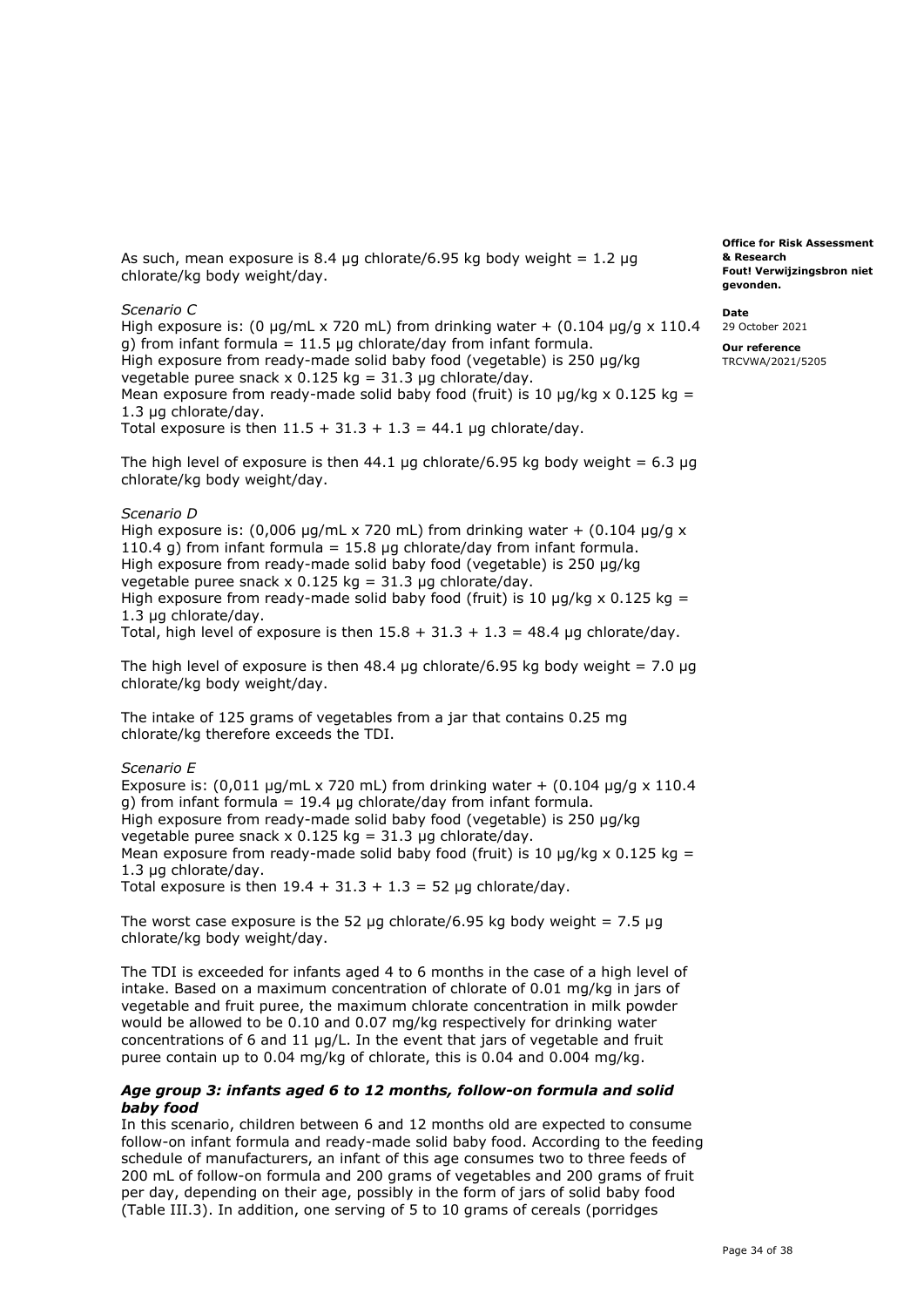prepared with the follow-on formula) is part of the feeding schedule (Nutrica, 2020a). Based on an analysis conducted by BuRO of the method for the preparation of infant formula, it is estimated that a dry weight of 13.8 grams of formula is used per 100 mL of infant formula for this age group (Nutricia, 2020b). The variables for the exposure calculation are listed in Table III.3.

 The limitations of the small dataset for fruit-based baby food (fruit puree snacks) similarly applies to this age group. In total only six samples were available, of which four for foodstuffs intended for this age group. No chlorate levels over the LOD were found in any of the products. The contribution of these foodstuffs to overall chlorate exposure may be underestimated, particularly because chlorate has also been detected on (processed) fruit. In the present calculations, the concentration in these foodstuffs is equated to the LOQ of the analytical method.

 In this exposure calculation, no distinction is made for vegetable puree snacks between vegetable puree snacks and meals (containing meat of fish). The measurement results in these product groups (Table 1) have been combined for the exposure calculation.

 The limited dataset for chlorate residues in baby biscuits does not contain any measurements exceeding the limit of detection. Given that the intake amounts are also considered to be small, it is estimated that the contribution of this product to total chlorate exposure will be minor. Nevertheless, additional measurements in this product group are required in order to get a more accurate picture of the chlorate levels in these foodstuffs.

#### *Scenario A*

Mean exposure is:  $(0 \mu g/mL \times 540 \mu L)$  from drinking water  $+ (0.02 \mu g/g \times 82.2 \mu L)$ g) from infant formula =  $1.6 \mu$ g chlorate/day from infant formula. Mean exposure from ready-made solid baby food (vegetable) is 10 µg/kg vegetable snack x 0.200 kg = 2 µg chlorate/day.

Mean exposure from ready-made solid baby food (fruit) is 10  $\mu$ g/kg x 0.200 kg = 2 ug chlorate/day.

Mean exposure from cereals (porridge) is 10  $\mu$ g/kg x 0.005 kg = 0.05  $\mu$ g chlorate/day.

Total mean exposure is then  $1.6 + 2 + 2 + 0.05 = 5.7$  µg chlorate/day.

 According to the standard values used by EFSA in a risk assessment, an infant between 0 and 12 months old will have a body weight of 5 kg (EFSA, 2012). EFSA makes no further distinction in terms of smaller age groups as is envisaged in these exposure calculations. For that reason, BuRO has used the average Dutch body weights as reported by Ouders van nu (Ouders van nu, 2020). According to this source, the average body weight for infants aged 6 to 12 months is 8.4 kg.

 As such, mean exposure is 5.7 µg chlorate/8.4 kg body weight = **0.7 µg chlorate/kg body weight/day.** 

 **Fout! Verwijzingsbron niet Office for Risk Assessment & Research gevonden.** 

**Date** 

29 October 2021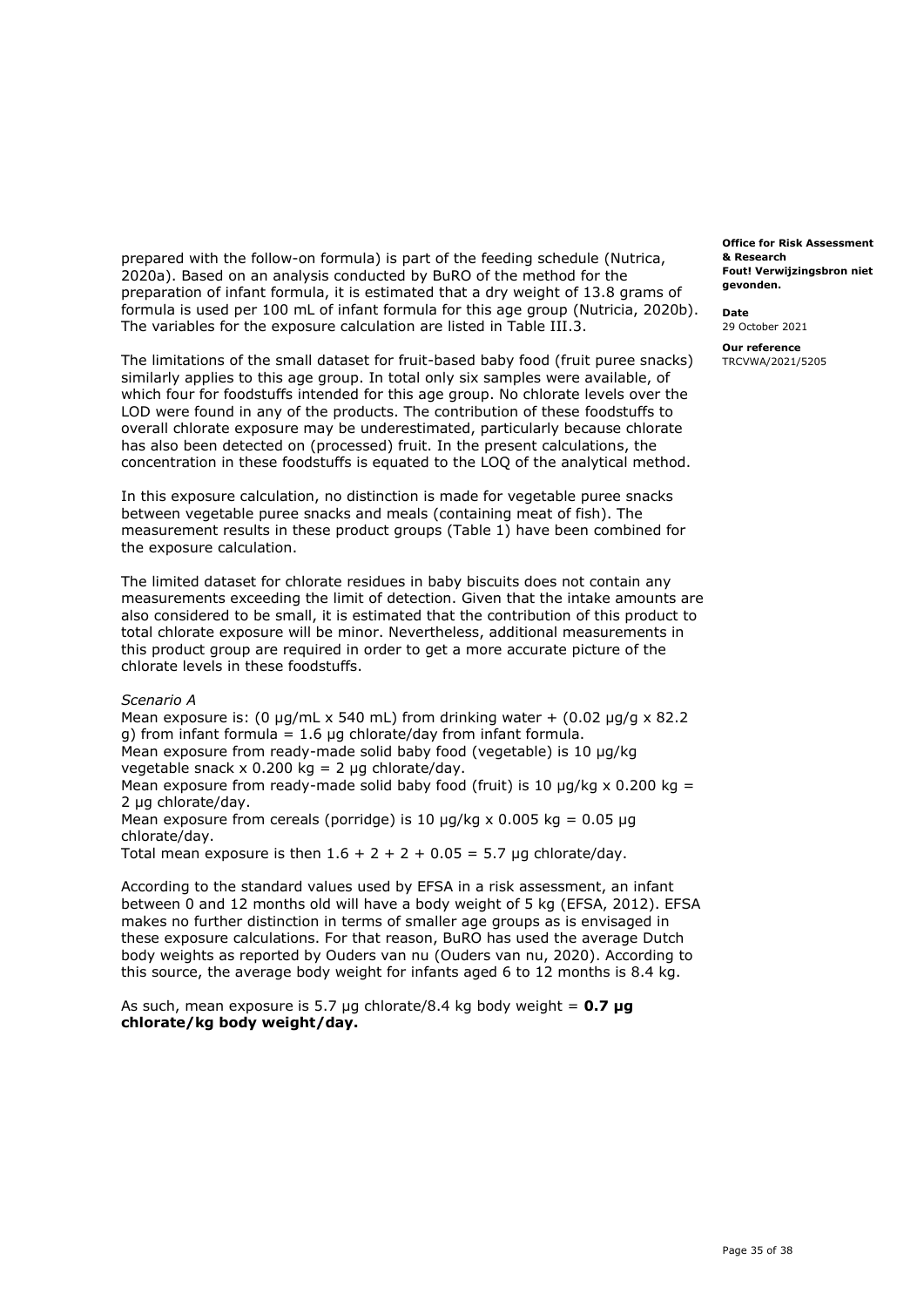**Table III.3** Variables as applied in the exposure estimate for infants between 6 to 12 months old. The chlorate levels in the foodstuffs have been based on the **gevonden.** P50 of the NVWA residue measurements for the mean intake calculation; the P95 was used for the high intake calculations. **Date** 

|                                      | <b>Average intake</b> | <b>High intake</b>  |
|--------------------------------------|-----------------------|---------------------|
| Body weight                          | 8.4 kg                | 8.4 kg              |
| Intake of follow-on formula          | 600 mL/day (3)        | 800 mL/day (4       |
|                                      | servings of 200 mL)   | servings of 200 mL) |
| Intake of drinking water 1           | 540 mL/day            | 720 mL/day          |
| Amount of powder 1                   | 82,2 grams/day        | 110.4 grams/day     |
| Chlorate levels in follow-on         | $0.02$ mg/kg          | $0.16$ mg/kg        |
| formula                              |                       |                     |
| Chlorate levels of drinking          | absent and 0.006      | absent, 0.006 mg/L  |
| water                                | mq/L                  | and 0.011 mg/L      |
| Portion size solid baby food         | 200 grams/day         | 200 grams/day       |
| Chlorate levels in jars of           | $0.01$ mg/kg          | $0.25$ mg/kg        |
| vegetable puree or meal <sup>2</sup> |                       |                     |
| Chlorate levels jars of fruit        | 0.01 mg/kg (LOD)      | $0.01$ mg/kg (LOD)  |
| pure <sup>3</sup>                    |                       |                     |
| Serving size cereal porridge         | 5 grams/day           | 10 grams/day        |
| Chlorate levels in cereals           | $0.01$ mg/kg          | $0.02$ mg/kg        |
| (porridge)                           |                       |                     |

 **Fout! Verwijzingsbron niet Office for Risk Assessment & Research** 

29 October 2021

**Our reference**  TRCVWA/2021/5205

 $1$  The method for the preparation of infant formula is based on instructions issued by producers. This assumes that one level measured scoop of solid product is equal to 4.6 grams (Nutricia, 2020b). equal to 4.6 grams (Nutricia, 2020b).<br><sup>2</sup> Based on the 62 measurements in jars of vegetable puree and meals combined

(Table 1).

 $3$  Based on six measurements of foodstuffs intended for infants between 4 and 12 months old.

## *Scenario B*

Mean exposure is:  $(0,006 \text{ µg/mL} \times 540 \text{ mL})$  from drinking water  $+ (0.02 \text{ µg/g} \times 10^{-10} \text{ mJ})$ 82.2 g) from infant formula = 4.8  $\mu$ g chlorate/day from infant formula. Mean exposure from ready-made solid baby food (vegetable) is 10 µg/kg vegetable snack x 0.200 kg = 2 µg chlorate/day. Mean exposure from ready-made solid baby food (fruit) is 10  $\mu$ g/kg x 0.200 kg = 2 µg chlorate/day.

Mean exposure from cereals (porridge) is 10  $\mu$ g/kg x 0.005 kg = 0.05  $\mu$ g chlorate/day.

Total mean exposure is then  $4.8 + 2 + 2 + 0.05 = 8.9$  µg chlorate/day.

## As such, mean exposure is 8.9 µg chlorate/8.4 kg body weight = **1.1 µg chlorate/kg body weight/day.**

*Scenario C* 

High exposure is: (0  $\mu$ g/mL x 720 mL) from drinking water + (0.16  $\mu$ g/g x 110.4 g) from infant formula = 17.7  $\mu$ g chlorate/day from infant formula. High exposure from ready-made solid baby food (vegetable) is 250 µg/kg vegetable puree snack  $\times$  0.200 kg = 50 µg chlorate/day. High exposure from ready-made solid baby food (fruit) is 10  $\mu$ g/kg x 0.200 kg = 2 High exposure from cereals (porridge) is 20  $\mu$ g/kg x 0.010 kg = 0.2  $\mu$ g/kg Total exposure is then  $17.7 + 50 + 2 + 0.2 = 69.9$  µg chlorate/day. µg chlorate/day. chlorate/day.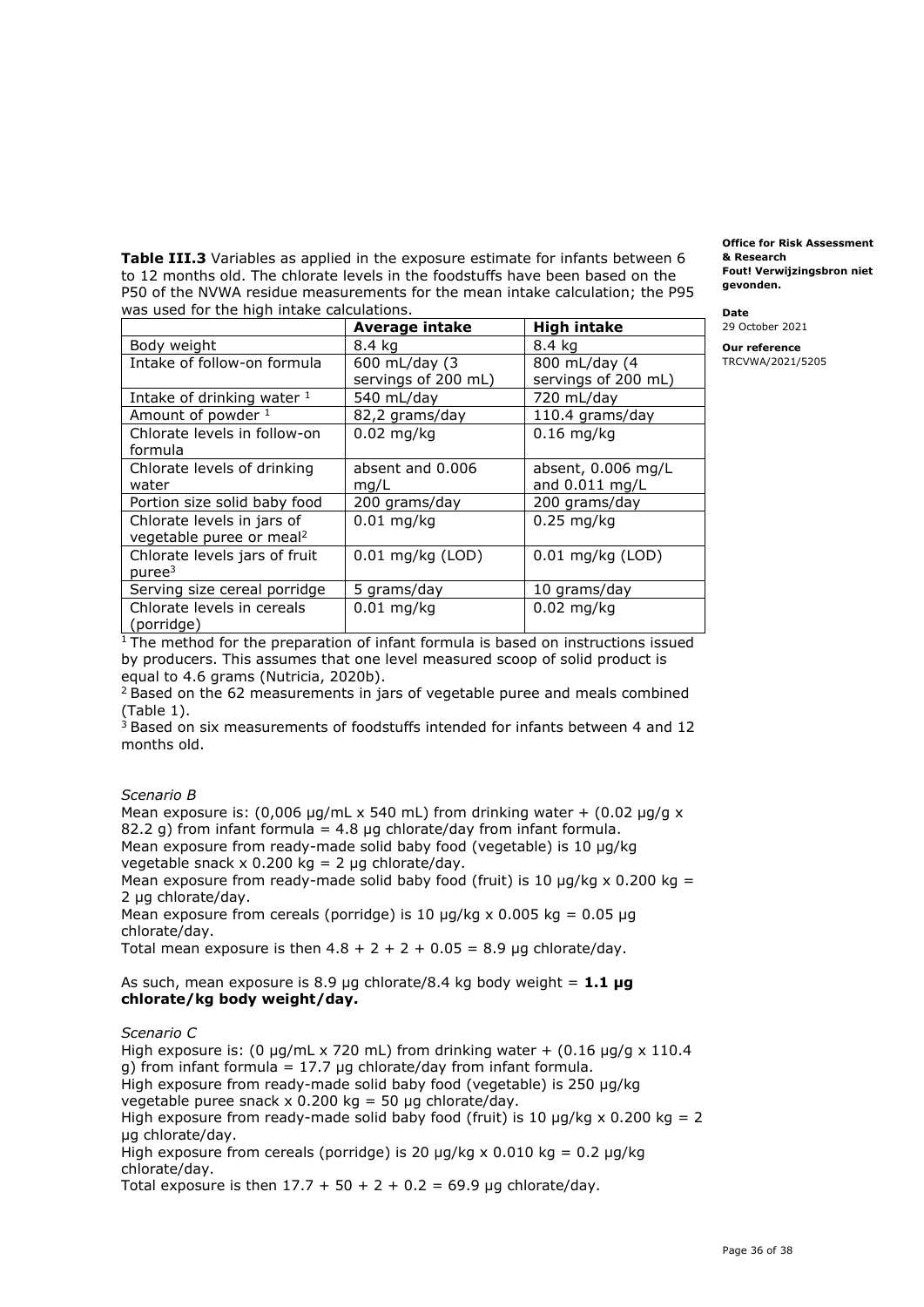The high level of exposure is then 69.9 µg chlorate/8.4 kg body weight  $= 8.3 \mu g$ chlorate/kg body weight/day.

#### *Scenario D*

High exposure is:  $(0,006 \text{ µg/mL} \times 720 \text{ mL})$  from drinking water +  $(0.16 \text{ µg/g} \times$ 110.4 g) from infant formula = 22  $\mu$ g chlorate/day from infant formula. High exposure from ready-made solid baby food (vegetable) is 250 µg/kg vegetable puree snack  $\times$  0.200 kg = 50 µg chlorate/day.

High exposure from ready-made solid baby food (fruit) is 10  $\mu$ g/kg x 0.200 kg = 2 µg chlorate/day.

High exposure from cereals (porridge) is 20  $\mu$ g/kg x 0.010 kg = 0.2  $\mu$ g/kg chlorate/day.

Total exposure is then  $22 + 50 + 2 + 0.2 = 74.2$  µg chlorate/day.

The high level of exposure is then 74.2  $\mu$ g chlorate/8.4 kg body weight = 8.8  $\mu$ g chlorate/kg body weight/day.

## *Scenario E*

Exposure is:  $(0.011 \text{ µg/mL} \times 720 \text{ mL})$  from drinking water +  $(0.16 \text{ µg/g} \times 110.4 \text{ m})$  g) from infant formula = 25,6 µg chlorate/day from infant formula. High exposure from ready-made solid baby food (vegetable) is 250 µg/kg vegetable puree snack x 0.200 kg = 50 µg chlorate/day. High exposure from ready-made solid baby food (fruit) is 10  $\mu$ g/kg x 0.200 kg = 2 High exposure from cereals (porridge) is 20  $\mu$ g/kg x 0.010 kg = 0.2  $\mu$ g/kg µg chlorate/day. chlorate/day.

Total exposure is then  $25.6 + 50 + 2 + 0.2 = 77.8$  µg chlorate/day.

## The worst case exposure is the 77,8 µg chlorate/8.4 kg body weight = **9.2 µg chlorate/kg body weight/day.**

 These calculations show that the contribution of cereal-based baby food (porridge) is relatively small. BuRO does, however, note that occasionally (very) high levels have been measured in this product category. As such, more measurements in this product group are required in order to gain a more accurate picture.

 If the chlorate concentration in (jars) of vegetable and fruit puree were 0.01 mg/kg, the maximum concentration in powdered milk would be allowed to be 0.15 and 0.12 mg/kg at 6 and 11 µg/L chlorate in the water respectively. For a chlorate concentration in (jars) of vegetable and fruit puree of 0.04 mg/kg, the maximum concentration in powdered milk would be allowed to be 0.04 and 0.01 mg/kg for 6 and 11 µg/L chlorate in the water respectively.

## *Age group 4: young children (toddlers) 1 to 3 years old, exposure from total diet*

 RIVM calculated exposure to chlorate from the total diet for 1 to 3 year olds (toddlers from 12 to 36 months old) based on the Dutch National Food Consumption Survey (VCP) 2012-2016 (RIVM, 2020a). This approach also includes exposure from foodstuffs such as vegetables, fruit, potatoes and drinking water in addition to chlorate exposure from foodstuffs specifically intended for toddlers.

 The VCP contains information on the dietary intake of 440 children for this age group, measured over two non-consecutive days in the 2012-2016 period. Chlorate levels in the various foodstuffs come from the NVWA monitoring data for the period of 2016 up to and including 2019.

 **Fout! Verwijzingsbron niet Office for Risk Assessment & Research gevonden.** 

**Date**  29 October 2021